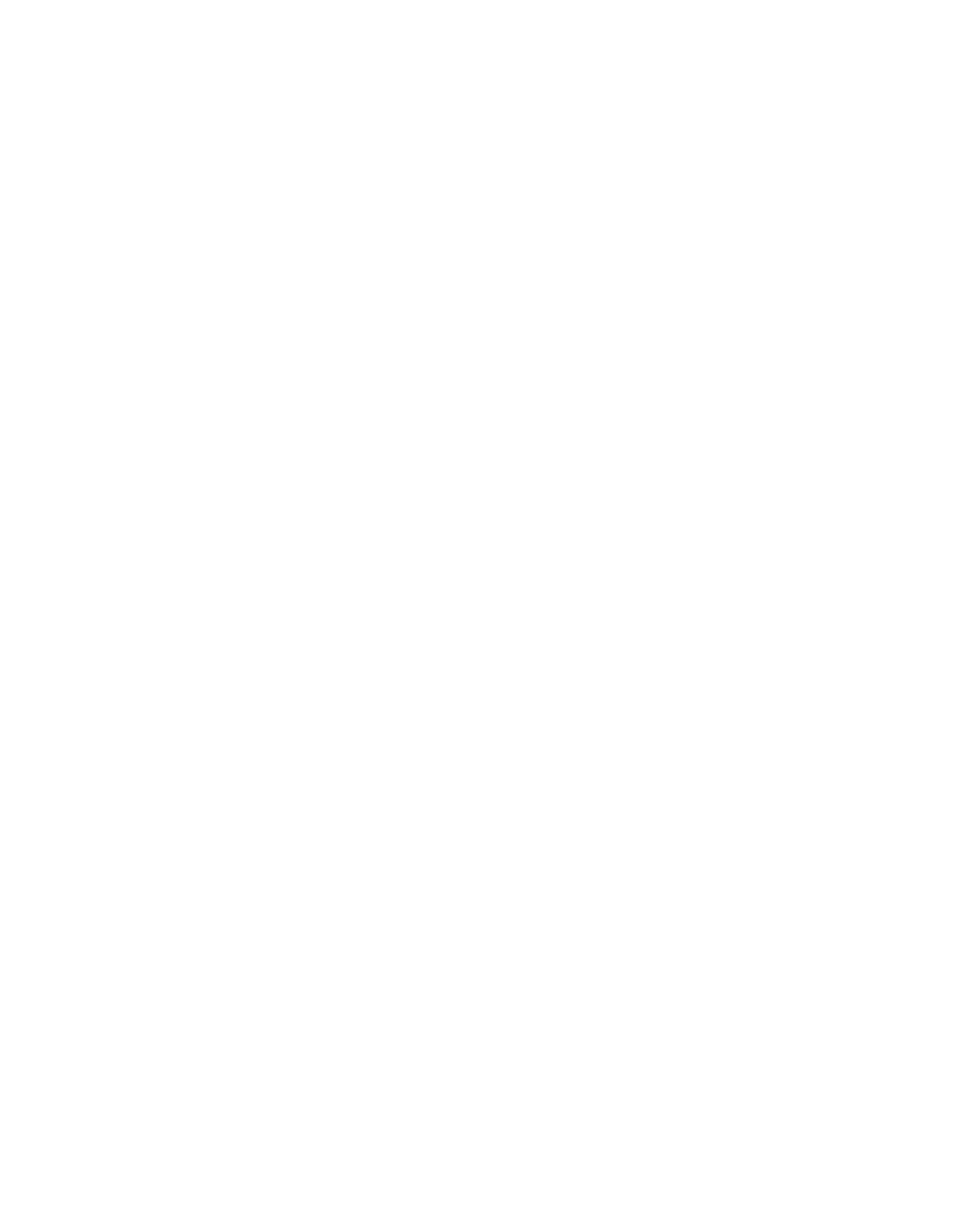# **TABLE OF CONTENTS**

|                                                                             | Page |
|-----------------------------------------------------------------------------|------|
| <b>Initial Inspection</b>                                                   | 1    |
| <b>Chemineer Assistance</b>                                                 | 1    |
| <b>Storage</b>                                                              | 2    |
| <b>Mounting</b>                                                             | 4    |
| <b>Installation</b>                                                         | 11   |
| <b>Rigid Shaft Couplings</b><br>Options: External Motor-Driven Oil Pump  44 |      |
| Lubrication                                                                 | 50   |

| Steady Bearings (and all and all and all and all and all and all and all and all and all and all and all and B |  |
|----------------------------------------------------------------------------------------------------------------|--|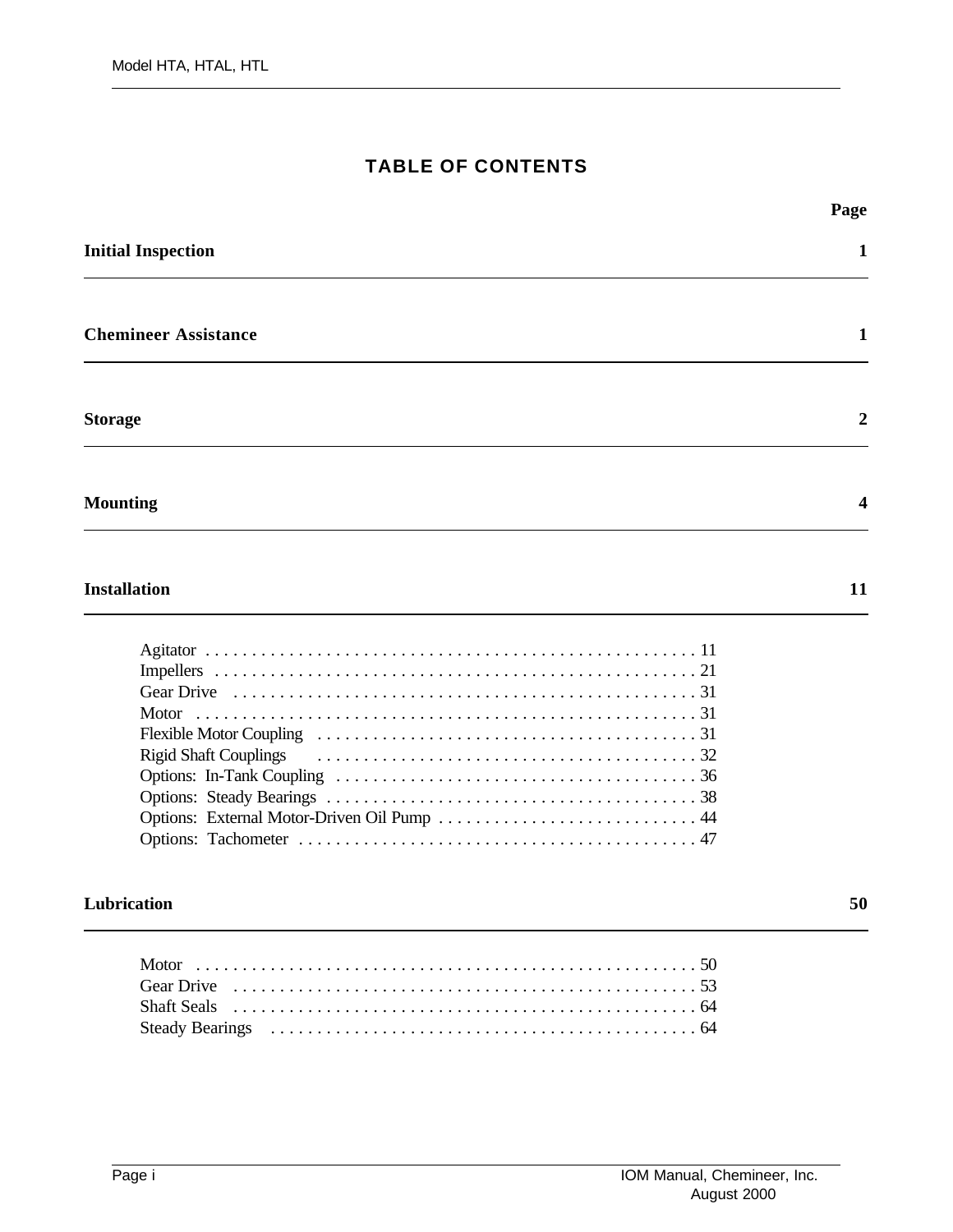# **TABLE OF CONTENTS**

| 65 |
|----|
|    |
|    |
|    |
|    |
|    |
|    |
|    |
|    |
| 70 |
|    |
|    |
|    |
| 75 |
|    |

# **Vendor Data**

 $\overline{a}$ 

Flexible Motor Couplings

### **Supplemental Data**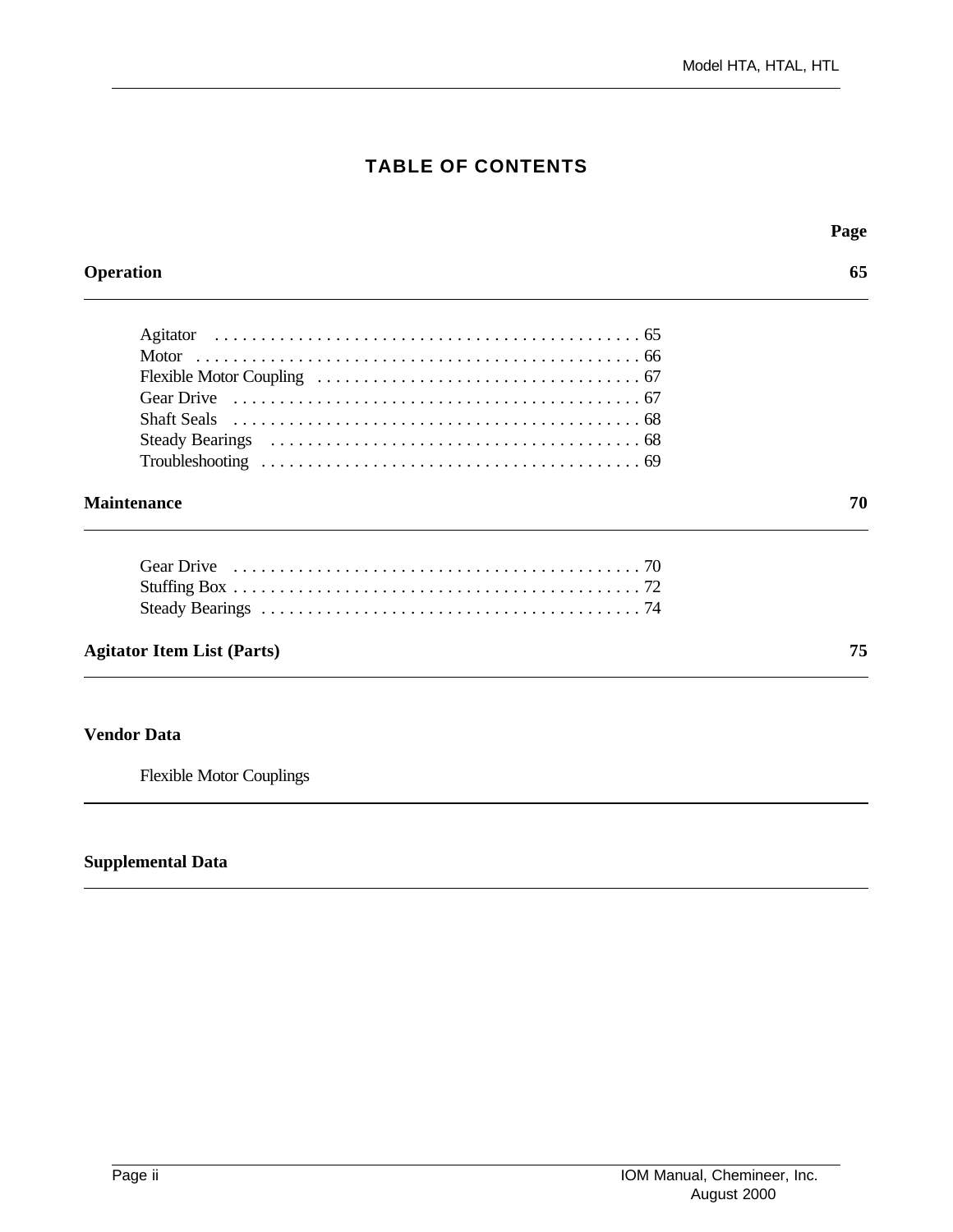# **TABLE OF CONTENTS**

# **Tables**

 $\overline{a}$ 

|  | -51 |
|--|-----|
|  |     |
|  |     |
|  |     |
|  |     |
|  |     |
|  |     |
|  |     |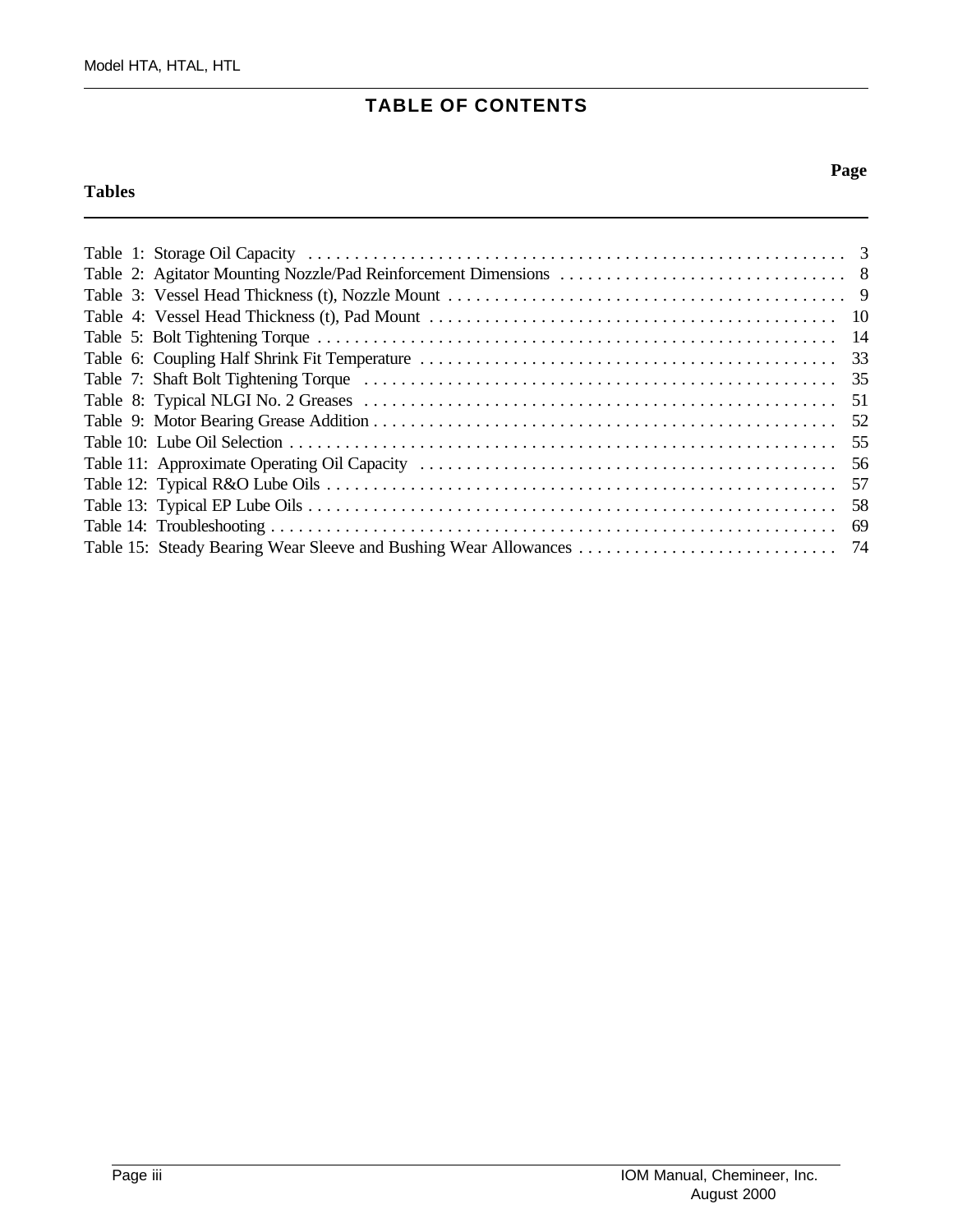# **TABLE OF CONTENTS**

# **Figures**

 $\overline{a}$ 

### **Page**

|                                                                                                                                                                                                                               | 15 |
|-------------------------------------------------------------------------------------------------------------------------------------------------------------------------------------------------------------------------------|----|
|                                                                                                                                                                                                                               | 18 |
|                                                                                                                                                                                                                               | 19 |
|                                                                                                                                                                                                                               | 20 |
|                                                                                                                                                                                                                               | 22 |
|                                                                                                                                                                                                                               | 23 |
|                                                                                                                                                                                                                               | 24 |
|                                                                                                                                                                                                                               | 25 |
|                                                                                                                                                                                                                               | 26 |
|                                                                                                                                                                                                                               | 27 |
|                                                                                                                                                                                                                               | 28 |
|                                                                                                                                                                                                                               | 30 |
|                                                                                                                                                                                                                               | 32 |
| Figure 17: Removable Coupling Half (all intervent in the set of the contract of the Coupling Half (b) and the contract of the contract of the contract of the contract of the contract of the contract of the contract of the | 34 |
|                                                                                                                                                                                                                               | 37 |
|                                                                                                                                                                                                                               | 38 |
|                                                                                                                                                                                                                               | 40 |
|                                                                                                                                                                                                                               | 42 |
|                                                                                                                                                                                                                               | 45 |
|                                                                                                                                                                                                                               | 46 |
|                                                                                                                                                                                                                               | 48 |
|                                                                                                                                                                                                                               | 49 |
|                                                                                                                                                                                                                               | 53 |
|                                                                                                                                                                                                                               | 59 |
|                                                                                                                                                                                                                               | 60 |
|                                                                                                                                                                                                                               | 61 |
|                                                                                                                                                                                                                               | 62 |
|                                                                                                                                                                                                                               | 63 |
|                                                                                                                                                                                                                               | 73 |
|                                                                                                                                                                                                                               | 73 |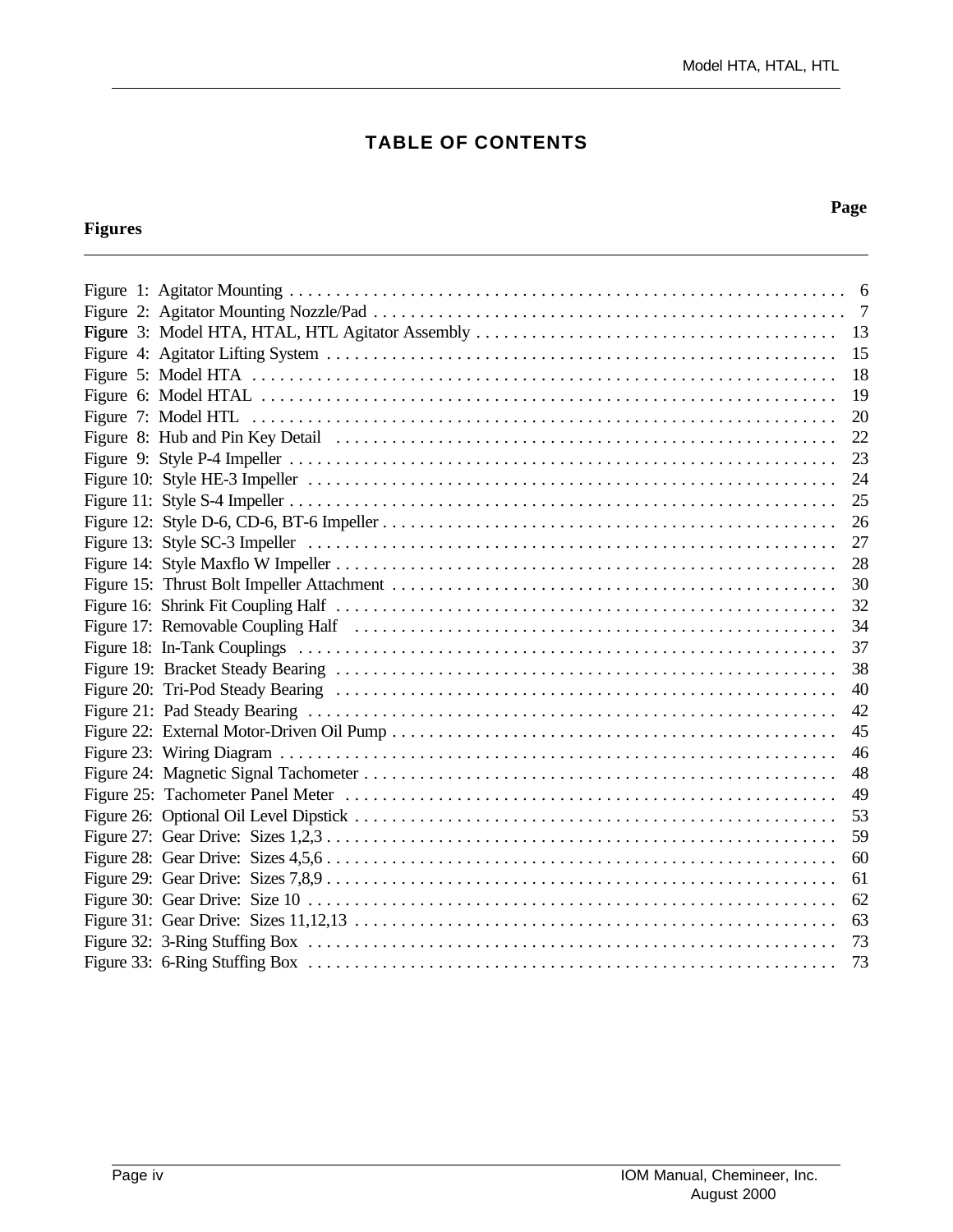# **INITIAL INSPECTION**

**Step 1: Inspect crates.** Upon receipt, inspect all crates and equipment for shipping damage. Report shipping damage to your local Chemineer office or to the factory in Dayton, Ohio. A claim should be filed immediately with the carrier involved.

**Step 2: Uncrate. Check the contents.** Do not uncrate the unit until you have read the *Installation* section of this manual and looked at the assembly drawing shipped with the unit. Be careful in uncrating and handling. Do not discard the crating without carefully making sure that all agitator parts have been removed. Correct assembly of this unit requires referring to both the unit assembly drawing and this manual.

**Step 3: Questions? Call Chemineer.** If the shipment is not complete or you do not understand what you have received, please contact *your local Chemineer office* immediately.

# **CHEMINEER ASSISTANCE**

Chemineer maintains a fully staffed Parts and Field Service Department ready to help you with any service requirement. Simply contact *your local Chemineer office*, or you can contact Parts/Field Service at the Chemineer Factory in Dayton, Ohio:

| Chemineer, Inc.  |
|------------------|
| P.O. Box 1123    |
| Dayton, OH 45401 |
| $(937)$ 454-3200 |
| $(937)$ 454-3375 |
|                  |

Services available are as follows:

Installation and maintenance training seminars, Installation and start-up supervision, Preventive maintenance planning, Parts order service, Special instructions.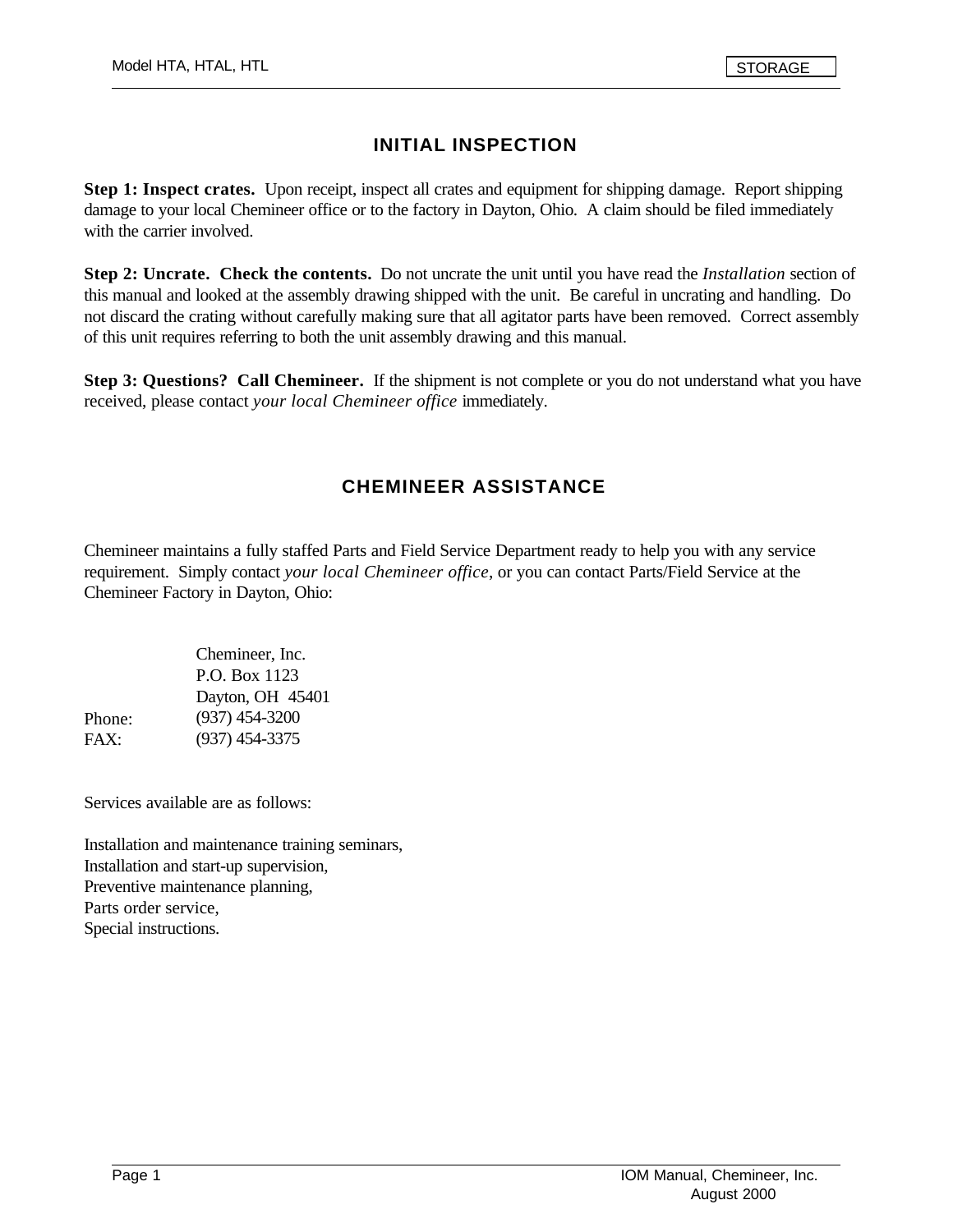# **STORAGE**

Do not remove protective coatings until the agitator is to be put into service. If the shipment is to be stored, *do not stack crates*. Store in a clean dry indoor location which is free from wide variations in temperature. The storage area should be free from vibration and excessive heat.

At six-month intervals, inspect for external rust. Apply rust preventative as required. If the unit has been in storage for more than six months or subjected to adverse moisture conditions, the motor windings may have to be dried prior to operation.

#### **Short-Term Indoor Storage**

Agitators should be stored indoors in areas with no vibration and relatively constant temperatures and humidity. The factory storage preparations should be acceptable for up to six months storage. If the storage period will exceed six months, see Long-Term Indoor Storage section.

#### **Outdoor or Long-Term Indoor Storage**

**Storage of agitators and motors outdoors is not recommended.** If a unit is stored for an extended period indoors, stored outdoors or decommissioned, the following recommendations apply.

1. Fill the gear drive completely with oil. Refer to *Table 1, page 3*.

*NOTE: The case size referred to in this manual can be determined by the first number in the model designation; for example, "1HTA-5" is a Case Size "1" agitator. Refer to unit assembly drawing or unit nameplate for model number.* 

- 2. Rotate the motor and gear drive shafts 10 to 15 revolutions at least once per month to reduce the possibility of brinelling of the bearings and to redistribute bearing grease.
- 3. Motor space heaters, if installed, should be energized during the storage period.
- 4. Apply a rust preventative to unpainted carbon steel surfaces such as the gear drive output shaft coupling, the gear drive input shaft, the motor output shaft, and the agitator wetted parts (carbon steel) to prevent corrosion during storage.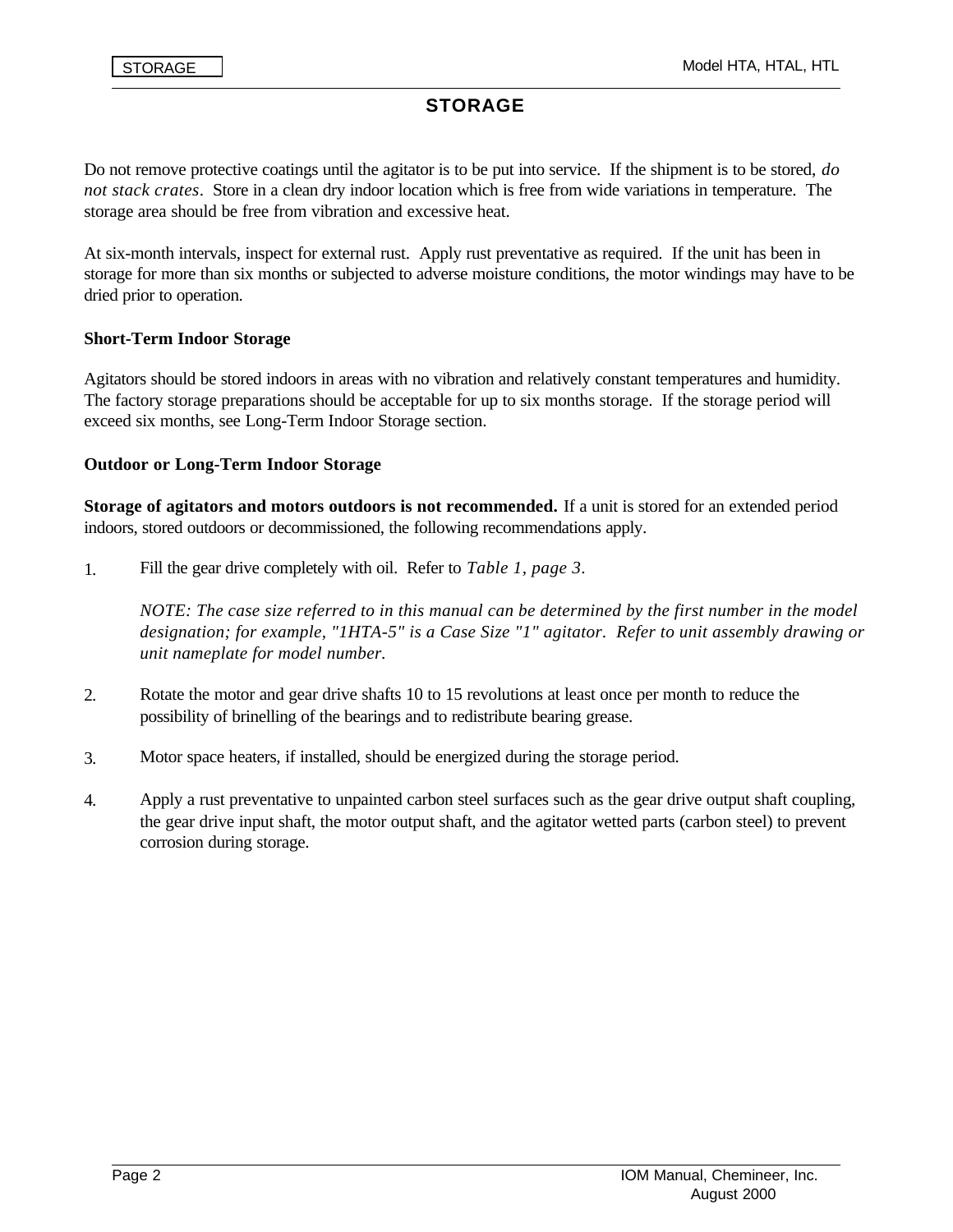| <b>CASE</b>    | <b>COMPLETE FILL</b> |               |  |  |
|----------------|----------------------|---------------|--|--|
| <b>SIZE</b>    | <b>GALLONS</b>       | <b>LITERS</b> |  |  |
| $\mathbf 1$    | 3                    | 11            |  |  |
| $\overline{2}$ | $\,6$                | 23            |  |  |
| 3              | $\boldsymbol{9}$     | 34            |  |  |
| 4              | 15                   | 57            |  |  |
| 5              | 21                   | 80            |  |  |
| 6              | 27                   | 102           |  |  |
| 7              | 58                   | 220           |  |  |
| 8              | 86                   | 326           |  |  |
| 9              | 120                  | 454           |  |  |
| 10             | 175                  | 662           |  |  |
| 11             | 225                  | 852           |  |  |
| 12             | 344                  | 1302          |  |  |
| 13             | 600                  | 2271          |  |  |

| TABLE 1: STORAGE OIL CAPACITY |  |
|-------------------------------|--|
|                               |  |

5. The unit should be covered to prevent damage by the elements but still allow free air circulation.

*CAUTION! Before placing an agitator in service the storage oil must be completely drained from the gear drive. Turn the gear drive upside down to completely drain. Failure to do this will result in oil being trapped in the "dry well" around the output shaft and could result in leakage at the output shaft seal. The gear drive should be filled with new oil and regreased as indicated in the Lubrication section of this manual.*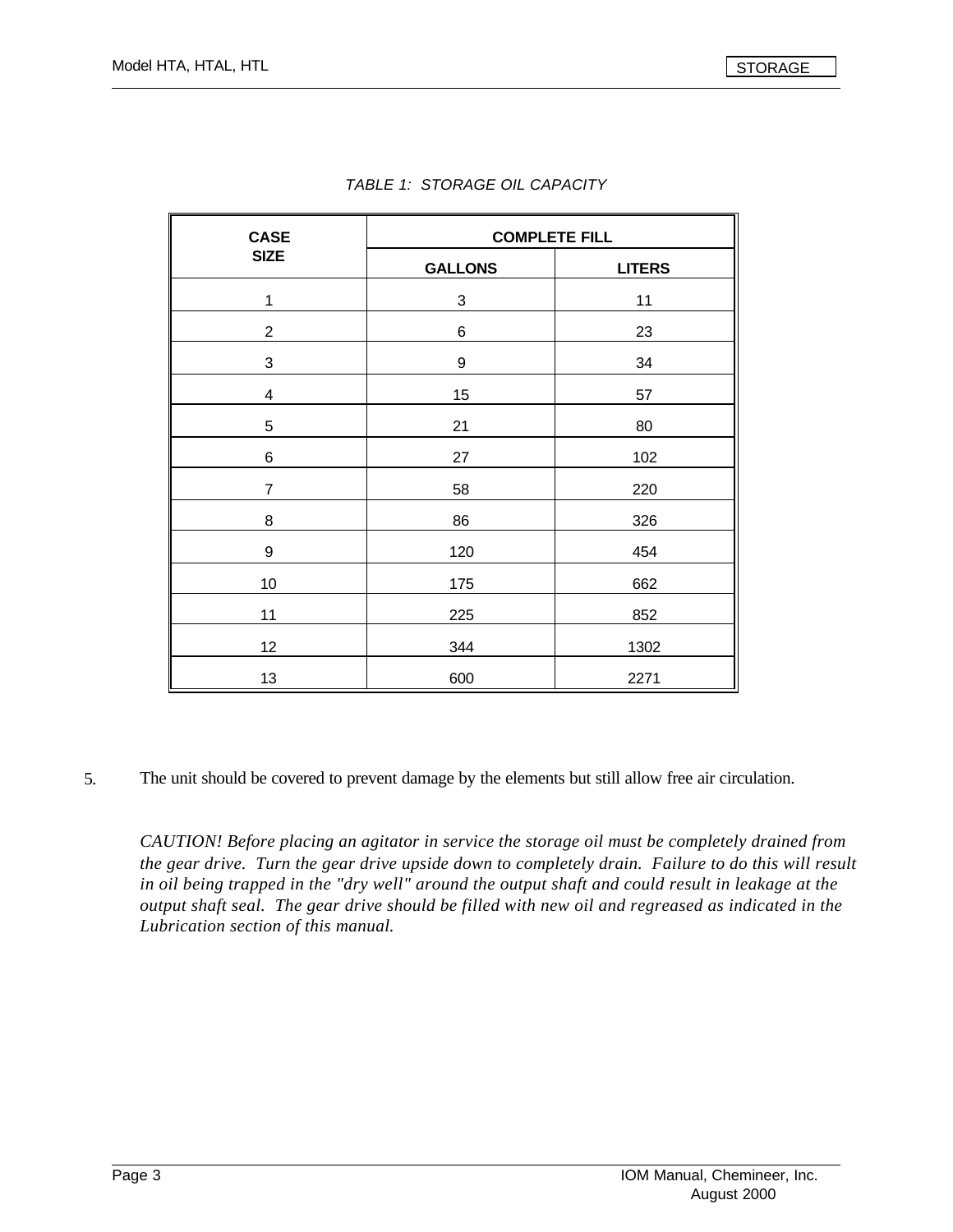### **MOUNTING**

HTA, HTAL and HTL style units are designed to mount on an ANSI flange, nozzle or pad located on the vessel top head. See *Figure 1, page 6.*

Unless otherwise specified on the agitator assembly drawing, the agitator extension shaft is designed to run in a true vertical position. The agitator drive assembly must be **level within 1/4 degree.** The angular misalignment may be corrected by machining the nozzle or pad level and flat. In extreme cases, a tapered adapter will be required (supplied by others). Call *Chemineer Field Service* for assistance. *Do not angle or side mount.*

During operation of the agitator, the fluid motion in the vessel produced by the rotation of the turbine impeller can exert significant forces and moments on the agitator extension shaft. The forces and moments produced by the turbine rotating in a fluid are; torque, turbine thrust and turbine hydraulic (side) force. Torque implies an unchanging load, but the actual operating torque will show plus or minus 10 to 20 percent variability due to turbulent conditions within the agitated fluid. Start up of the agitator with the turbine impacted in solids is beyond the scope of these recommendations. Hydraulic forces acting on the turbine generate moments, which act on the shaft and are transmitted to the agitator drive. Because of the random nature of the forces and the rotation of the shaft, the direction of these forces is constantly changing. A pitched blade or axial flow turbine normally pumps downward and generates and upward thrust. The thrust force is generally less than the weight of the unit. Upward pumping turbine thrust force will add to the unit weight. The net effect of the turbine thrust force is to offset or add to the unit weight, contributing to the variability of the support structure loading. The agitator has been designed to accommodate these forces, and as a result, the forces are transmitted directly to the agitator mounting nozzle or pad. The nozzle or pad and vessel top head must be rigid enough support the agitator weight and limit the angular displacement of the agitator drive to .05 degrees as a result of the torque and bending moment. Refer to the agitator assembly drawing for the nozzle or pad design loads.

See *Tables 3 and 4, pages 9 and 10,* for the recommended vessel head thickness vs. vessel diameter, agitator case size and mounting nozzle or pad size. These tables are to be used as a guide for determining when vessel head reinforcement is required.

The tables are based upon the use of ASME flanged and dished heads, atmospheric design pressures and ChemScale® agitation levels of 6 to 7. Elliptical or hemispherical heads of the same diameter and thickness are more rigid than ASME flanged and dished heads. Design pressures greater than atmospheric may required vessel head thicknesses greater than the table values.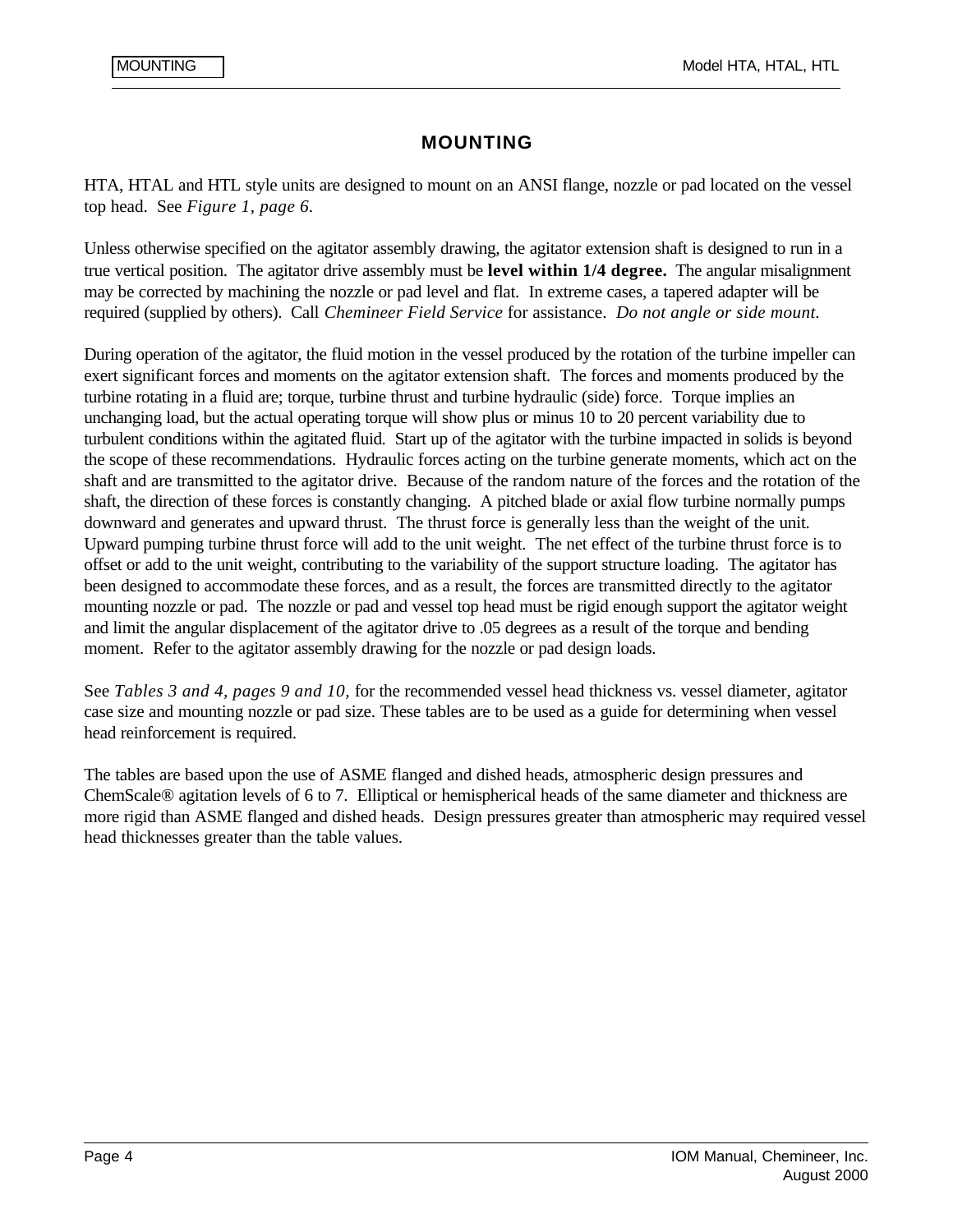# **MOUNTING**

Very high ChemScale agitation levels may require vessel head thicknesses greater than the table values. If the vessel head is not rigid enough, the head thickness can be increased or a reinforcement pad (*Figure 2, page 7)* can be added.

This information is intended as a guide and does not relieve the user of completely analyzing the entire mounting system.

*CAUTION! Optional pad type steady bearing (see Figure 21, page 42) may require the agitator mounting nozzle or pad to be precisely level and concentric with the steady bearing nozzle or pad. Call Chemineer Field Service for assistance.*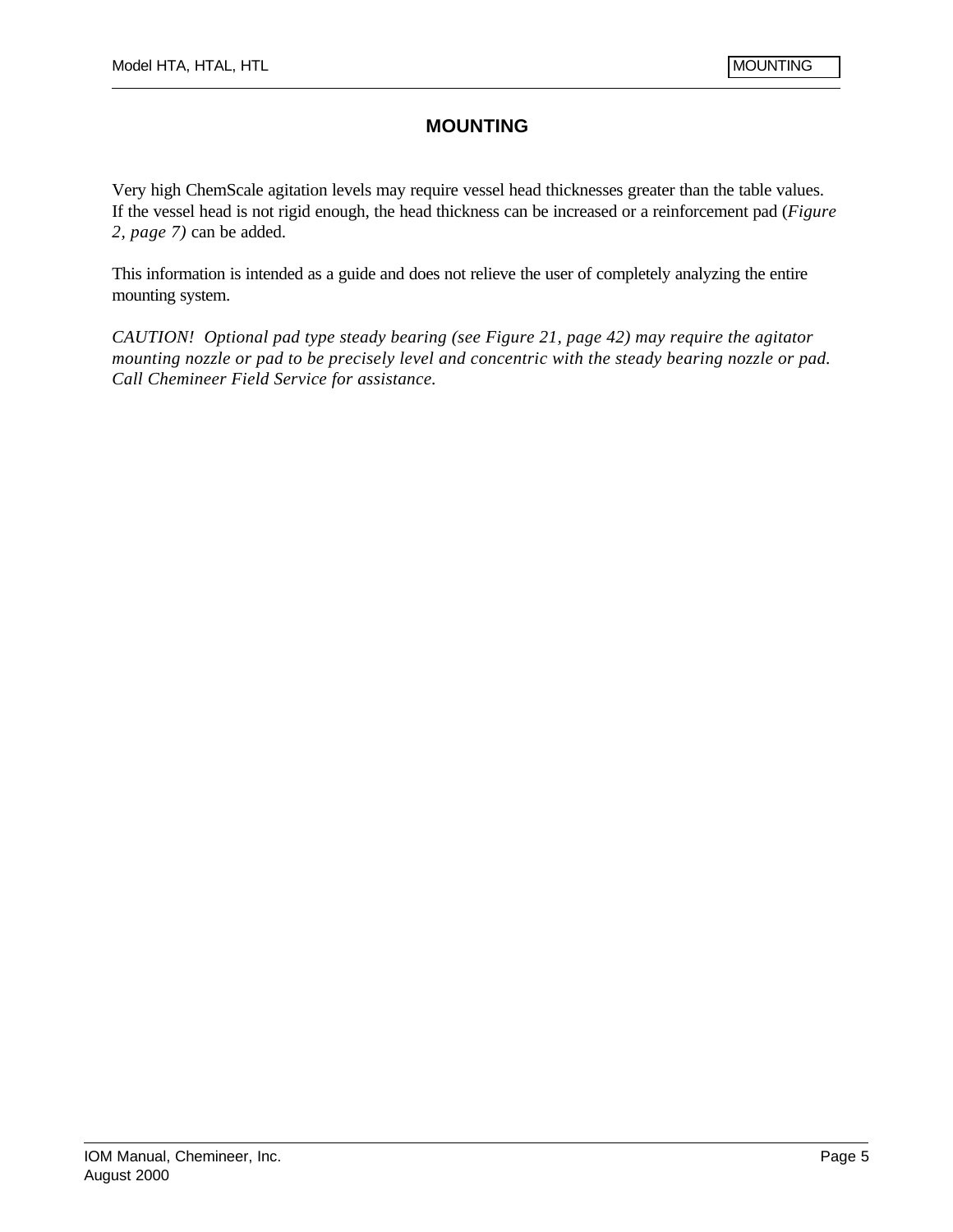

*Figure 1: Agitator Mounting*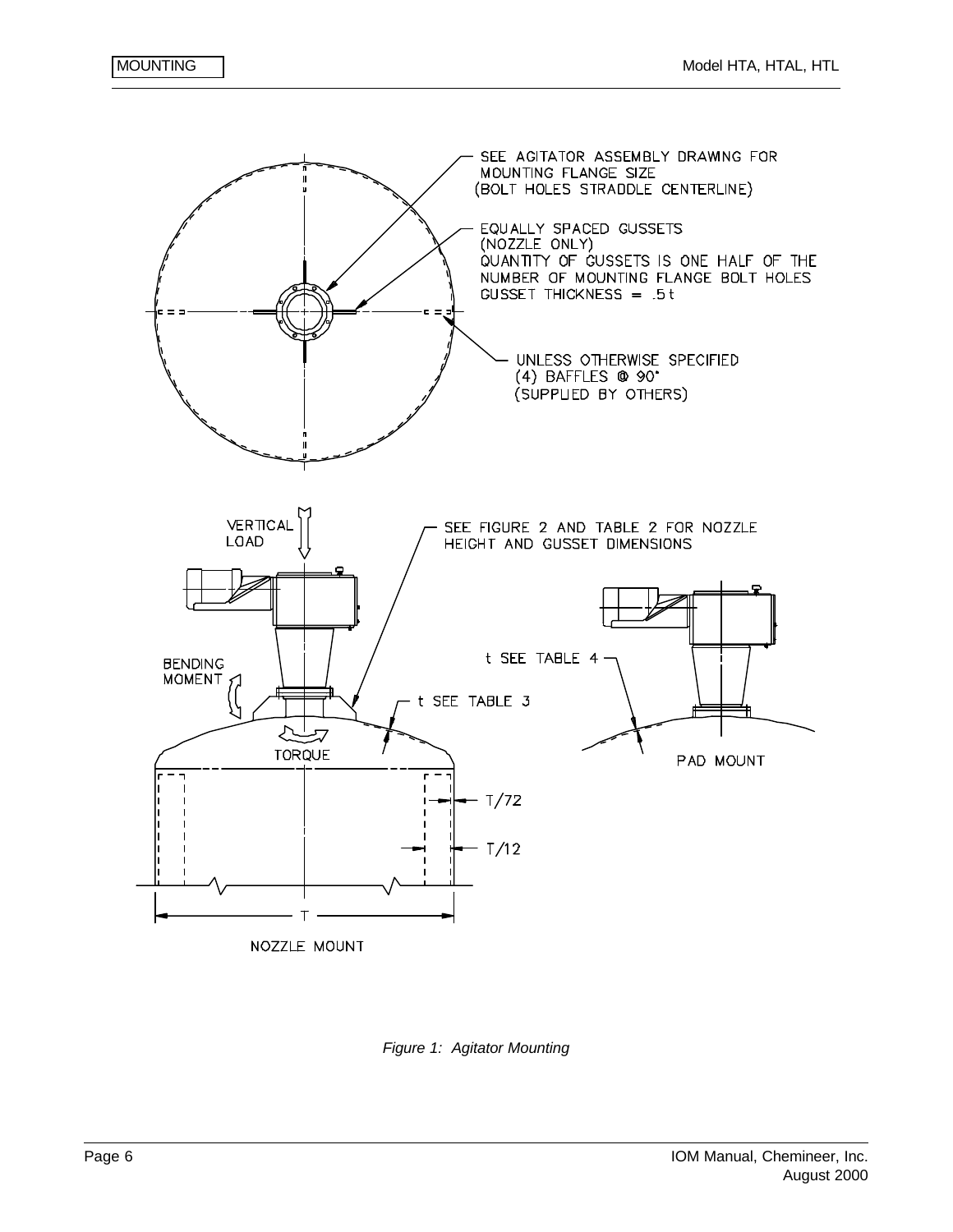

*Figure 2: Agitator Mounting Nozzle/Pad*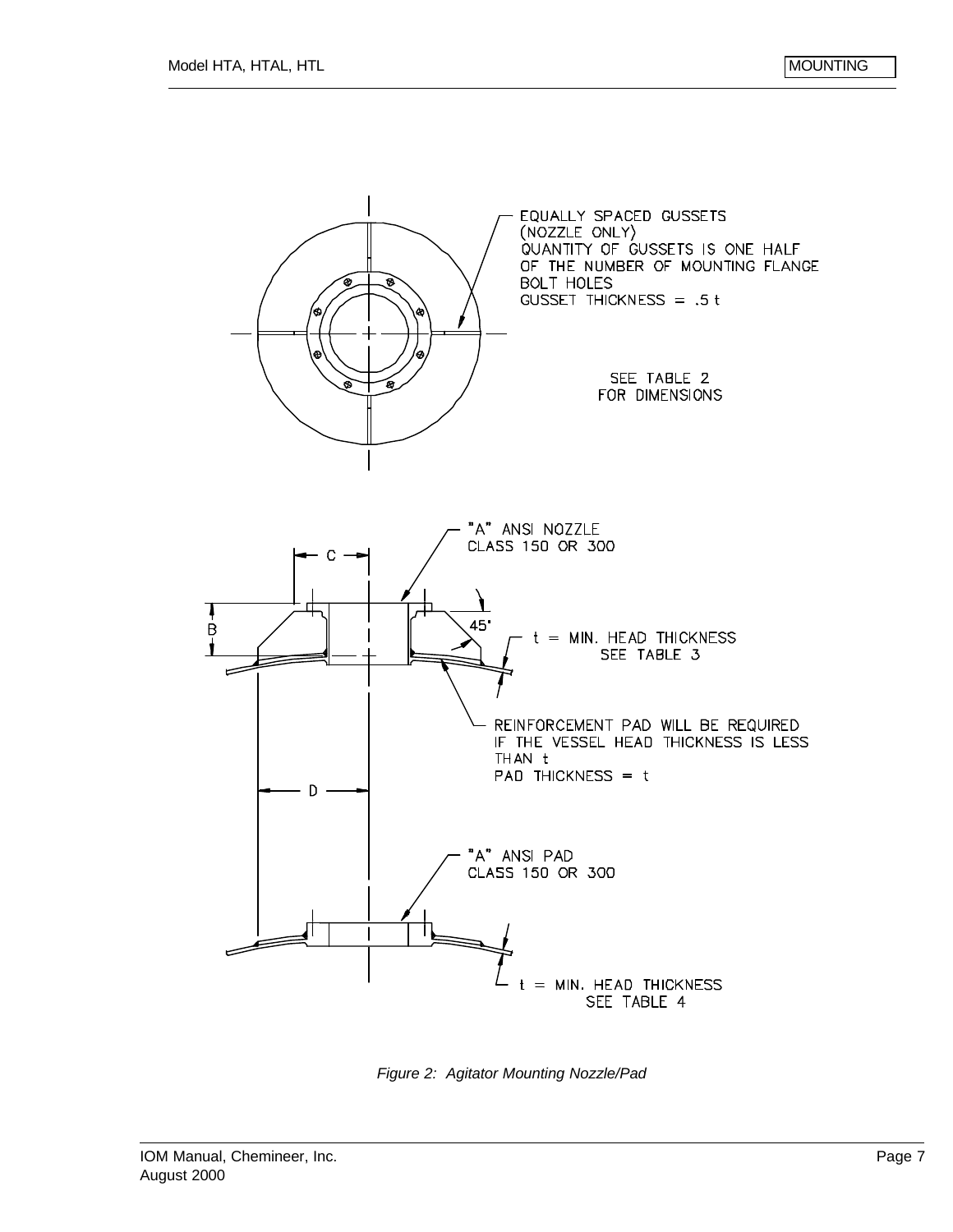| Case Size    | A   | B              | С              | D            |
|--------------|-----|----------------|----------------|--------------|
| 1, 2 & 8 & 3 | 8"  | $6"$ (152 mm)  | 8" (203 mm)    | 12" (305 mm) |
| 4, 5 & 6     | 12" | $8''$ (203 mm) | 11.5" (292 mm) | 17" (432 mm) |
| 7 & 8        | 16" | $8''$ (203 mm) | 13.5" (343 mm) | 19" (483 mm) |
| 9            | 20" | 12" (305 mm)   | 17.5" (445 mm) | 26" (660 mm) |
| 10 & 11      | 24" | 12" (305 mm)   | 19.5" (495 mm) | 28" (711 mm) |
| 12 & 13      | 30" | 12" (305 mm)   | 24" (610 mm)   | 31" (787 mm) |

#### *TABLE 2: AGITATOR MOUNTING NOZZLE/PAD REINFORCEMENT DIMENSIONS*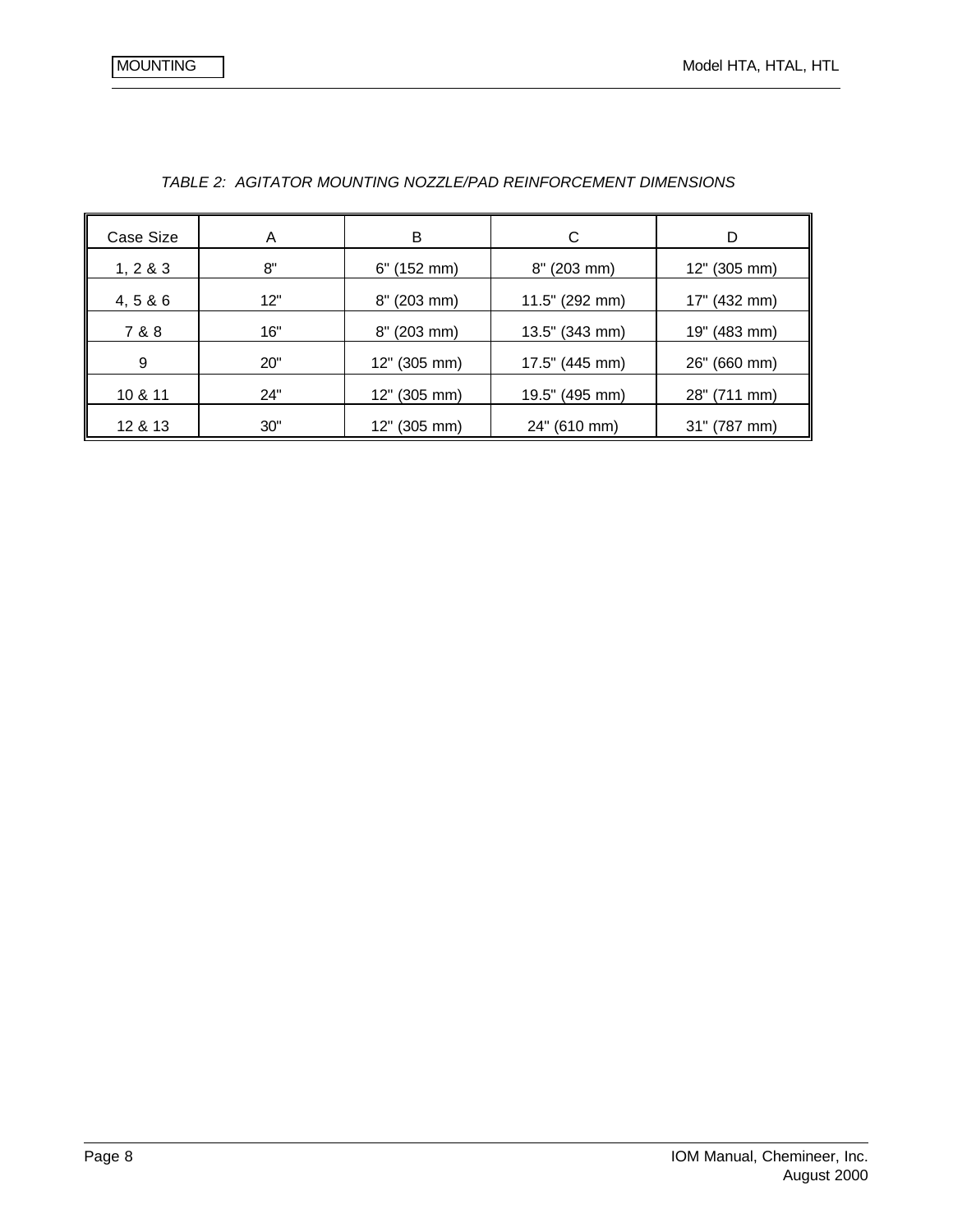|                |                               | Vessel Diameter, Feet (Meters) |                |                                |                  |                 |
|----------------|-------------------------------|--------------------------------|----------------|--------------------------------|------------------|-----------------|
| Case<br>Size   | Nozzle<br>Size <sup>(1)</sup> | 4(1.22)                        | 5(1.52)        | 6(1.83)                        | 7(2.13)          | 8(2.44)         |
| 1              | 8''/10''                      | .125"(3.18mm)                  | .187"(4.76mm)  | .187"(4.76mm)                  | .187"(4.76mm)    | .250" (6.35 mm) |
| 2              | 8''/10''                      | .187" (4.76mm)                 | .250"(6.35mm)  | .250"(6.35mm)                  | .312"(7.92mm)    | .312" (7.92 mm) |
| 3              | 8''/10''                      | .312" (7.92mm)                 | .312"(7.92mm)  | .375"(9.53mm)                  | .437"(9.53mm)    | .437" (11.1 mm) |
| 4              | 12"                           | .187" (4.76mm)                 | .250"(6.35mm)  | $.312$ "(7.92mm)               | $.312$ "(7.92mm) | .375" (9.53 mm) |
| 5              | 12"                           | .250" (6.35mm)                 | .312"(7.92mm)  | .375"(9.53mm)                  | .437"(11.1mm)    | .500" (12.7 mm) |
| 6              | 12"                           | .375" (9.53mm)                 | .437"(11.1mm)  | .500"(12.7mm)                  | .562"(14.3mm)    | .625" (15.9 mm) |
| 7              | 16"                           |                                |                | .375"(9.53mm)                  | .437"(11.1mm)    | .500" (12.7 mm) |
| 8              | 16"                           | ---                            | ---            | .500"(12.7mm)                  | .562"(14.3mm)    | .562" (14.3 mm) |
| 9              | 20"                           | ---                            |                |                                | .437"(11.1mm)    | .500" (12.7 mm) |
| 10             | 24"                           | ---                            | ---            |                                |                  | .500" (12.7 mm) |
| 11             | 24"                           | ---                            | ---            | ---                            |                  | .500" (12.7 mm) |
| 12             | $30"$                         | ---                            | ---            | $---$                          | $---$            |                 |
|                |                               |                                |                |                                |                  |                 |
| 13             | 30"                           | ---                            | ---            | ---                            |                  | ---             |
|                |                               |                                |                | Vessel Diameter, Feet (Meters) |                  |                 |
| Case<br>Size   | Nozzle<br>Size <sup>(1)</sup> | 9(2.74)                        | 10 (3.05)      | 12 (3.66)                      | 15 (4.57)        | 20 (6.10)       |
| 1              | 8''/10''                      | .250"(6.35mm)                  | .250"(6.35mm)  | .312"(7.92mm)                  | .312"(7.92mm)    | .375" (9.53 mm) |
| 2              | 8''/10''                      | .375"(9.53mm)                  | .375"(9.53mm)  | .375"(9.53mm)                  | .437"(11.1mm)    | .437" (11.1 mm) |
| 3              | 8''/10''                      | .500"(12.7mm)                  | .500"(12.7mm)  | .500"(12.7mm)                  | .562"(14.3mm)    | .562" (14.3 mm) |
| 4              | 12"                           | .437" (11.1mm)                 | .437"(11.1mm)  | .500"(12.7mm)                  | .562"(14.3mm)    | .625" (15.9 mm) |
| 5              | 12"                           | .500" (12.7mm)                 | .562"(14.3mm)  | .625"(15.9mm)                  | .75" (19.1 mm)   | .75" (19.1 mm)  |
| 6              | 12"                           | .625" (15.9mm)                 | .75" (19.1 mm) | .75" (19.1 mm)                 | .875"(22.2mm)    | .875" (22.2 mm) |
| $\overline{7}$ | 16"                           | .562" (14.3mm)                 | .562"(14.3mm)  | .625"(15.9mm)                  | .75" (19.1 mm)   | .875" (22.2 mm) |
| 8              | 16"                           | .625" (15.9mm)                 | .687"(17.5mm)  | .75" (19.1 mm)                 | .875"(22.2mm)    | 1.00" (25.4 mm) |
| 9              | 20"                           | .562" (14.3mm)                 | .625"(15.9mm)  | .687''(17.5)                   | .875"(22.2mm)    | 1.00" (25.4 mm) |
| 10             | 24"                           | .562" (14.3mm)                 | .625"(15.9mm)  | .75" (19.1 mm)                 | .875"(22.2mm)    | 1.00" (25.4 mm) |
| 11             | 24"                           | .562" (14.3mm)                 | .625"(15.9mm)  | .75" (19.1 mm)                 | .875"(22.2mm)    | 1.00" (25.4 mm) |

#### *TABLE 3: VESSEL HEAD THICKNESS (t), NOZZLE MOUNT*

(1) Vessel head thickness (t), may be reduced if the nozzle pressure class is greater than 150. Consult factory for recommendations. Refer to Assembly Drawing for actual nozzle size.

 $13 \begin{array}{|l|c|c|c|c|c|c|c|} \hline \end{array}$  30" ---  $\begin{array}{|l|c|c|c|c|c|c|c|} \hline \end{array}$  1.00"(25.4mm)  $\begin{array}{|l|c|c|c|c|c|} \hline \end{array}$  1.25"(31.7mm)  $\begin{array}{|l|c|c|c|c|c|} \hline \end{array}$  1.50" (38.1 mm)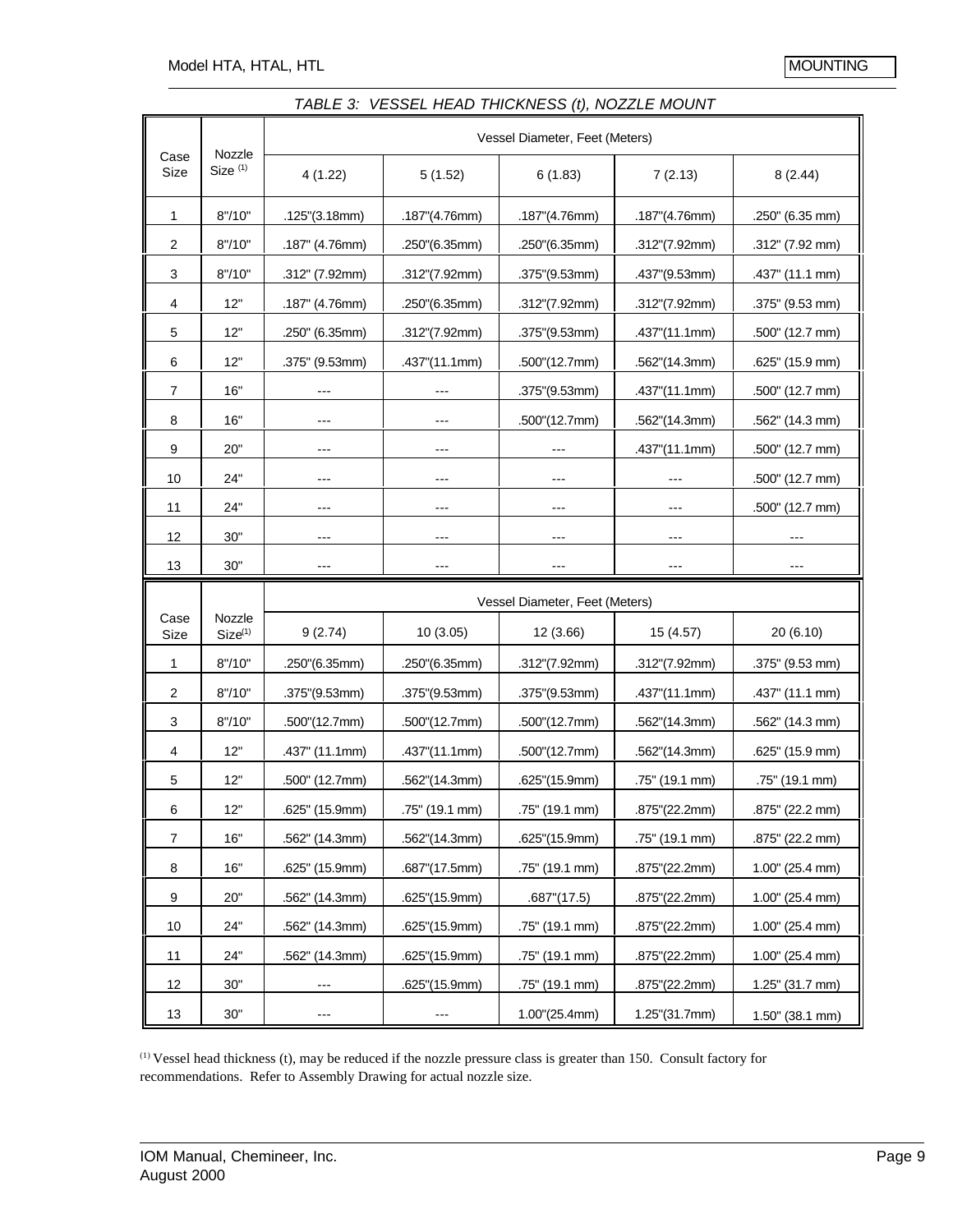|                  | Pad <sup>(1)</sup> | Vessel Diameter, Feet (Meters) |                     |                                |                         |                    |
|------------------|--------------------|--------------------------------|---------------------|--------------------------------|-------------------------|--------------------|
| Case<br>Size     | Size<br>150#       | 4(1.22)                        | 5(1.52)             | 6(1.83)                        | 7(2.13)                 | 8(2.44)            |
| $\mathbf{1}$     | 8" / 10"           | .125''(3.18mm)                 | .125''(3.18mm)      | .125''(3.18mm)                 | .125''(3.18mm)          | $.125$ " (3.18 mm) |
| 2                | 8" / 10"           | $.125$ " (3.18mm)              | .125''(3.18mm)      | .125''(3.18mm)                 | .187''(4.76mm)          | $.187$ " (4.76 mm) |
| 3                | $8\%/10"$          | $.187$ " (4.76mm)              | .187''(4.76mm)      | .187''(4.76mm)                 | .250''(6.35mm)          | $.250$ " (6.35 mm) |
| 4                | 12"                | .187" (4.76mm)                 | .187''(4.76m)       | .187''(4.76m)                  | .187''(4.76m)           | $.187$ " (4.76 mm) |
| $\sqrt{5}$       | 12"                | .250" (6.35mm)                 | .250''(6.35mm)      | .250''(6.35mm)                 | .250''(6.35mm)          | $.250$ " (6.35 mm) |
| 6                | 12"                | .250" (6.35mm)                 | .250''(6.35mm)      | .250''(6.35mm)                 | .312''(7.92mm)          | $.312$ " (7.92 mm) |
| $\boldsymbol{7}$ | 16"                | $---$                          | $- - -$             | .250''(6.35m)                  | $.250^{\circ}$ (6.35mm) | $.250$ " (6.35 mm) |
| 8                | 16"                | $---$                          | ---                 | .312''(7.92mm)                 | .312''(7.92mm)          | $.312$ " (7.92 mm) |
| $\overline{9}$   | 20"                | $---$                          | $---$               |                                | .312''(7.92mm)          | .312" (7.92 mm)    |
| 10               | 24"                | $---$                          | ---                 | ---                            |                         | $.375$ " (9.53 mm) |
| 11               | 24"                | $--$                           | $---$               | $---$                          | ---                     | $.375$ " (9.53 mm) |
| 12               | 30"                | $---$                          |                     |                                |                         |                    |
| 13               | 30"                |                                |                     |                                |                         |                    |
|                  |                    |                                |                     |                                |                         |                    |
|                  | Pad <sup>(1)</sup> |                                |                     | Vessel Diameter, Feet (Meters) |                         |                    |
| Case<br>Size     | Size<br>150#       | 9(2.74)                        | 10(3.05)            | 12(3.66)                       | 15 (4.57)               | 20(6.10)           |
| $\mathbf{1}$     | 8" / 10"           | .125''(3.18mm)                 | .125''(3.18mm)      | .125''(3.18mm)                 | .187''(4.76mm)          | $.250$ " (6.35 mm) |
| 2                | 8" / 10"           | $.187$ " (4.76mm)              | .187''(4.76mm)      | .250''(6.35mm)                 | .312''(7.92mm)          | $.375$ " (9.53 mm) |
| 3                | $8\%/10"$          | $.250$ " (6.35m)               | .312''(7.92mm)      | .312''(7.92mm)                 | $.375$ " $(9.53mm)$     | $.437$ " (11.1 mm) |
| 4                | 12"                | .250" (6.35mm)                 | .250''(6.35mm)      | .250''(6.35mm)                 | $.375$ "(9.53mm)        | $.500$ " (12.7 mm) |
| $\sqrt{5}$       | 12"                | .312" (7.92mm)                 | .312''(7.92mm)      | $.375$ " $(9.53mm)$            | .437''(11.1mm)          | $.500$ " (12.7 mm) |
| 6                | 12"                | .375" (9.53mm)                 | $.375$ " $(9.53mm)$ | .437''(11.1mm)                 | .500''(12.7mm)          | $.625$ " (15.9 mm) |
| $\tau$           | $16"$              | .312" (7.92mm)                 | .312''(7.92mm)      | $.375$ " $(9.53mm)$            | .437''(11.1mm)          | .562" (14.3 mm)    |
| $\,8\,$          | 16"                | .375" (9.53mm)                 | .375''(9.53mm)      | .437''(11.1mm)                 | .500''(12.7mm)          | $.625$ " (15.9 mm) |
| 9                | 20"                | .375" (9.53mm)                 | .375''(9.53mm)      | .437''(11.1mm)                 | .500''(12.7mm)          | $.625$ " (15.9 mm) |
| 10               | 24"                | $.437$ " (11.1mm)              | .437''(11.1mm)      | .437''(11.1mm)                 | .562''(14.3mm)          | $.687$ " (17.5 mm) |
| 11               | 24"                | .375" (9.53mm)                 | .437''(11.1mm)      | .437''(11.1mm)                 | .562''(14.3mm)          | $.687$ " (17.5 mm) |
| 12               | 30"                | $---$                          | .500''(12.7mm)      | .500''(12.7mm)                 | .625''(15.9mm)          | .75" (19.1 mm)     |

|  | TABLE 4: VESSEL HEAD THICKNESS (t), PAD MOUNT |  |
|--|-----------------------------------------------|--|
|  |                                               |  |

(1) Vessel head thickness (t), may be reduced if the pad pressure class is greater than 150#. Consult factory for recommendations. Refer to Assembly Drawing for actual pad size.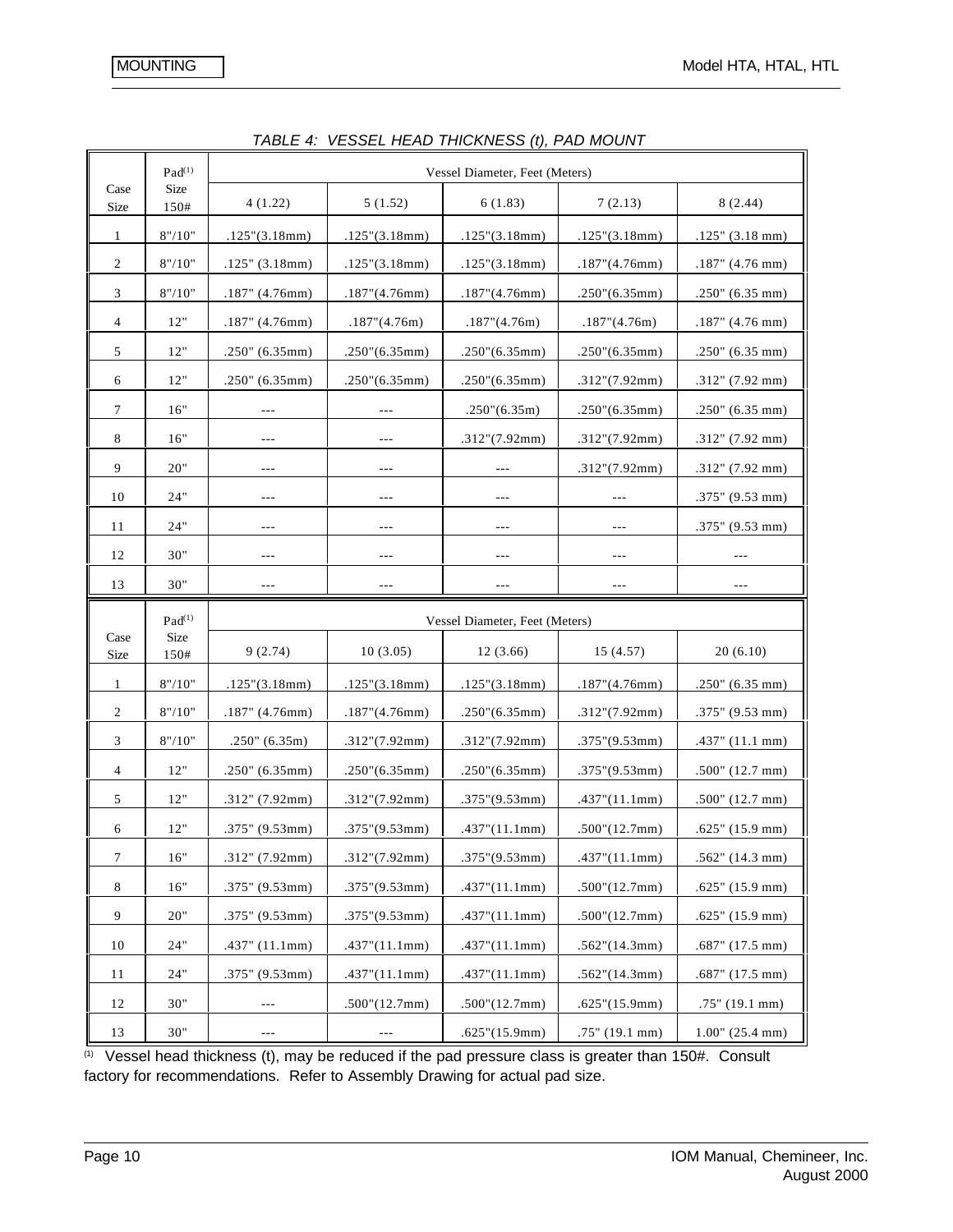# **INSTALLATION**

# **AGITATOR**

Correct installation requires both the unit assembly drawing and this manual.

- 1. The HT agitator is shipped in two or more crates: one for extension shaft **[400]** and impeller **[500]** and one for the agitator drive *(Figure 3, page 13)*. Optional accessories, multiple impellers and large motors may be crated separately.
- 2. Remove all shipping restraints. A hoist or crane system for the lifting of the agitator parts must be available. Refer to *Figure 4, page 15* for lifting. The approximate net weight of the unit is shown on the unit assembly drawing.
- 3. Motors **[100]** which are large relative to gear drive **[200]** are shipped separately with motor bracket **[131]**, flexible motor coupling **[110],** and coupling guard **[120]**. Reinstall the motor bracket, flexible motor coupling, motor and coupling guard prior to hoisting the agitator drive onto its mounting nozzle or pad. Check the flexible coupling alignment. If an auxiliary motor bracket support is supplied with the unit, remove the motor from the motor bracket, install the agitator drive assembly and auxiliary motor bracket support. Reinstall the motor and check the flexible coupling alignment.
- 4. HTA Units *(Figure 5, page 18)*
	- 4a. Lift the agitator drive assembly, less extension shaft **[400]** and assemble to the vessel nozzle or pad with the proper gasket and mounting bolts (supplied by others) and torque to the value shown in *Table 5, page 14.*

*NOTE: Unrestrained cold flowing gasket materials must not be used to seal the agitator to the vessel.*

4b. Remove gland plate **[1305]**, split gland **[1306]**, packing **[1307]** and lantern ring **[1308]** (sixring stuffing box only).

*CAUTION! Coated/rubber covered agitator parts require special handling to avoid damage to coatings/rubber coverings. Do not use chains or hooks on coated/covered surfaces. Special care is required to prevent damage to edges and outside corners. Special installation procedures are required for large one piece impeller/extension shaft assemblies. Contact Chemineer Field Service for instructions.*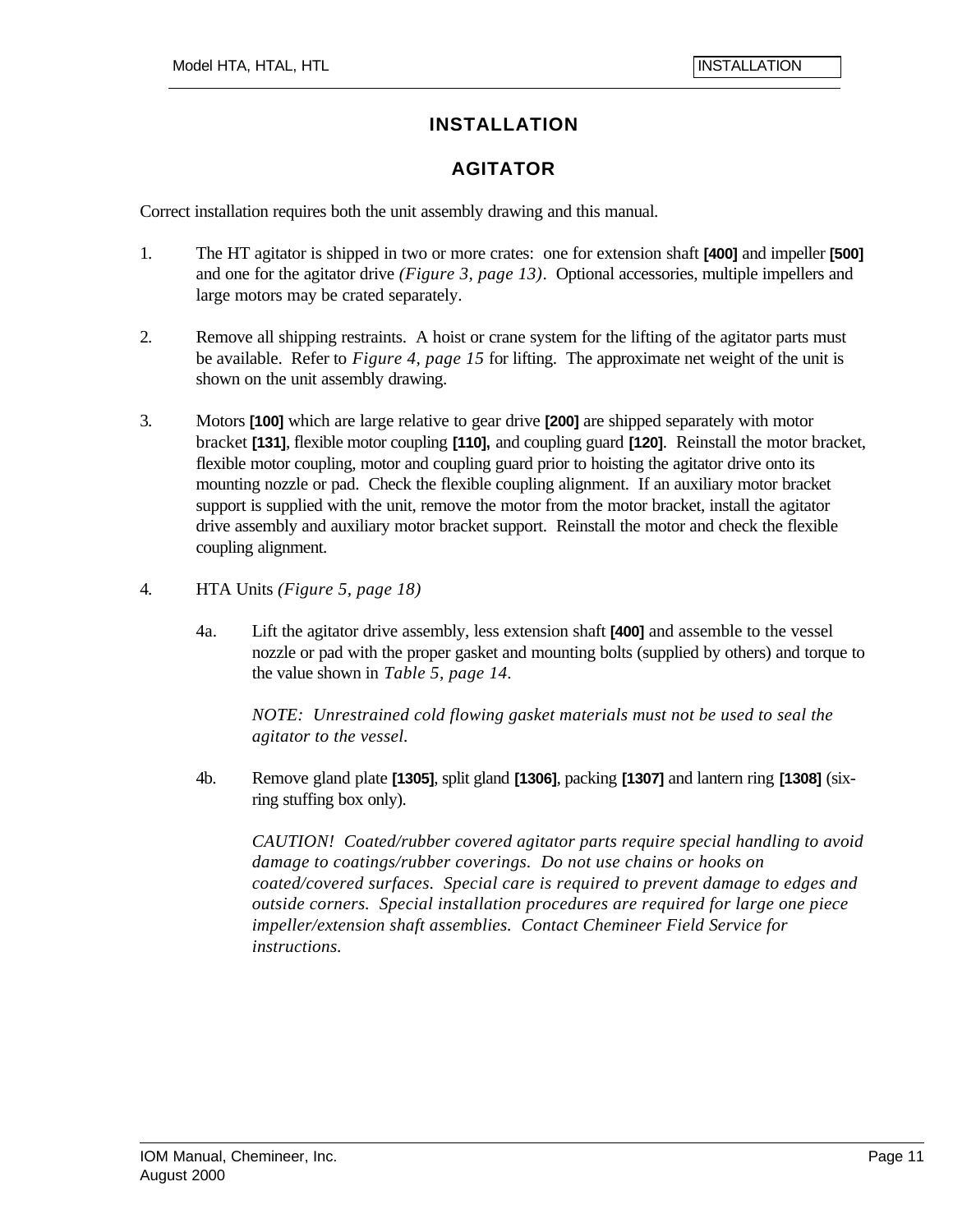# **AGITATOR**

- 4c. Remove removable taper bore coupling half **[363]** from the extension shaft. Lift the extension shaft and lower it into the vessel. Lift the shaft up through stuffing box **[1301]** from inside of the vessel. Block the shaft from inside the vessel such that the shaft extends above the stuffing box housing. Install packing, lantern ring, split gland and gland plate over the shaft.
- 4d. Install the extension shaft coupling half. Refer to *INSTALLATION, Rigid Shaft Couplings* for instructions.
- 4e. Lift and block the extension shaft so that the extension shaft coupling half is close enough to gear drive coupling half **[351]** to allow installation of coupling bolts and lockwashers **[361, 362]**. The face and tenon of all rigid couplings must be perfectly clean and free of nicks. Line up match marks and install two bolts at 180°. Tighten the bolts to engage the tenon and pull the coupling faces together.
- 4f. Install the remaining coupling bolts and lockwashers. Torque to the value shown in *Table 5, page 14*. Remove the shaft blocking.
- 5. HTAL Units *(Figure 6, page 19)*, HTL Units *(Figure 7, page 20)*
	- 5a. Unbolt gear drive **[200]** and remove from pedestal **[1101]**. Install the pedestal assembly on the vessel nozzle or pad with the proper gasket and mounting bolts (supplied by others) and torque to the value shown in *Table 5*.

*NOTE: Unrestrained cold flowing gasket materials must not be used to seal the agitator to the vessel.*

- 5b. Model HTAL: Remove gland plate **[1305]**, split gland **[1306]** and packing **[1307]**.
- 5c. Model HTL: Remove snap ring **[1802]** and lip seal **[1803]** from flange **[1801]**.

*CAUTION! Coated/rubber covered agitator parts require special handling to avoid damage to coatings/rubber coverings. Do not use chains or hooks on coated/covered surfaces. Special care is required to prevent damage to edges and outside corners. Special installation procedures are required for large one piece turbine/extension shaft assemblies. Contact Chemineer Field Service for instructions.*

5d. Refer to *INSTALLATION, Rigid Shaft Couplings,* if the extension shaft is supplied without the coupling half installed.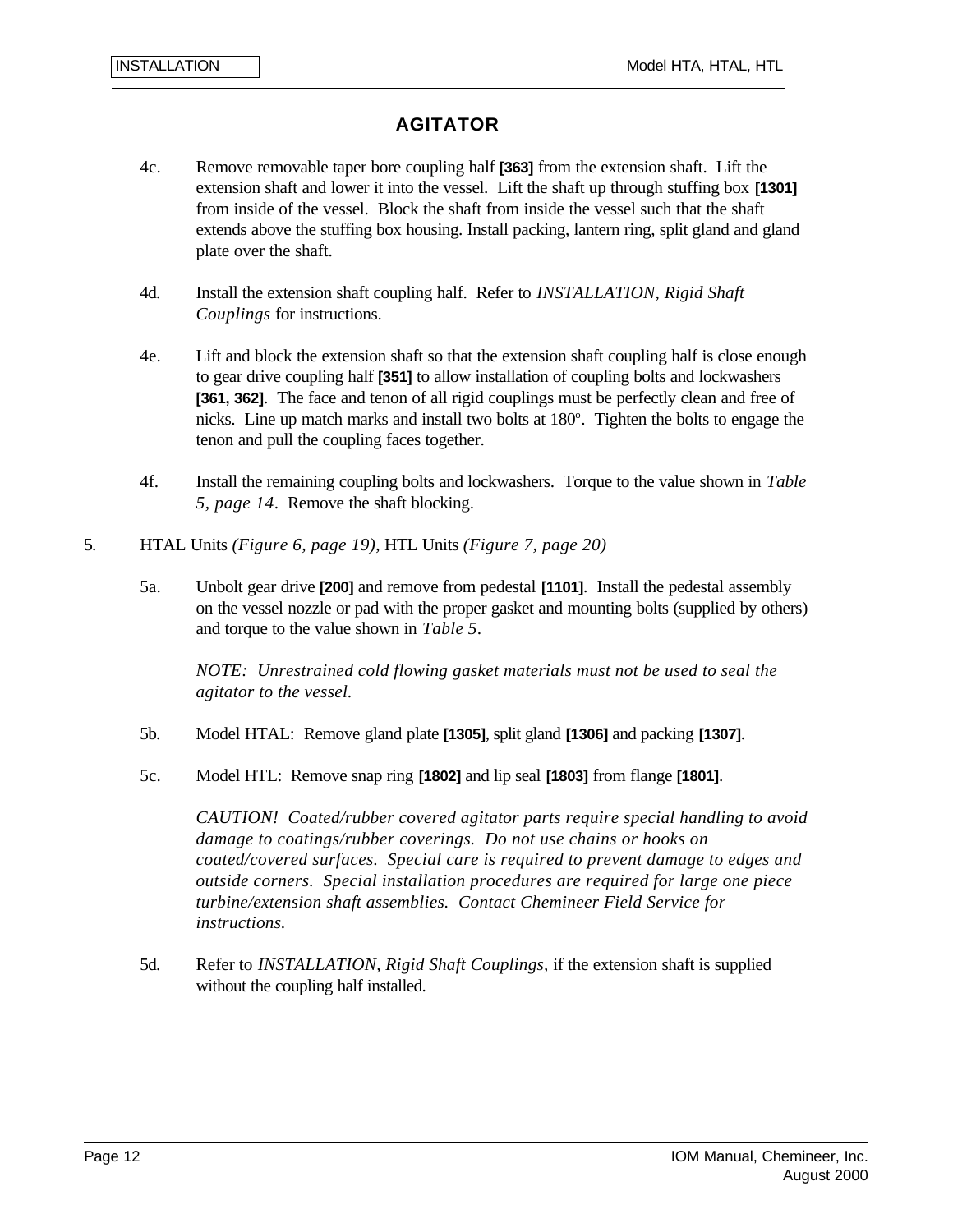

*Figure 3: Model HTA, HTAL, HTL Agitator Assembly*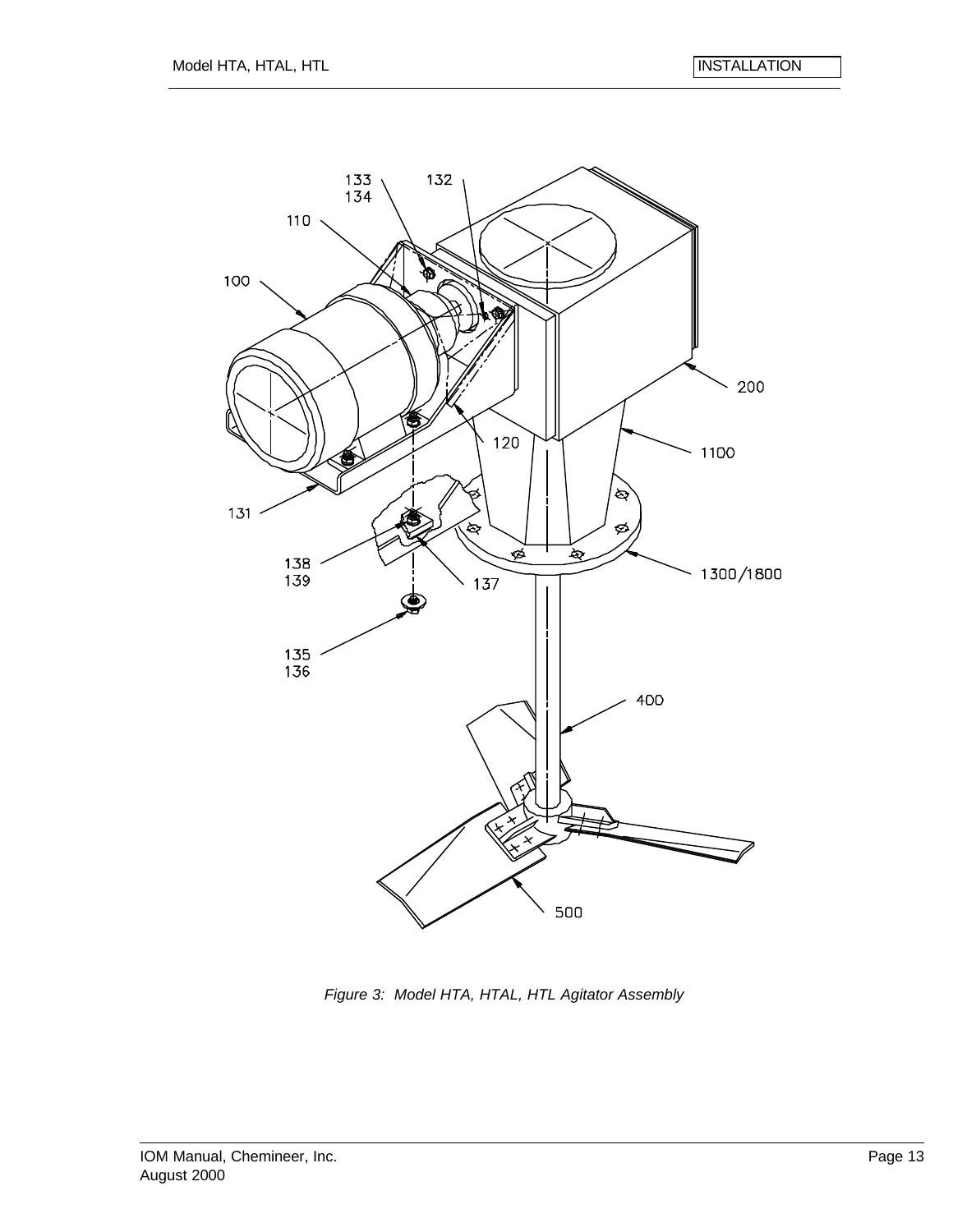### **AGITATOR**

|                            | <b>CARBON STEEL(3)</b> |     |         |      | 300 Series Stainless<br>Steel,<br>Alloy 20,    |           |
|----------------------------|------------------------|-----|---------|------|------------------------------------------------|-----------|
| <b>Bolt</b><br><b>Size</b> | Grade 2                |     | Grade 5 |      | Monels, Inconels & Hastelloys<br>B & $C^{(4)}$ |           |
|                            | ft-Ib                  | Nm  | ft-Ib   | Nm   | ft-Ib                                          | <b>Nm</b> |
| $8 - 32$                   | 1.2                    | 1.6 | 1.9     | 2.5  | 1.2                                            | 1.6       |
| $10 - 24$                  | 1.7                    | 2.3 | 2.7     | 3.6  | 1.7                                            | 2.3       |
| $10 - 32$                  | 1.9                    | 2.6 | 3.1     | 4.1  | 1.9                                            | 2.6       |
| $1/4 - 20$                 | 4.1                    | 5.6 | 6       | 8.1  | 4.1                                            | 5.6       |
| $5/16 - 18$                | 8.3                    | 11  | 13      | 17   | 8.3                                            | 11        |
| $5/16 - 24$                | $\boldsymbol{9}$       | 12  | 14      | 19   | $\boldsymbol{9}$                               | 12        |
| $3/8 - 16$                 | 15                     | 20  | 23      | 31   | 15                                             | 20        |
| $1/2 - 13$                 | 38                     | 51  | 56      | 76   | 38                                             | 51        |
| $9/16 - 12$                | 50                     | 68  | 83      | 113  | 50                                             | 68        |
| $5/8 - 11$                 | 68                     | 92  | 113     | 153  | 68                                             | 92        |
| $3/4 - 10$                 | 120                    | 163 | 200     | 271  | 120                                            | 163       |
| $7/8 - 9$                  | 105                    | 143 | 296     | 401  | 182                                            | 247       |
| $1 - 8$                    | 165                    | 224 | 443     | 601  | 273                                            | 370       |
| $1! 1/8-7$                 | 225                    | 305 | 596     | 808  | 386                                            | 523       |
| $1! 1/4-7$                 | 315                    | 428 | 840     | 1139 | 545                                            | 739       |
| $1!3/8-6$                  | 417                    | 566 | 1103    | 1495 | 715                                            | 969       |
| $1! 1/2-6$                 | 555                    | 752 | 1463    | 1983 | 948                                            | 1286      |

#### *TABLE 5: BOLT TIGHTENING TORQUE(1),(2)*

(1)Tighten all fasteners to values shown unless specifically instructed to do otherwise.

<sup>(2)</sup>Lubricate all fasteners at assembly with grease, oil or an anti-seize material. Bolt threads and contact surfaces of bolt heads and nuts should be lubricated.

 $^{(3)}$ If fasteners cannot be lubricated, multiply table values by 1.33.

 $(4)$ If fasteners cannot be lubricated, multiply table values by 1.25.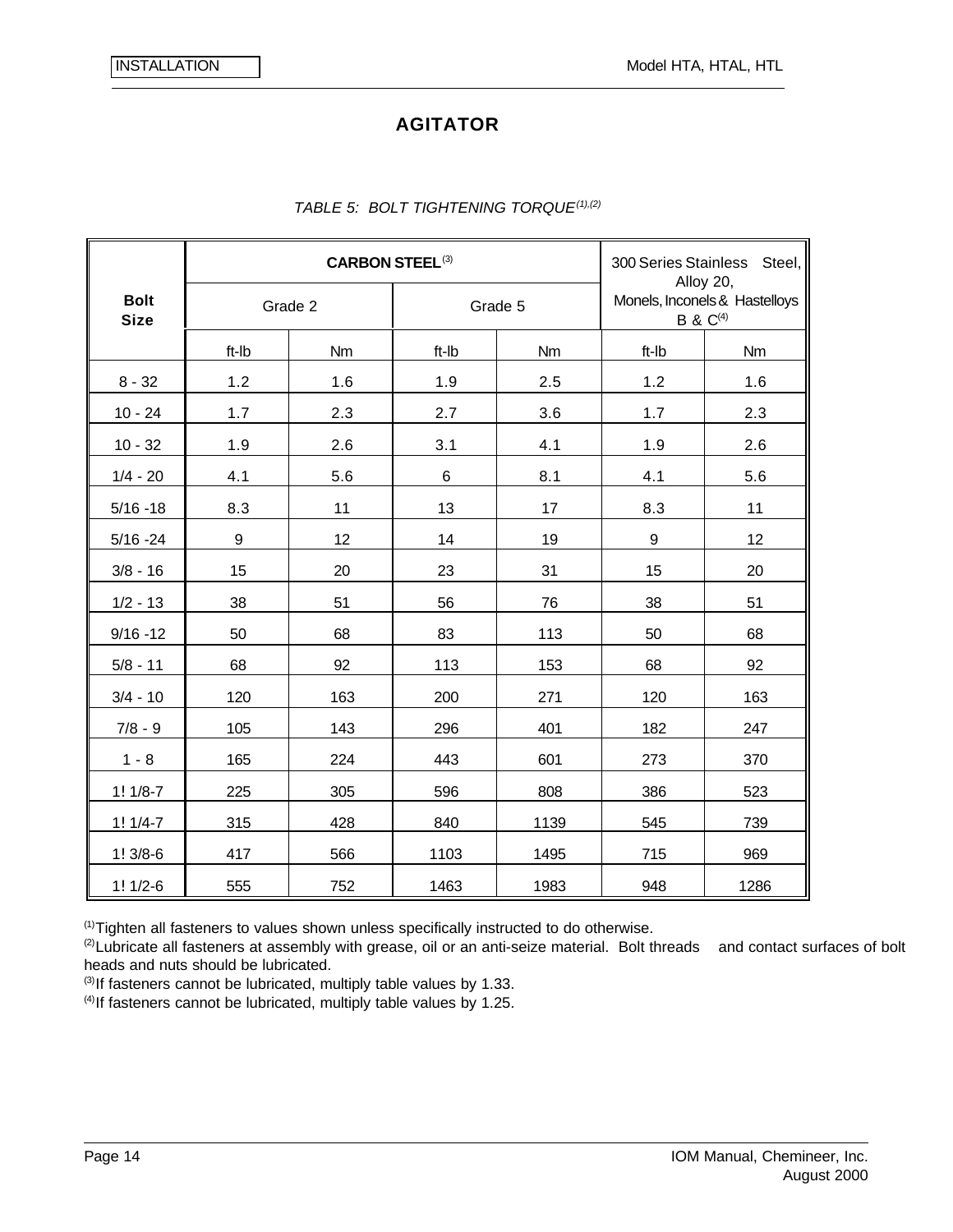

*Figure 4: Agitator Lifting System*

For case sizes 1-6, use a three point chain fall utilizing the three eyebolts installed in the top of the gear drive.

For case sizes 7-13, use a four point chain fall utilizing the lifting lugs located on the sides of the gear drive.

*CAUTION: Do not lift the agitator drive with any lifting lugs attached to the motor.*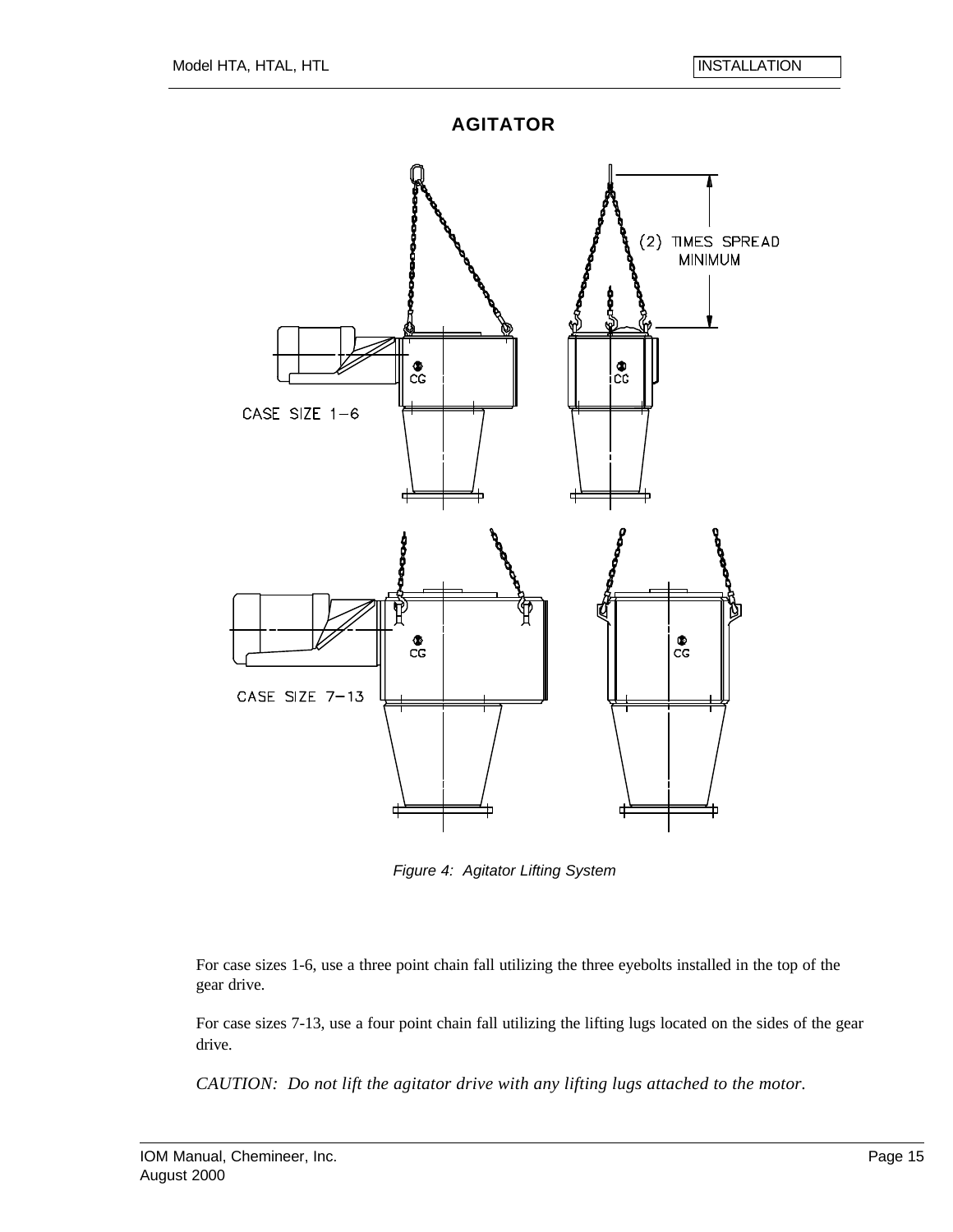# **AGITATOR**

- 5e. Model HTAL: Lift the extension shaft from the coupling end. Place the packing and the gland plate over the extension shaft and lower the extension shaft into the vessel through the pedestal assembly.
- 5f. Model HTL: Lift the extension shaft from the coupling end. Place the lip seal and snap ring over the extension shaft and lower the extension shaft into the vessel through the pedestal assembly.
- 5g. Block the shaft in place with the extension shaft coupling half extending above the pedestal assembly.
- 5h. Lift and suspend the gear drive assembly over the extension shaft coupling half close enough to allow installation of coupling bolts and lockwashers **[361, 362]**. The face and tenon of all rigid couplings must be perfectly clean and free of nicks. Line up match marks and install two bolts at 180°. Tighten the bolts to engage the tenon and pull the coupling faces together.
- 5i. Lift the agitator drive assembly and the extension shaft. Remove the shaft blocking.
- 5j. Lower the agitator drive assembly onto the pedestal assembly. Rebolt the gear drive to the pedestal. Install shoulder bolts **[1102]** first to ensure alignment, then install bolts and lockwashers **[1103, 1104]**. Torque to the value shown in *Table 5, page 14*.
- 5k. Install the remaining coupling bolts and lockwashers. Torque to the value shown in *Table 5*.
- 6. Model HTA: Install packing, lantern ring, split gland (holes at top) and gland plate.
- 7. Model HTAL: Install packing, split gland (holes at top) and gland plate.
- 8. Model HTL: Assemble the lip seal and snap ring to the lip seal flange.
- 9. Stuffing box shaft seals will require adjustment at start up. See the *Lubrication* and *Maintenance* sections of this manual.
- 10. Check the installed extension shaft runout. Place a dial indicator on the side of the extension shaft at the bottom. Manually turn the flexible motor coupling to rotate the extension shaft one turn.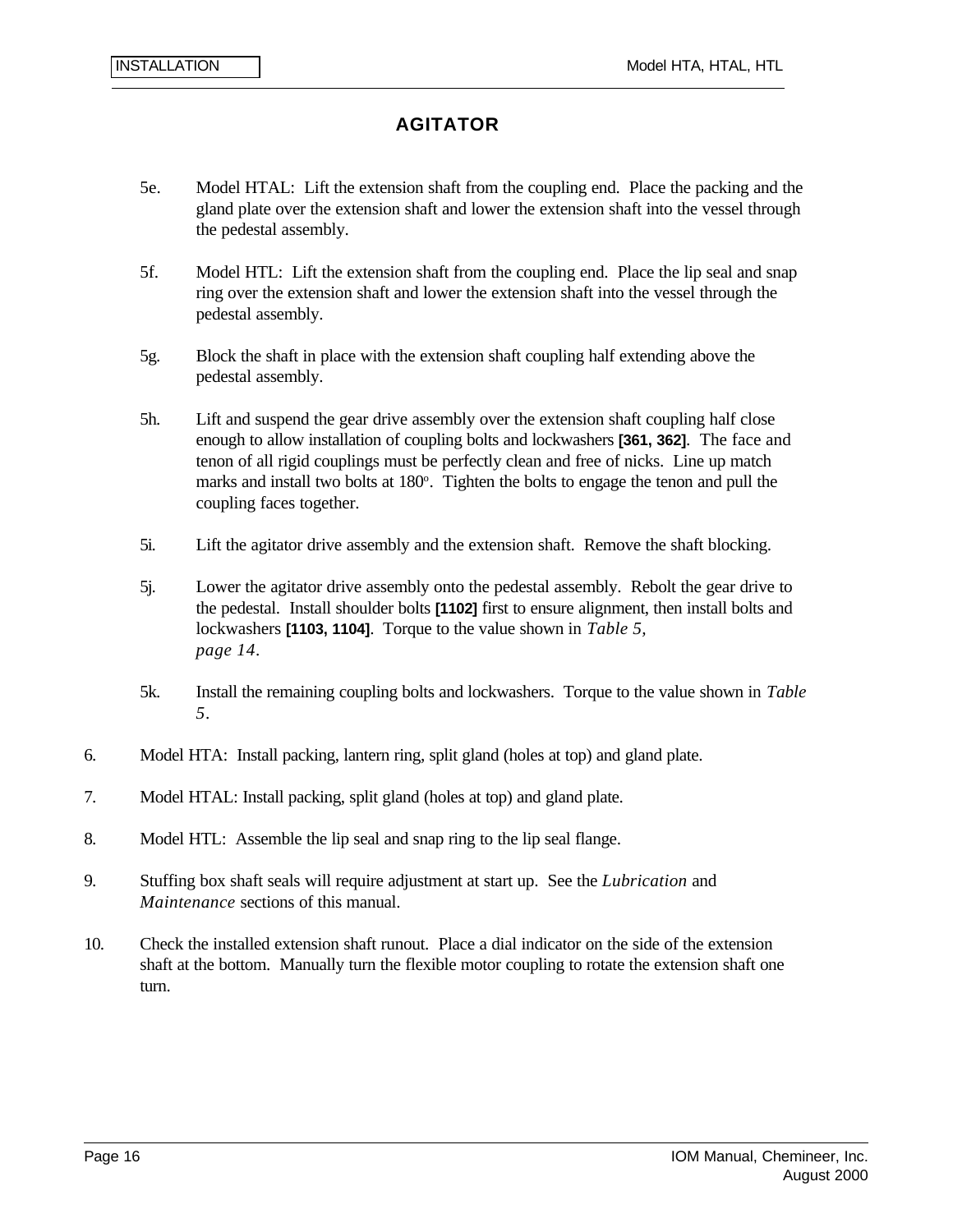# **AGITATOR**

11. Total shaft runout should not exceed .003" per foot (.25 mm per meter) FIM (Full Indicator Movement) of shaft length. If the shaft runout is excessive, the shaft can be restraightened in the field. Rotate the shaft to the maximum positive indicator reading. Apply heat to the shaft at a point 180° from the indicator and just below the first in-tank shaft coupling or just below the mounting flange if there is no in-tank coupling. As heat is applied to the shaft (do not allow surface temperature of shaft to exceed  $500^{\circ}$  F [260 $^{\circ}$  C]), the shaft will move toward the indicator. After the shaft has moved .030 - .060" (.76 - 1.52 mm), remove the heat and the shaft will begin to move away from the indicator. The shaft will draw more than it moved initially, and as a result will be straightened. After each heating cycle, recheck the shaft until runout is within tolerance. Do not heat in the same location. Move up or down 2 to 3" (50 to 70 mm) to avoid reheating in the same location.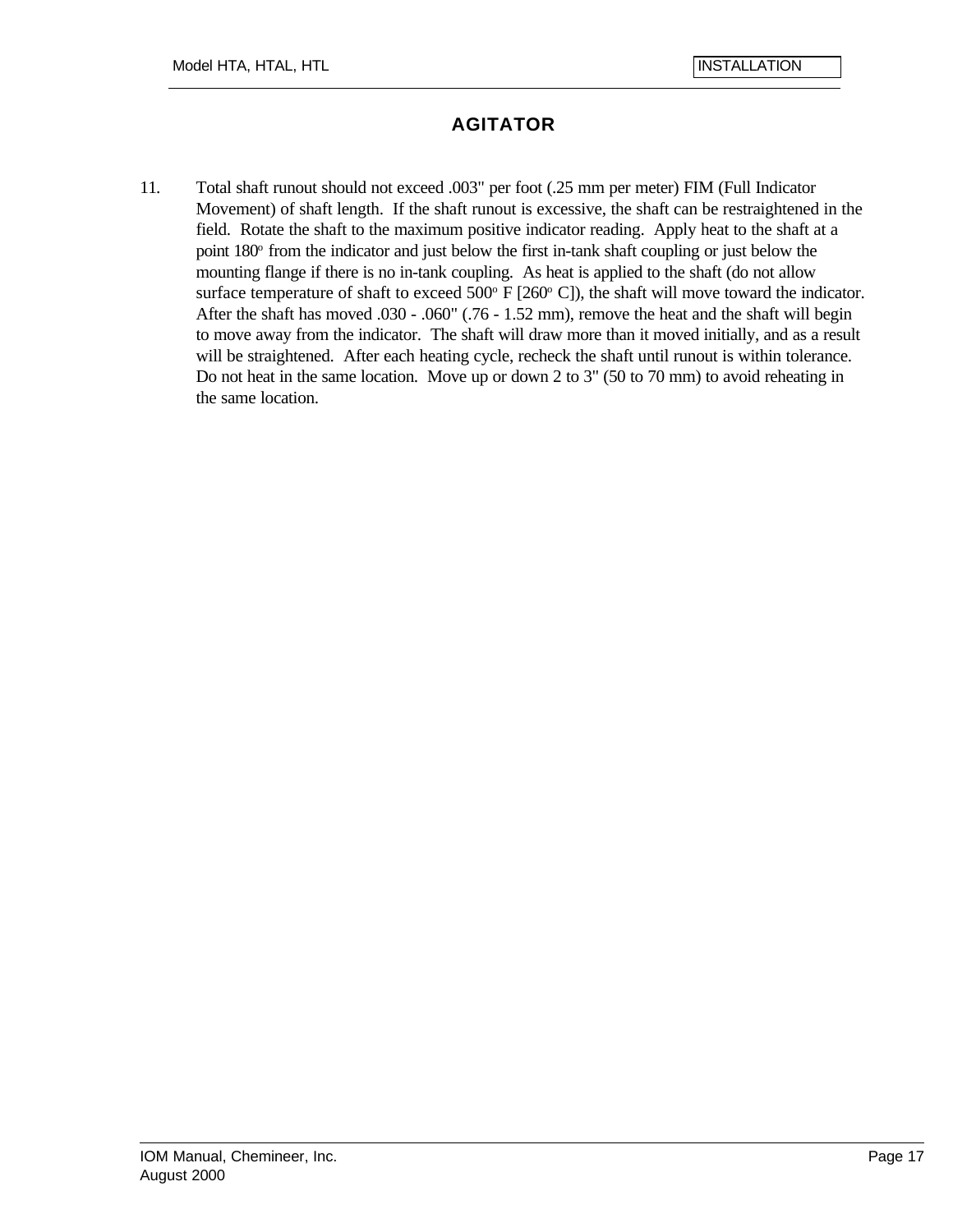

*Figure 5: Model HTA*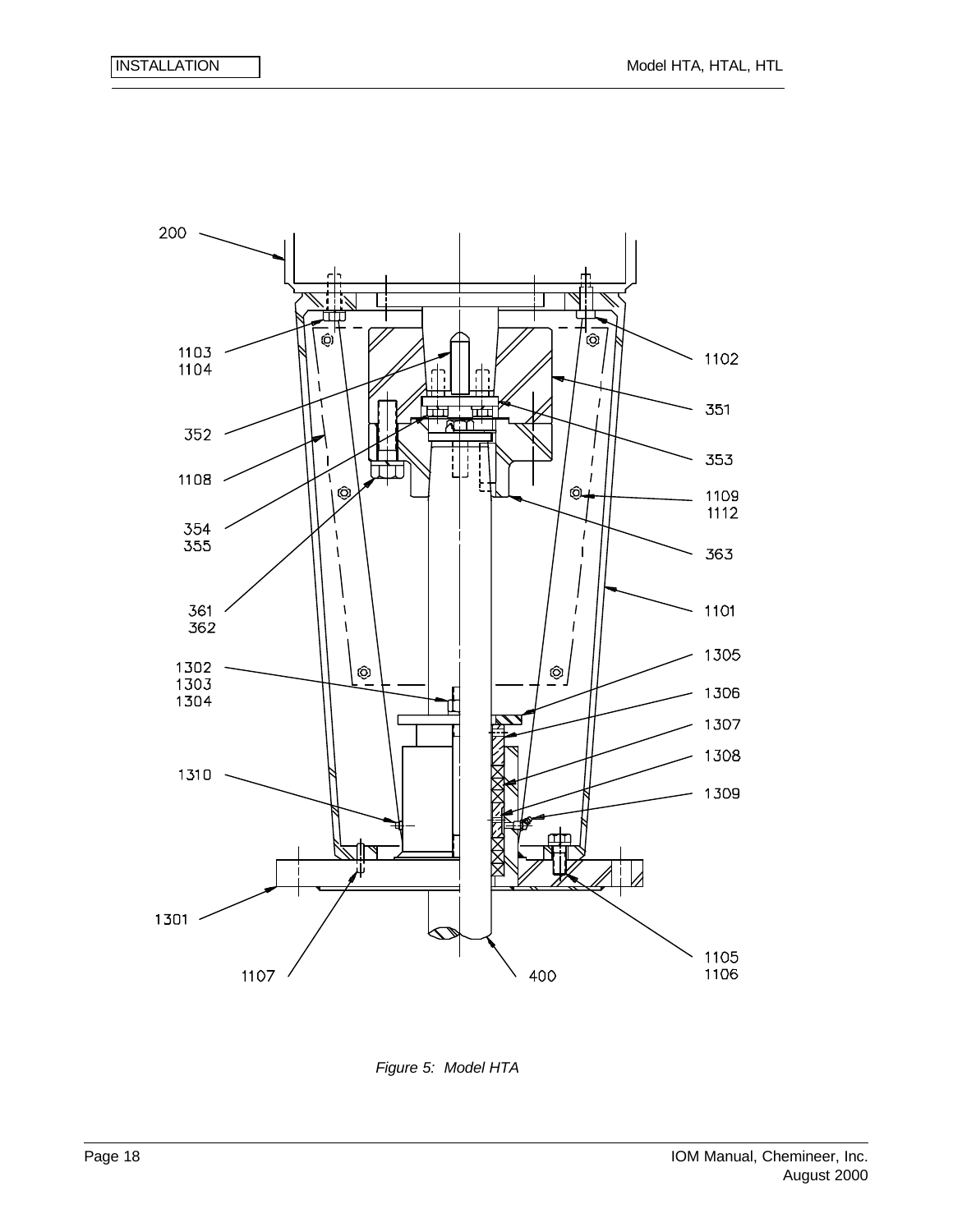

*Figure 6: Model HTAL*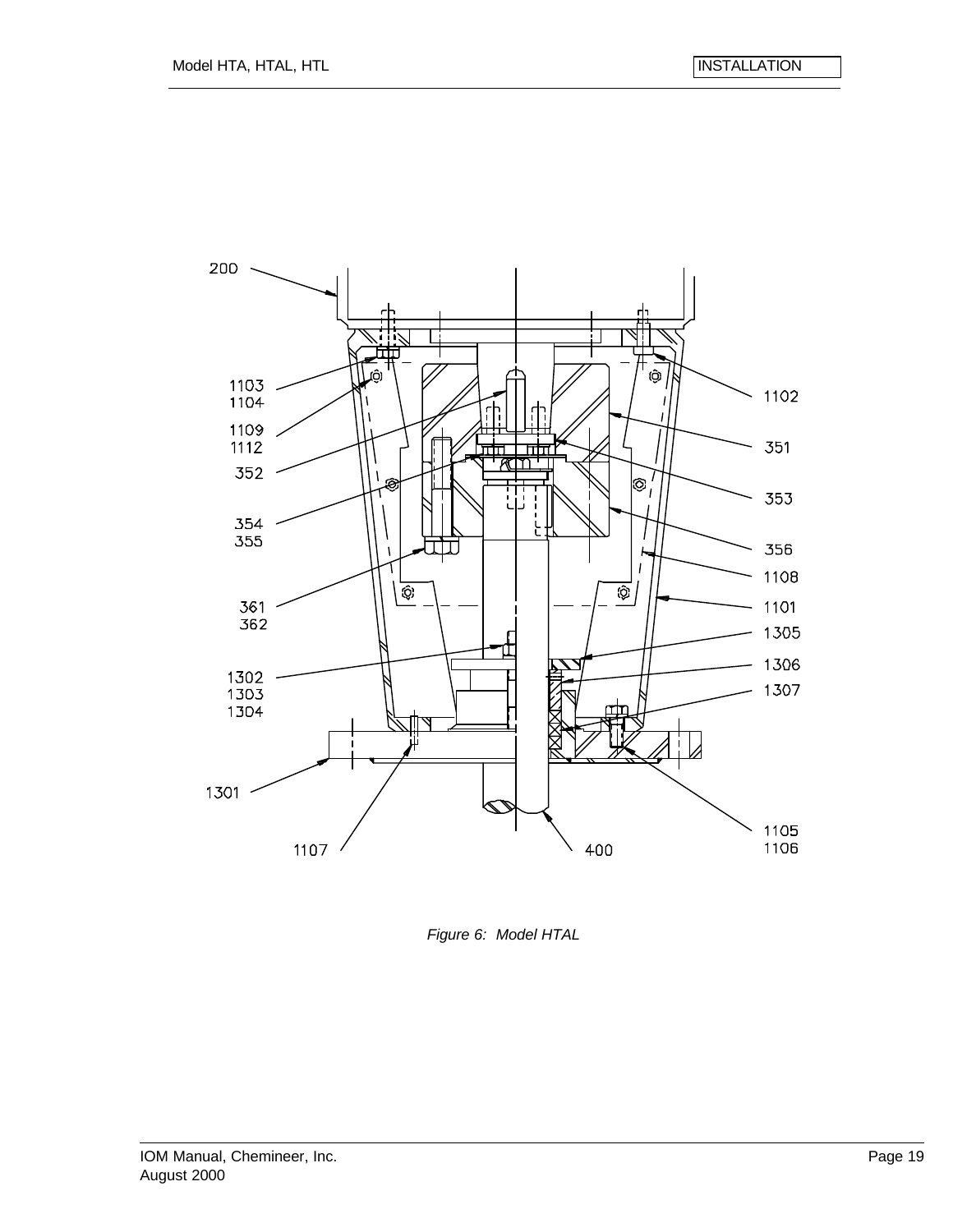

*Figure 7: Model HTL*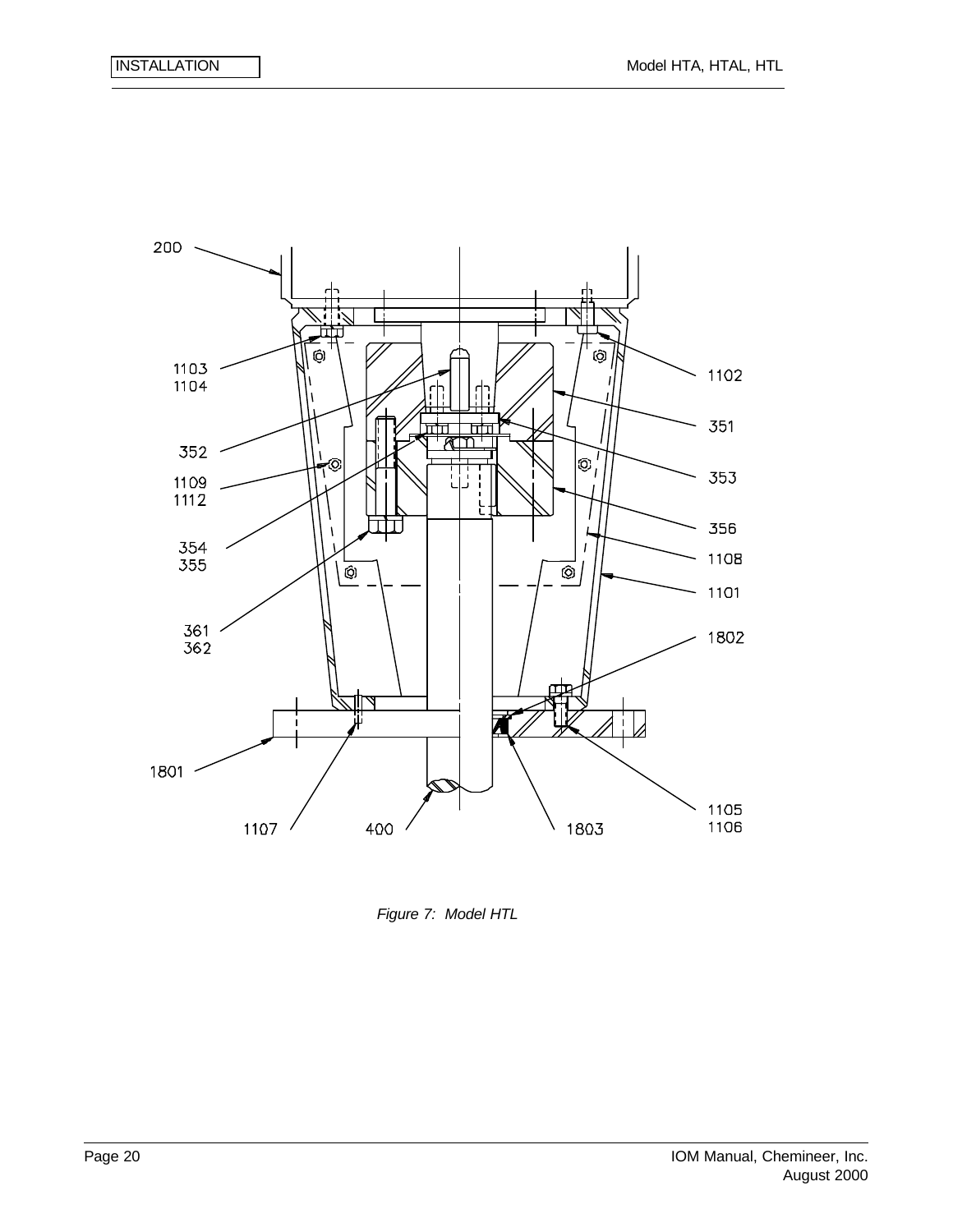# **IMPELLERS**

Unless otherwise specified on the unit assembly drawing, the impeller attaches to the shaft with a key and setscrew. Refer to *Figure 8, page 22.* With extended shaft keyways, the keyway is drilled at intervals for optional impeller placement.

Impeller assemblies (hub, blades, and stabilizer fins [if required]) may be match marked. Match marking is used on impellers that have been balanced or as an aid for locating multiple impellers on the shaft. All agitators operating at or above 100 RPM have match-marked impellers. Check the impeller parts for match marks before assembly.

Match-marked components are marked as a function of the agitator serial number and impeller location. Impellers are marked sequentially beginning with the bottom impeller and working up toward the agitator mounting surface. The following example assumes an order with two agitators, each having two 4-blade impellers with the lower impeller stabilized.

Markings for Serial Number 1-XXXXX-1

The lower impeller hub has stub blades marked 1-1, 1-2, 1-3, 1-4. The corresponding extension blades and stabilizer fins are marked 1-1, 1-2, 1-3, 1-4 with respect to the stub blades.

The upper impeller hub has stub blades marked 1-5, 1-6, 1-7, 1-8. The corresponding extension blades are marked 1-5, 1-6, 1-7, 1-8 with respect to the stub blades.

Markings for Serial Number 1-XXXXX-2

The lower impeller hub has stub blades marked 2-1, 2-2, 2-3, 2-4. The corresponding extension blades and stabilizer fins are marked 2-1, 2-2, 2-3, 2-4 with respect to the stub blades.

The upper impeller hub has stub blades marked 2-5, 2-6, 2-7, 2-8. The corresponding extension blades are marked 2-5, 2-6, 2-7, 2-8 with respect to the stub blades.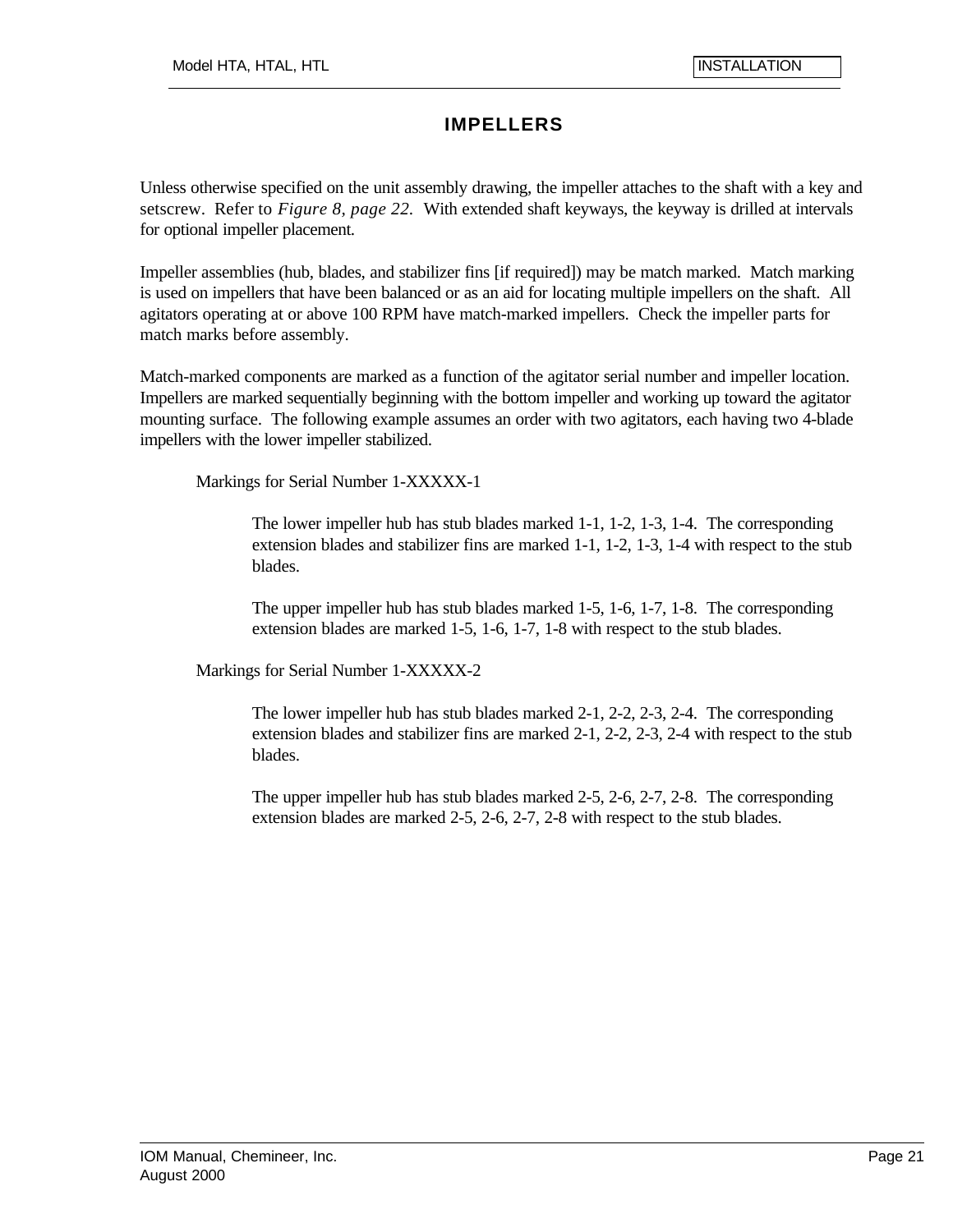# **IMPELLERS**

- 1. Slide hub **[504]** up agitator extension shaft **[400]** past the desired key location.
- 2. Install pin key **[402]** in the shaft keyway so the pin extends into the drilled hole in the keyway. Slide the hub back down the agitator extension shaft, over the key, until the hub rests on the key step.
- 3. Tighten square head setscrew **[505]** firmly onto the key. Torque to the value shown in *Table 5, page 14.* The tapped hole for the setscrew is a self-locking thread form. Auxiliary fastener locking is not necessary.
- 4. Bolt extension blades **[506]** to the hub with bolts, nuts and lockwashers **[507, 508, 509]**. *Refer to Figures 9-14, pages 23-28.* Bolt split blades, if furnished, to extension blades with bolts, nuts and lockwashers **[529, 531, 530]**. Bolt stabilizer fins **[510]**, if furnished, to extension blades with bolts, nuts and lockwashers **[511, 513, 512]**. Torque to the values shown in *Table 5.*

*NOTE: Extreme care should be taken to see that bolts are properly tightened. It is recommended that all in-tank fasteners be checked for tightness after the first two weeks of operation.*



*Figure 8: Hub and Pin Key Detail*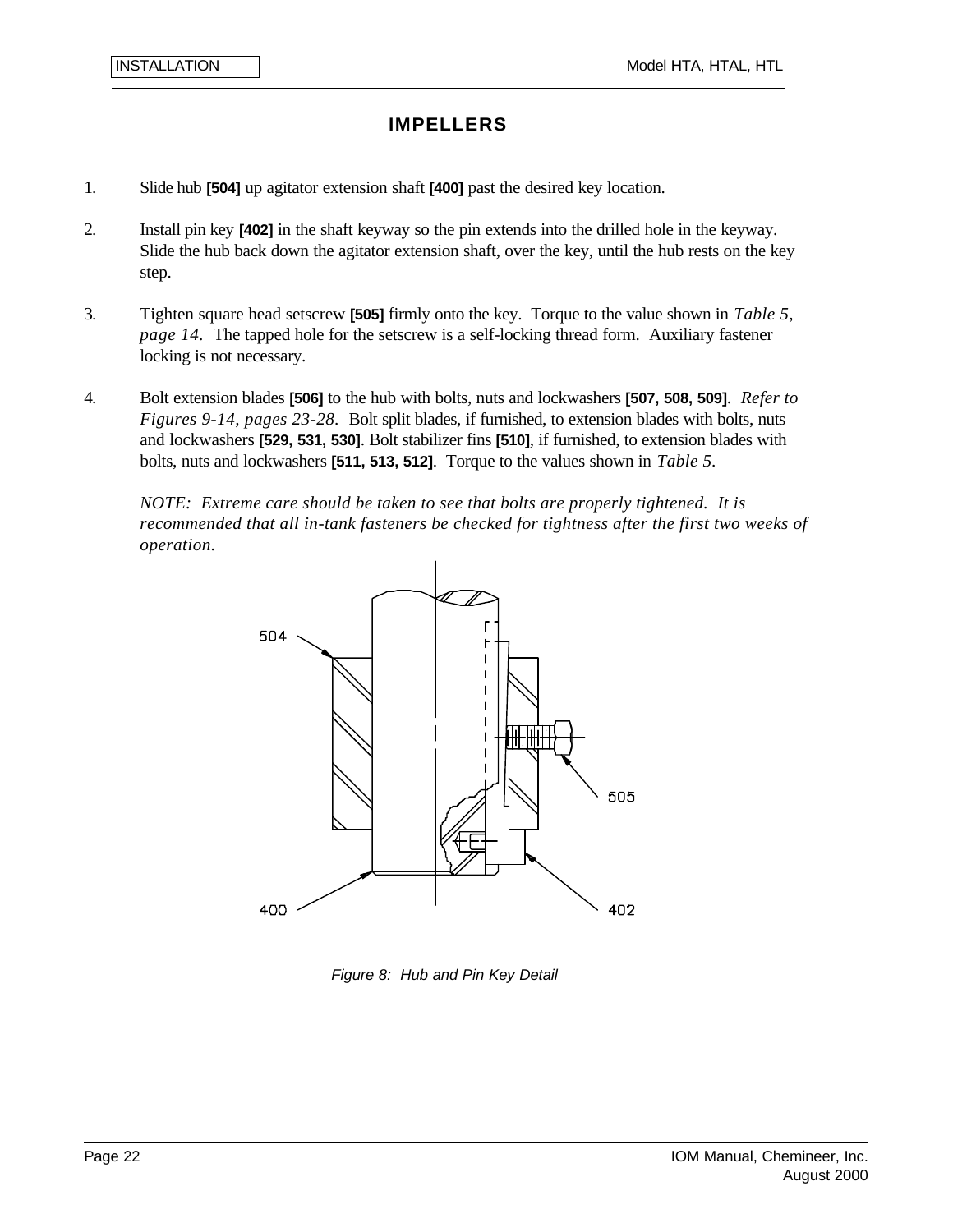

*Figure 9: Style P-4 Impeller*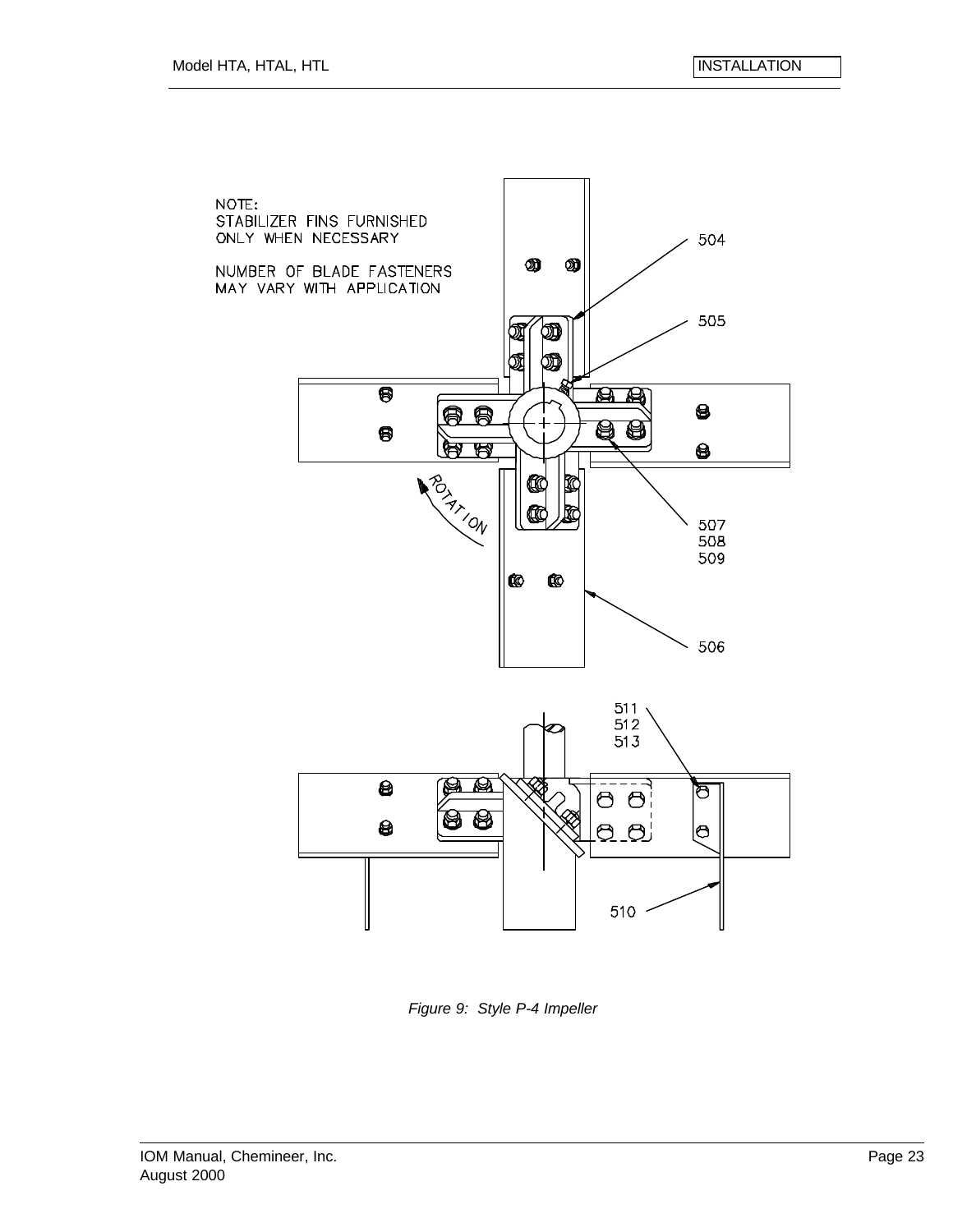

*Figure 10: Style HE-3 Impeller*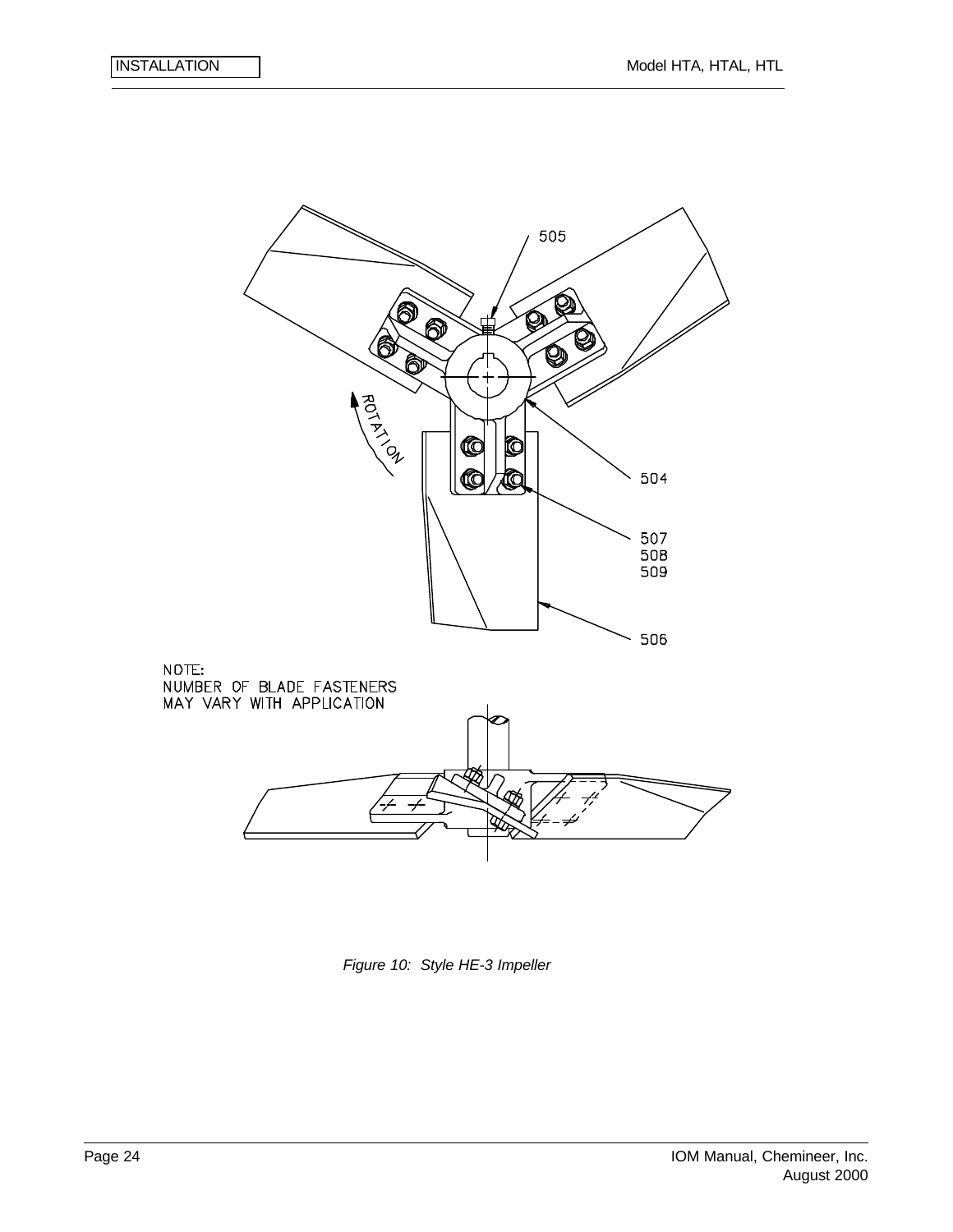

*Figure 11: Style S-4 Impeller*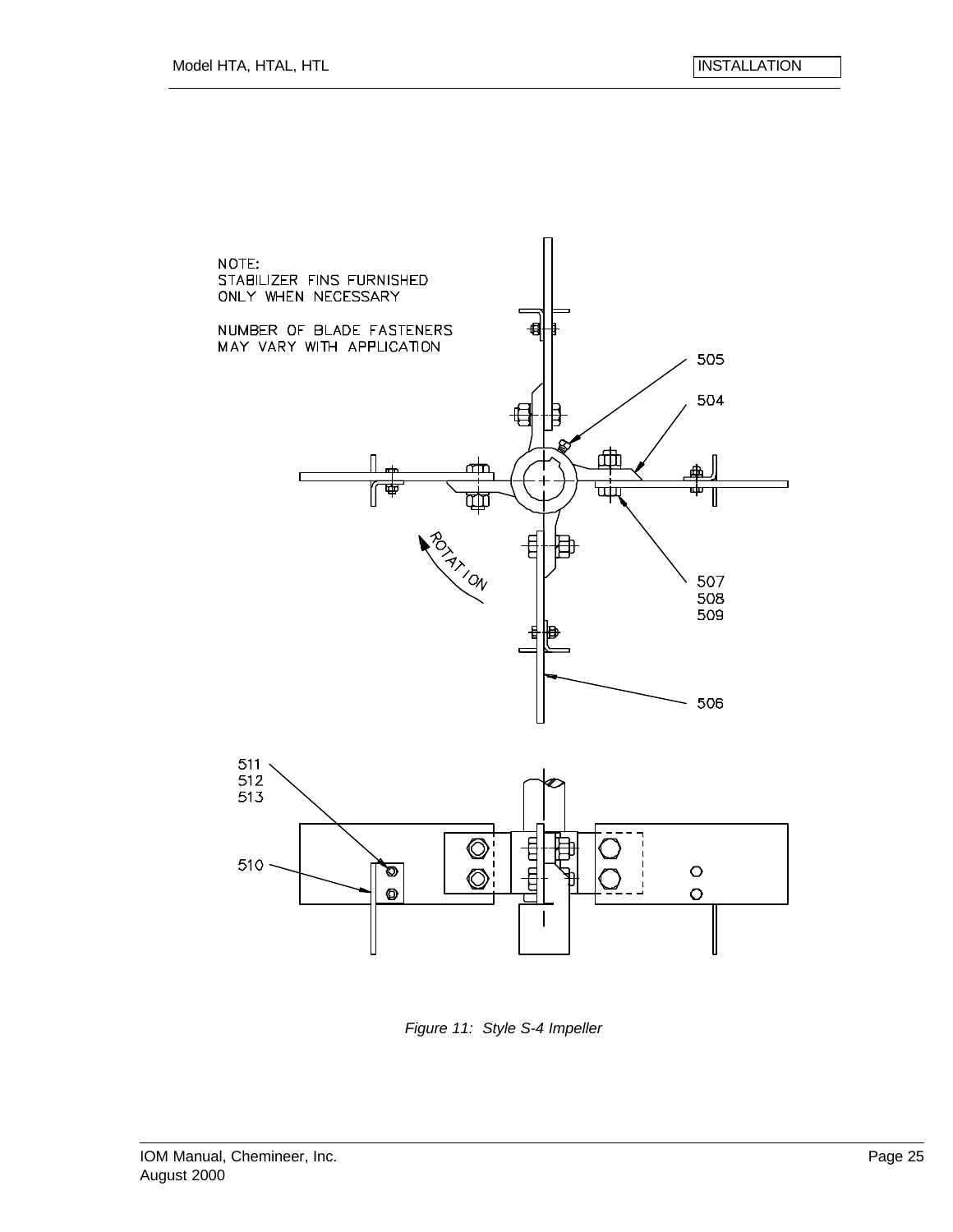

*Figure 12: Style D-6 Impeller*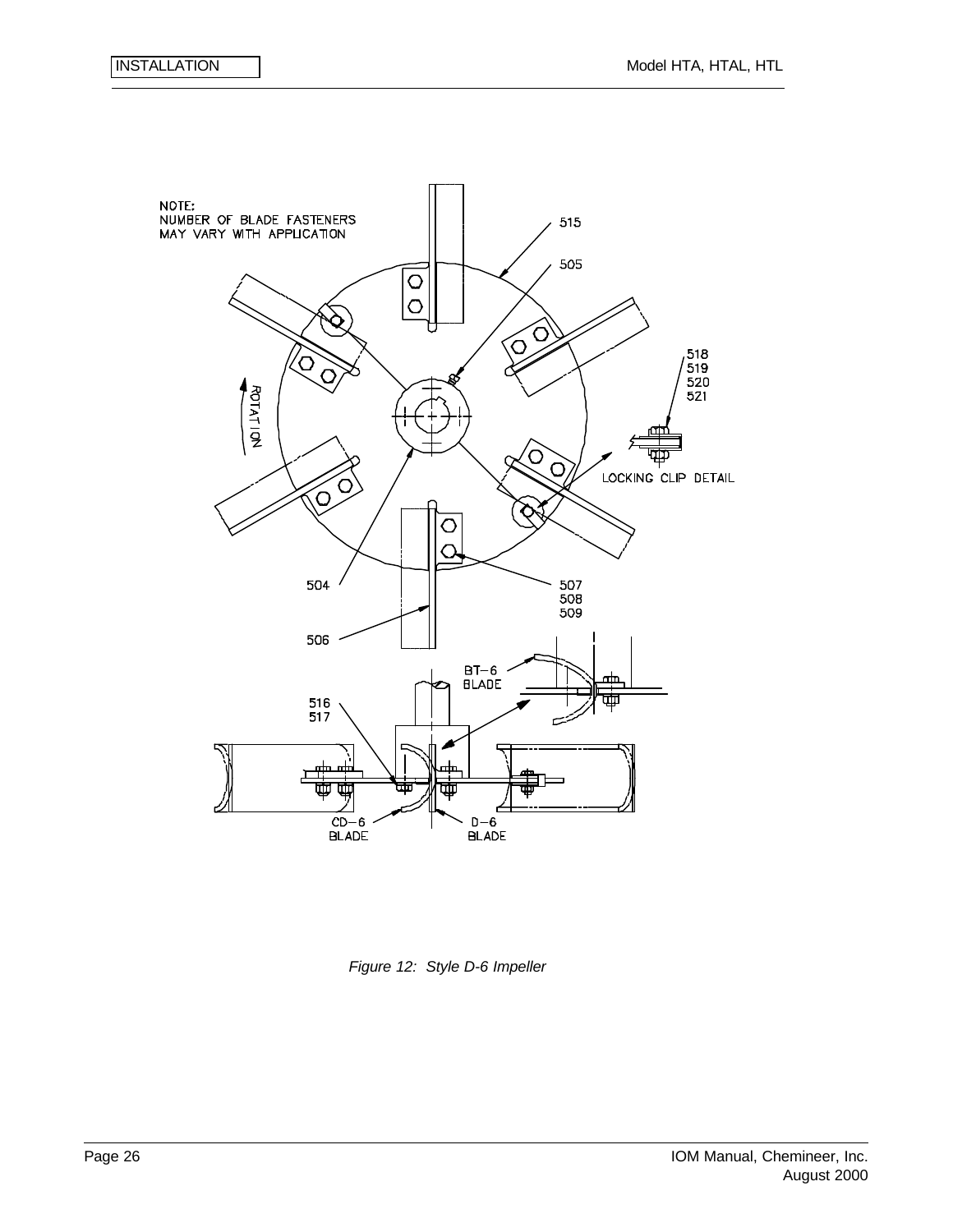

*Figure 13: Style SC-3 Impeller*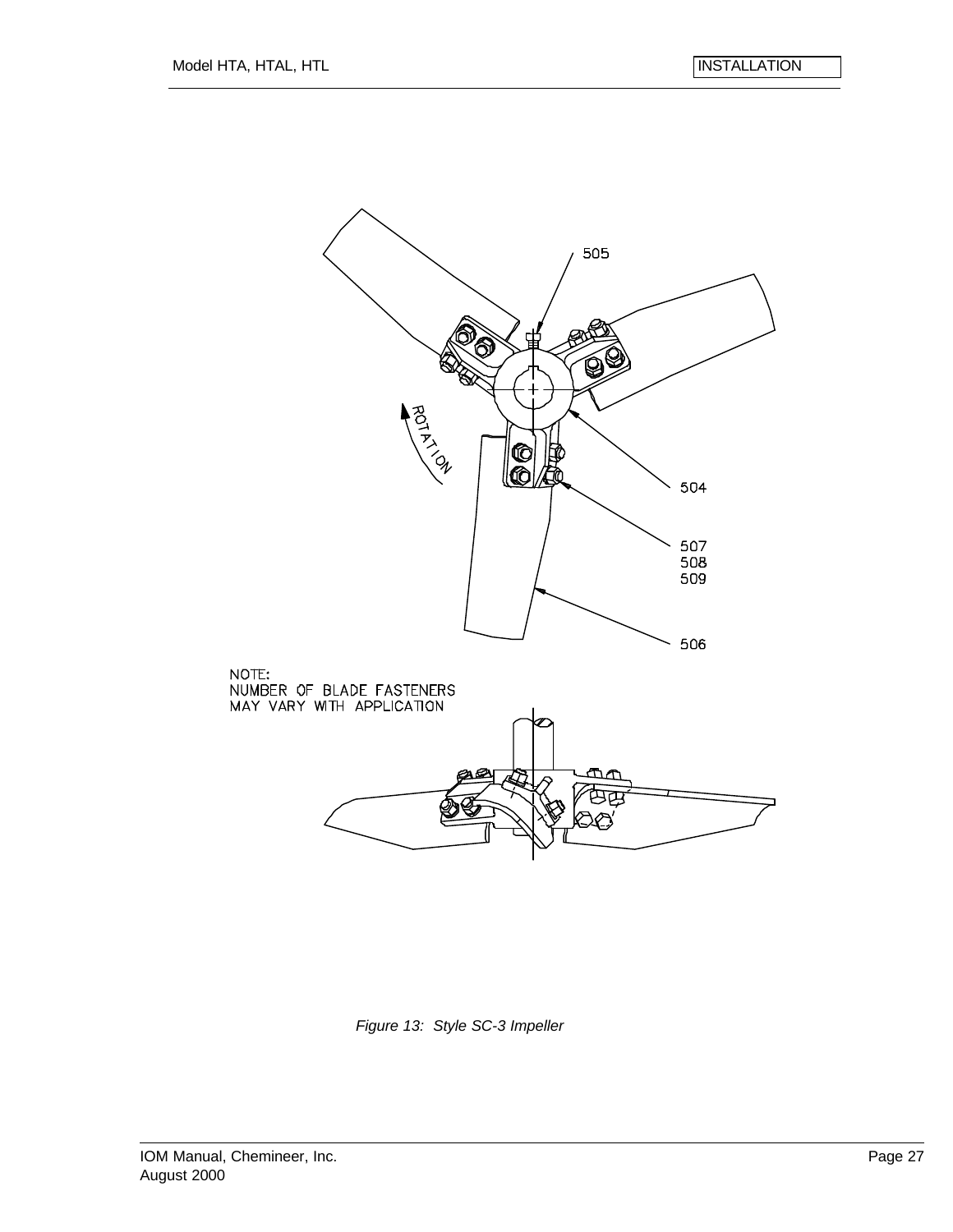

*Figure 14: Style Maxflo W Impeller*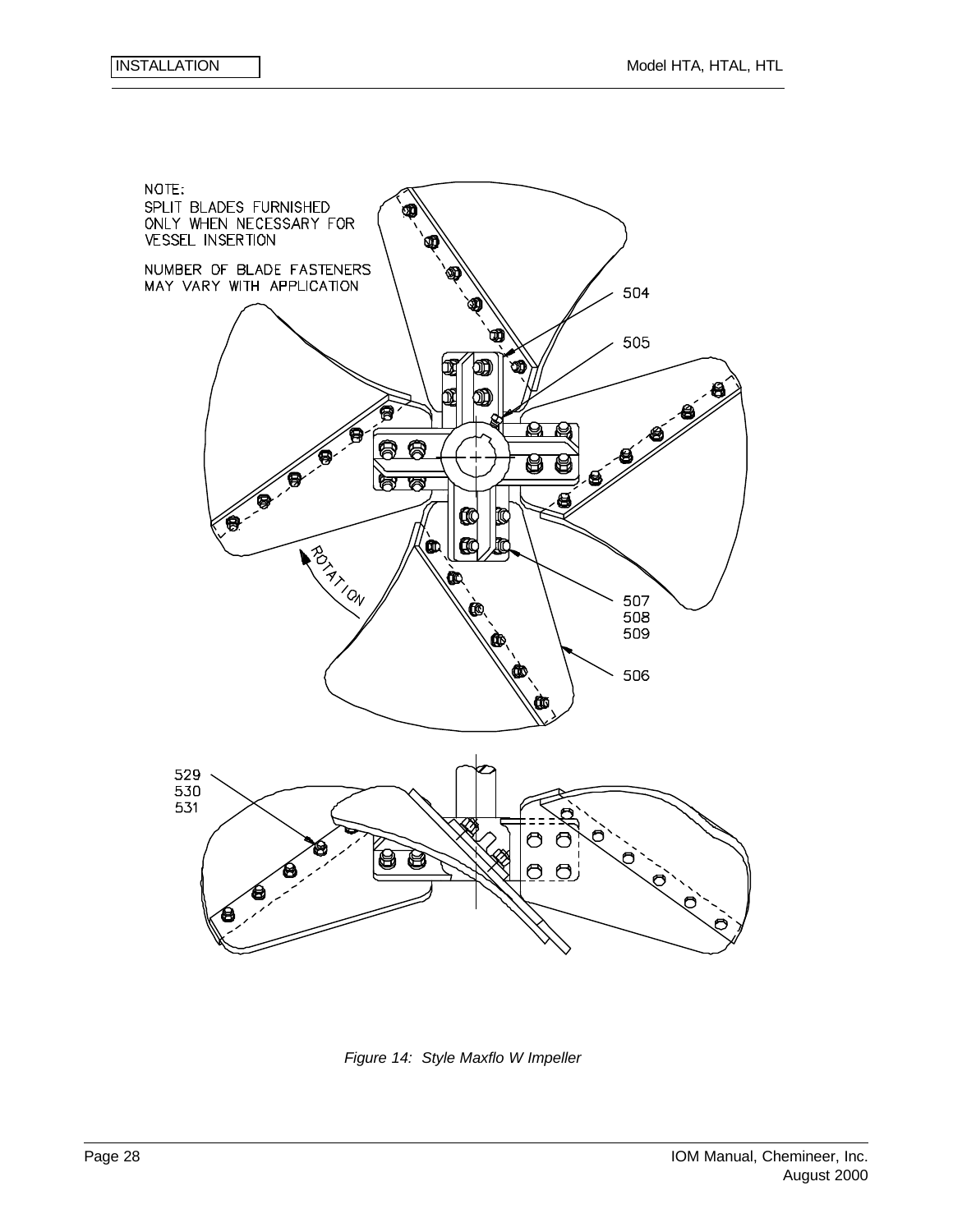# **IMPELLERS**

#### (Coated/Rubber Covered)

If the unit includes a coating or rubber covering on the wetted parts, follow these instructions for installation. Refer to the unit assembly drawing.

#### **Impeller diameter # 84" (2133 mm)** :

The shaft and impeller are usually supplied as a one-piece (welded) coated/covered assembly, and no impeller assembly is required. If your impeller was shipped separate from the shaft, follow the assembly instructions for impeller diameters > 84".

#### **Impeller diameter > 84" (2133 mm)** :

The impeller is supplied as a one-piece (welded) coated/covered assembly. For attachment to the shaft, refer to *Figure 15, page 30.*

- 1. Put gasket **[522]** on top of hub **[504]**.
- 2. Install key **[420]** in the shaft keyway.
- 3. Hoist impeller onto shaft **[400]**, being careful not to damage the coating/covering.
- 4. Install snap ring **[523]** in the groove at the bottom of the shaft.

*CAUTION! Do not remove the hoist until mounting bolt assembly* **[522]**, **[524]**, **[525]**, *and* **[526]** *is installed.*

- 5. Place gasket **[522]** on thrust plate **[524]**.
- 6. Place the thrust plate over the bottom of the shaft and install mounting bolt **[526]** with gasket **[525]**. Torque to the value shown in *Table 5, page 14.*
- 7. Remove the hoist from the impeller.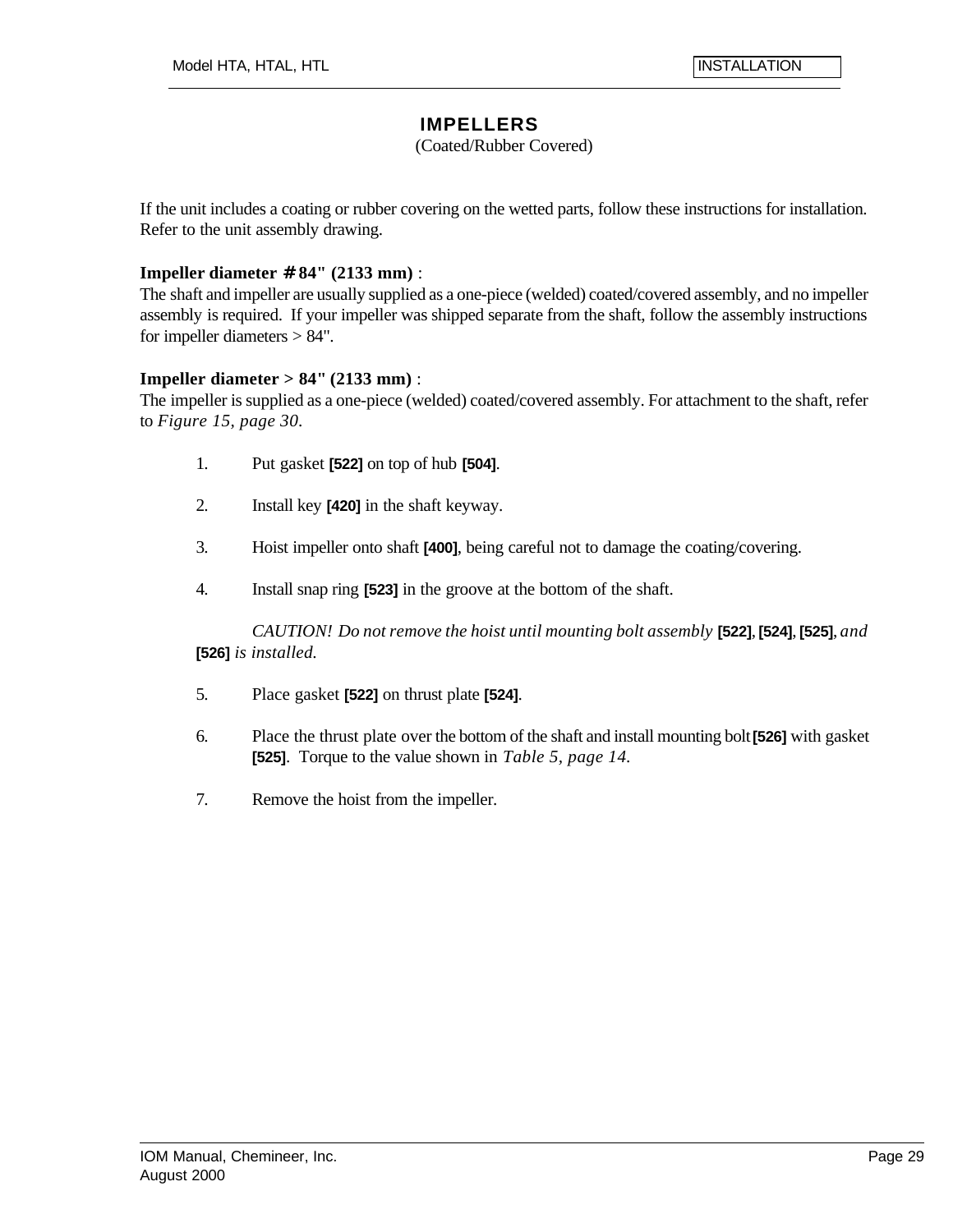# **IMPELLERS**

(Coated/Rubber Covered)



*Figure 15: Thrust Bolt Impeller Attachment*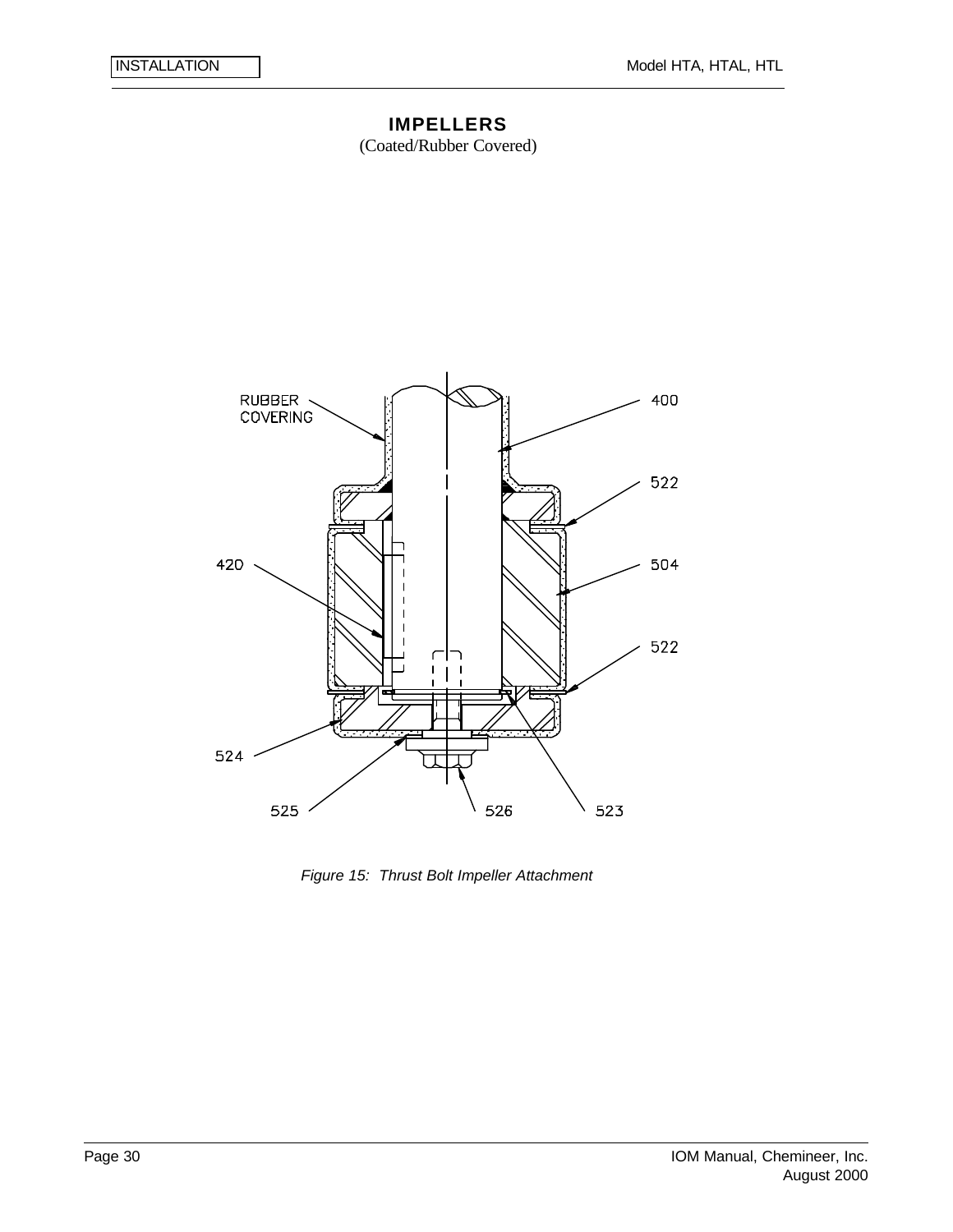### **GEAR DRIVE**

*CAUTION! The gear drive has been drained of oil for shipping.* Add oil to the gear drive according to the *Lubrication* section.

### **MOTOR**

- 1. Check the nameplate data on the motor to assure that the available power supply agrees with the motor requirements. Protective devices should be of the proper size and rating to safely carry the load and interrupt the circuit on overloads.
- 2. Turn the shaft by hand to check that it turns freely.
- 3. If the motor has been stored in a damp location, the windings may require drying.

*NOTE: Do not obstruct the normal flow of ventilating air through or over the motor.*

4. Connect the motor in accordance with the National Electric Code and local requirements, but do not make the connections permanent until the motor rotation has been checked.

Identify motor auxiliary devices such as space heaters or temperature sensors. Connect them in proper circuits and insulate them from motor power cables.

5. Jog the motor to check for correct rotation prior to securing wiring.

### **FLEXIBLE MOTOR COUPLING**

The standard flexible motor couplings **[110]** *(Figure 3, page 13)* used on Chemineer HT agitators are as follows:

T.B. Woods "Sure-Flex" couplings are supplied for motor frames up to and including Series 320T.

Falk "T-10" couplings are supplied for motor frame Series 360T and larger.

Check the unit assembly drawing for the manufacturer, type and size coupling. Refer to *Vendor Data, Flexible Motor Couplings* for Installation, Alignment, Lubrication, Operation, and Maintenance instructions.

Verify coupling alignment and correct if necessary.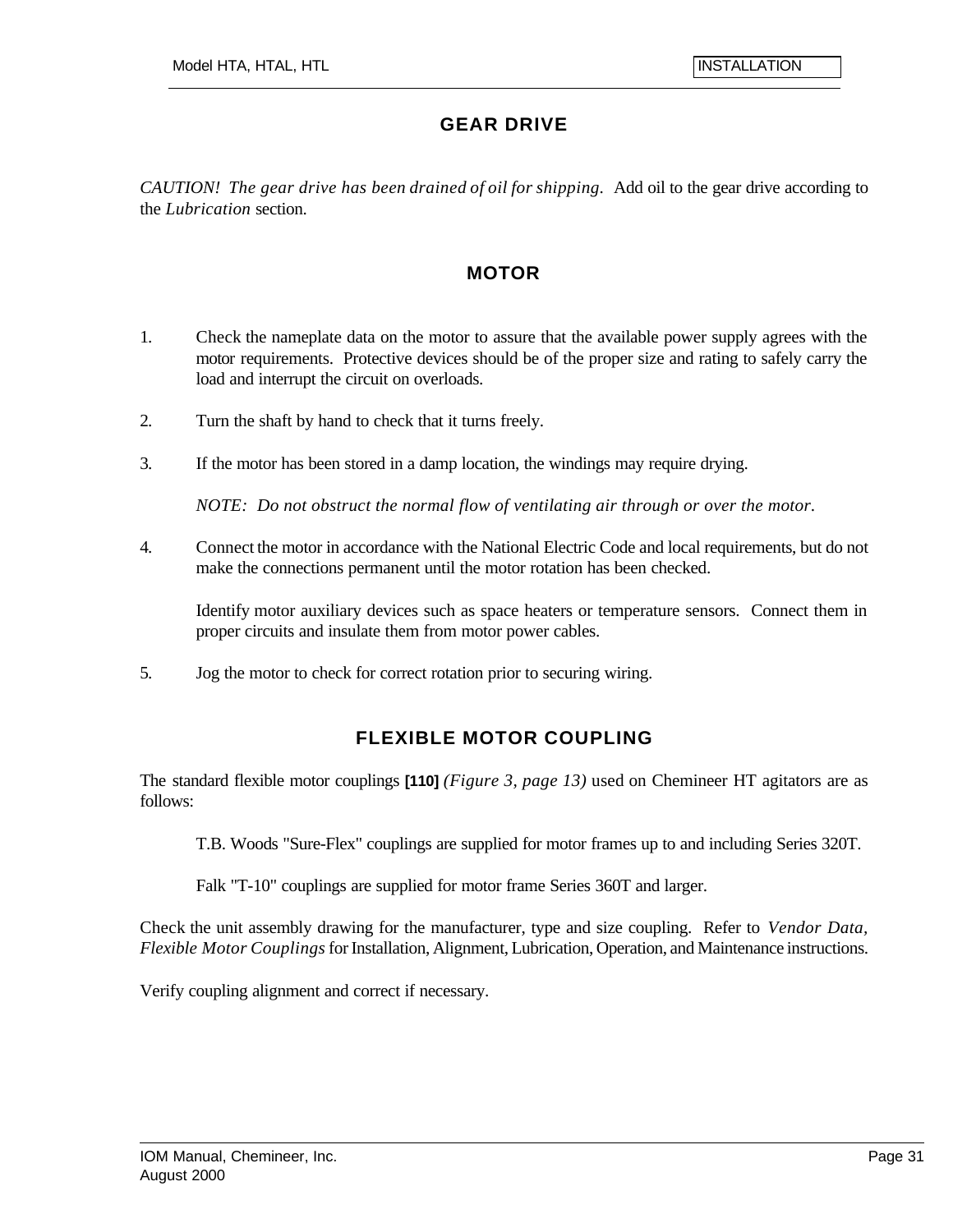## **RIGID SHAFT COUPLINGS**

All HT gear drive coupling halves **[351]** are rigid, removable taper bore 2 bolt design, and are installed at the factory.

The extension shaft for HTA style units normally has a rigid, removable taper bore coupling half. See *Figure 17, page 34* for assembly.

The extension shaft for HTAL and HTL style units normally has a rigid, non-removable, shrink (interference) fit, straight bore coupling half installed by customer at assembly. Units supplied with (1) a shaft covering or coating, (2) a non-removable, in-tank shaft coupling or (3) an impeller hub which would be "trapped" on the shaft, are all supplied without the extension shaft coupling half installed.

If the unit requires assembly of the shaft coupling half, see *page 33*. *NOTE: Be sure to install any impeller hub, etc. which may be "trapped" on the shaft prior to installing a non-removable, shrink fit, straight bore coupling half.*

If the unit's extension shaft has a rigid, removable taper bore coupling half that was not installed at the factory, see *page 34.*



*Figure 16: Shrink Fit Coupling Half [356]*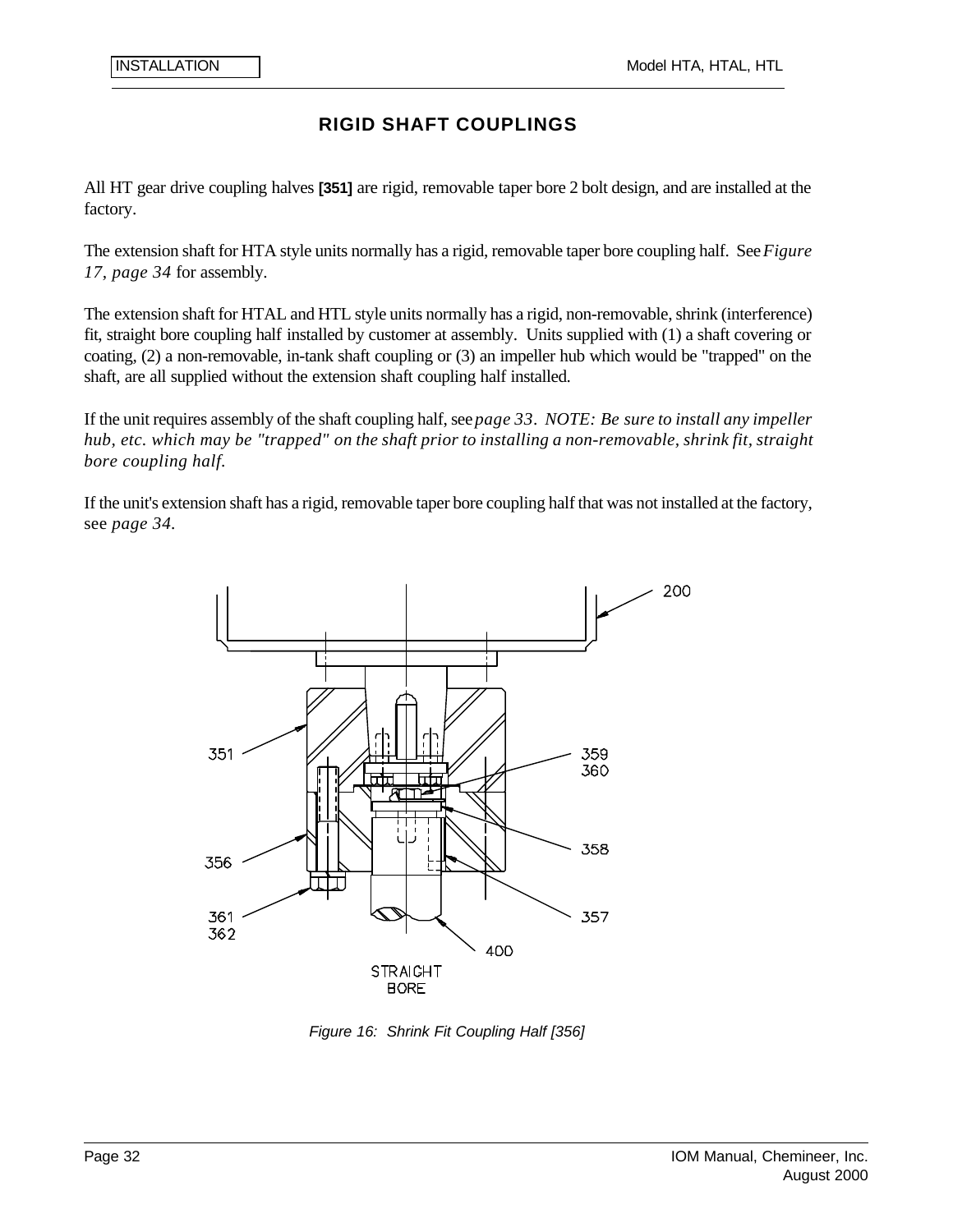# **RIGID SHAFT COUPLINGS**

**Assembly of Rigid, Non-removable, Shrink Fit, Straight Bore Coupling Half** *(Figure 16, page 32)*

- 1. Clean the shaft and coupling bore and make sure that both surfaces are free from burrs or nicks. Place key **[357]** in the coupling keyway to make sure it slides freely. Place the key in the shaft keyway to make sure it is properly oriented and fully bottomed in the keyway. Install the key in the shaft keyway.
- 2. Heat the coupling half per *Table 6* and install on the shaft.

| Coupling Bore (Nominal)<br>inches (mm) | Temperature<br>$^{\circ}$ F ( $^{\circ}$ C)* |
|----------------------------------------|----------------------------------------------|
| $1.5 - 3.0$ " (38.1 - 76.2 mm)         | 650°F (343°C)                                |
| $3.5 - 4.5$ " (88.9 - 114.3 mm)        | $500^{\circ}$ F (260 $^{\circ}$ C)           |
| $5.0 - 8.0$ " (127 - 203.2 mm)         | 400°F (204°C)                                |
| $8.5 - 10.0$ " (215.9 - 254 mm)        | 300°F (149°C)                                |

#### *TABLE 6: COUPLING HALF SHRINK FIT TEMPERATURE*

 $*$  At 100°F (38°C) ambient.

*NOTE: Install coupling half quickly. Be sure it is not cocked on the shaft and is seated properly.*

- 3. Install coupling washer **[358]** and locking clip **[359];** lubricate and install shaft bolt **[360]**. Torque to the value shown in *Table 7, page 35.* Bend exposed tabs of the locking clip around the shaft bolt head.
- 4. Assemble Coupling Halves:

Connect extension shaft coupling half **[356]** to gear drive coupling half **[351]** making sure the match marks are lined up and the coupling faces are clean and free from burrs or nicks. Install coupling bolts and lockwashers **[361, 362]**. Torque to the value shown in *Table 5, page 14.*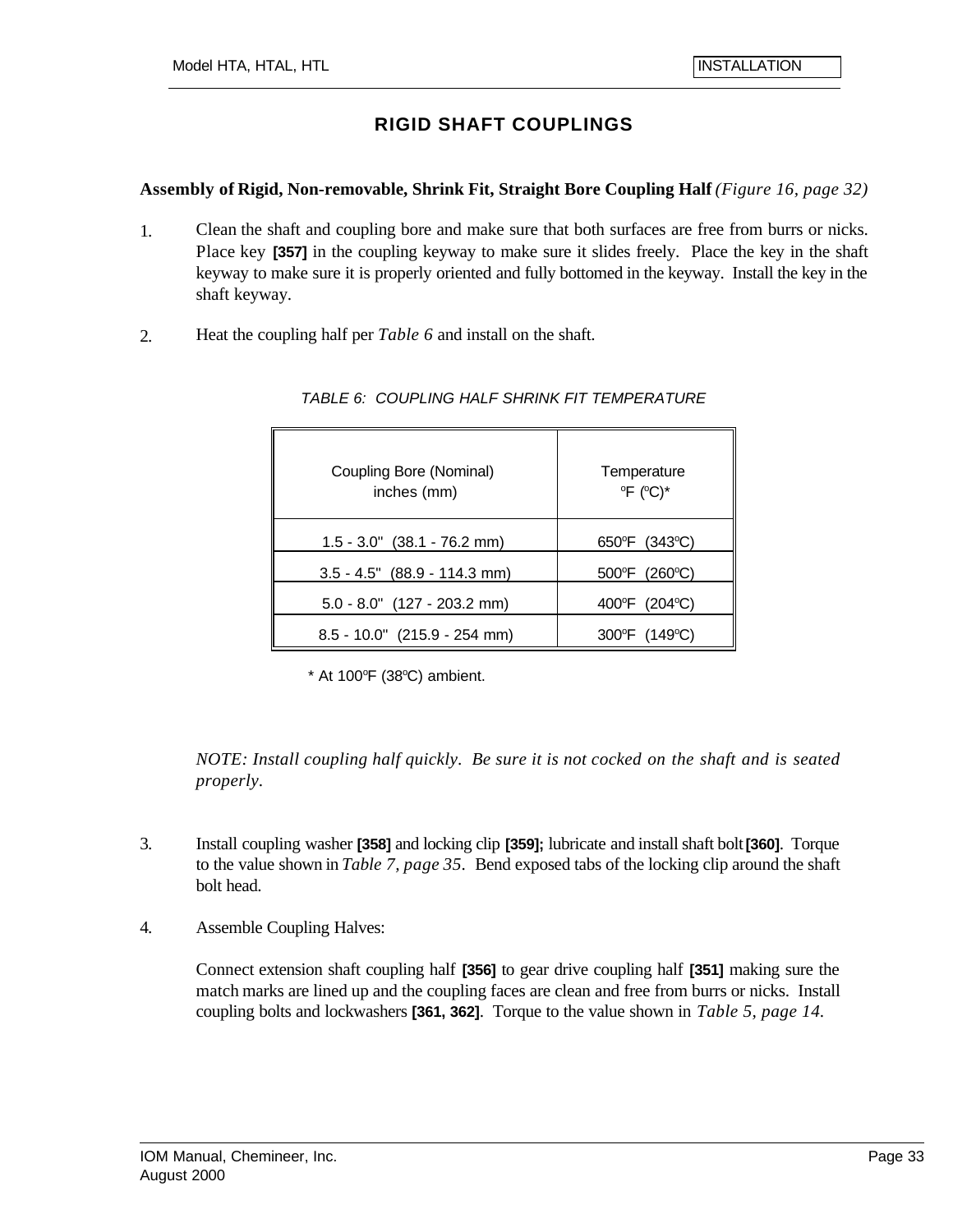## **RIGID SHAFT COUPLINGS**

#### **Assembly of Rigid, Removable, Taper Bore Coupling Half**

- 1. Clean the shaft and coupling bore and make sure that both surfaces are free from burrs or nicks. Place key **[357]** in the coupling keyway to make sure it slides freely. Place the key in the shaft keyway to make sure it is properly oriented and fully bottomed in the keyway. Install the key in the shaft keyway.
- 2. Slide the coupling half on the tapered shaft end until both seat firmly against each other. Be sure the coupling half is not hung up on the key or cocked at an angle to the shaft.

*CAUTION! Do not apply lubricant or anti-seize compound to shaft or coupling taper. Shaft and coupling taper must be clean and dry prior to assembly.*



*Figure 17: Removable Coupling Half [363]*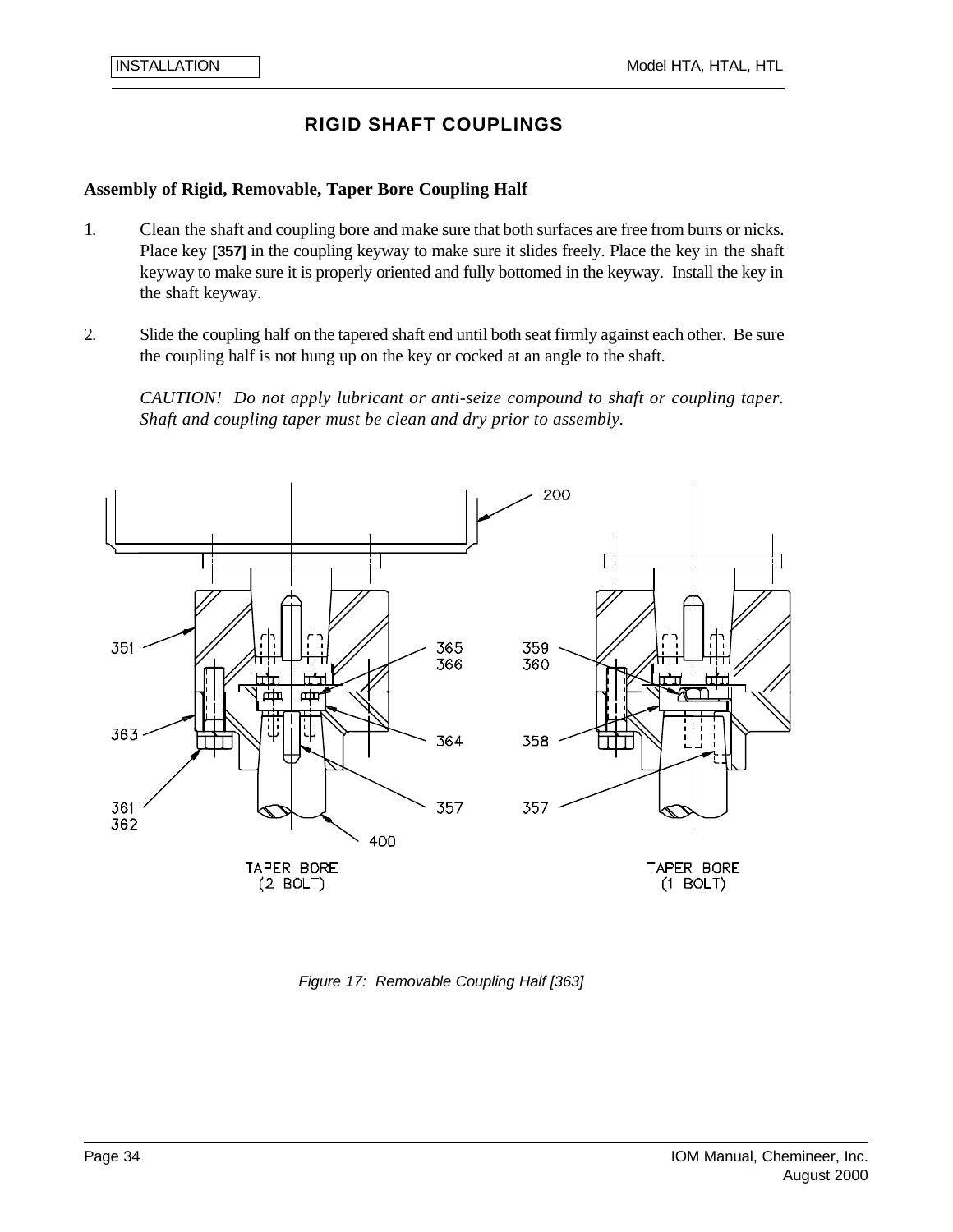### **RIGID SHAFT COUPLINGS**

3. Shaft Bolt Installation:

#### **2 Bolt Design:**

Install coupling washer **[364]**; lubricate and install bolts and lockwashers **[365, 366]**. Torque to the value shown in *Table 5, page 14*.

#### **1 Bolt Design:**

Install coupling washer **[358]** and locking clip **[359];** lubricate and install shaft bolt **[360]**. Torque to the value shown in *Table 7.* Bend exposed tabs of the locking clip around the shaft bolt head.

|                            | <b>ALL MATERIALS</b> |      |  |  |
|----------------------------|----------------------|------|--|--|
| <b>Bolt</b><br><b>Size</b> | ft-Ib                | Nm   |  |  |
| $1/2 - 13$                 | 38                   | 51   |  |  |
| $5/8 - 11$                 | 68                   | 92   |  |  |
| $3/4 - 10$                 | 120                  | 163  |  |  |
| $7/8 - 9$                  | 105                  | 143  |  |  |
| $1 - 8$                    | 165                  | 224  |  |  |
| $1! 1/8 - 7$               | 225                  | 305  |  |  |
| $1! 1/4 - 7$               | 315                  | 428  |  |  |
| $1!3/8 - 6$                | 417                  | 566  |  |  |
| $1! 1/2 - 6$               | 555                  | 752  |  |  |
| $1!3/4-5$                  | 825                  | 1119 |  |  |
| $2 - 4!1/2$                | 1125                 | 1525 |  |  |
| $2!1/4 - 4!1/2$            | 1725                 | 2339 |  |  |
| $2!1/2 - 4$                | 2325                 | 3153 |  |  |

*TABLE 7: SHAFT BOLT TIGHTENING TORQUE(1),(2),(3)*

(1) Regardless of material or head markings, tighten all 1 bolt design shaft bolts to the value shown.

<sup>(2)</sup> Lubricate all fasteners at assembly with grease, oil or an anti-seize material. Bolt threads and contact surfaces of bolt heads and nuts should be lubricated.

- $(3)$  If fasteners cannot be lubricated, multiply table values by 1.33.
- 4. Assemble Coupling Halves:

Connect extension shaft coupling half **[363]** to gear drive coupling half **[351]** making sure the coupling faces are clean and free from burrs or nicks. Install coupling bolts and lockwashers **[361, 362]**. Torque to the value shown in *Table 5.*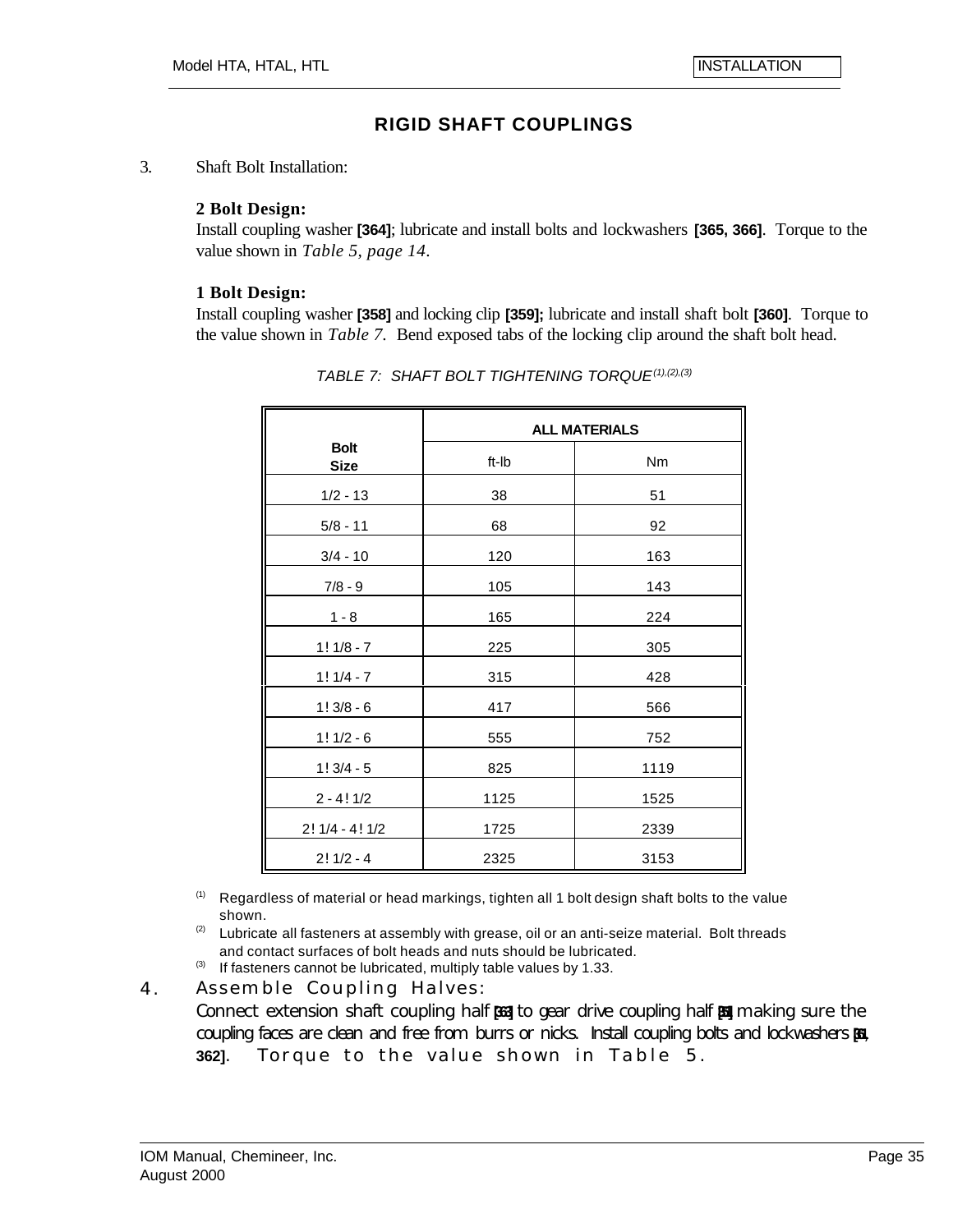## **OPTIONS: IN-TANK COUPLINGS**

Optional in-tank couplings are available in welded (non-removable) and taper bore (removable) construction.

*NOTE: Whenever assembly or disassembly of an agitator with an in-tank coupling is referred to in this manual, substitute flanged drive shaft***[403]** *and/or flanged extension shaft* **[404]** *(Figure 18, page 37) for all references to the agitator extension shaft* **[400]** *(Figure 3, page 13)*.

### **Assembly of Rigid, Removable, Taper Bore Coupling Half [408, 413]** *(Figure 18)*

- 1. Clean the shaft and coupling bore and make sure that both surfaces are free from burrs or nicks. Place key **[409, 414]** in the coupling keyway to make sure it slides freely. Place the key in the shaft keyway to make sure it is properly oriented and fully bottomed in the keyway. Install the key in the shaft keyway.
- 2. Slide the coupling half on the tapered shaft end until both seat firmly against each other. Be sure the coupling half is not hung up on the key or cocked at an angle to the shaft.

*CAUTION! Do not apply lubricant or anti-seize compound to shaft or coupling taper. Shaft and coupling taper must be clean and dry prior to assembly.*

3. Shaft Bolt Installation:

### **2 Bolt Design:**

Install coupling washer **[421, 424]**; lubricate and install bolts and lockwashers **[422, 423, 425, 426]**. Torque to the value shown in *Table 5, page 14.*

### **1 Bolt Design:**

Install coupling washer **[410, 415]** and locking clip **[412, 416];** lubricate and install shaft bolt **[418, 419]**. Torque to the value shown in *Table 7, page 35.* Bend exposed tabs of the locking clip around the shaft bolt head.

4. Assemble Coupling Halves:

Connect flanged extension shaft **[404]** to flanged drive shaft **[403]** making sure the match marks are lined up and the coupling faces are clean and free from burrs or nicks. Install coupling bolts and lockwashers**[405, 406]** (and nuts **[407]** if welded construction). Torque to the value shown in *Table 5.*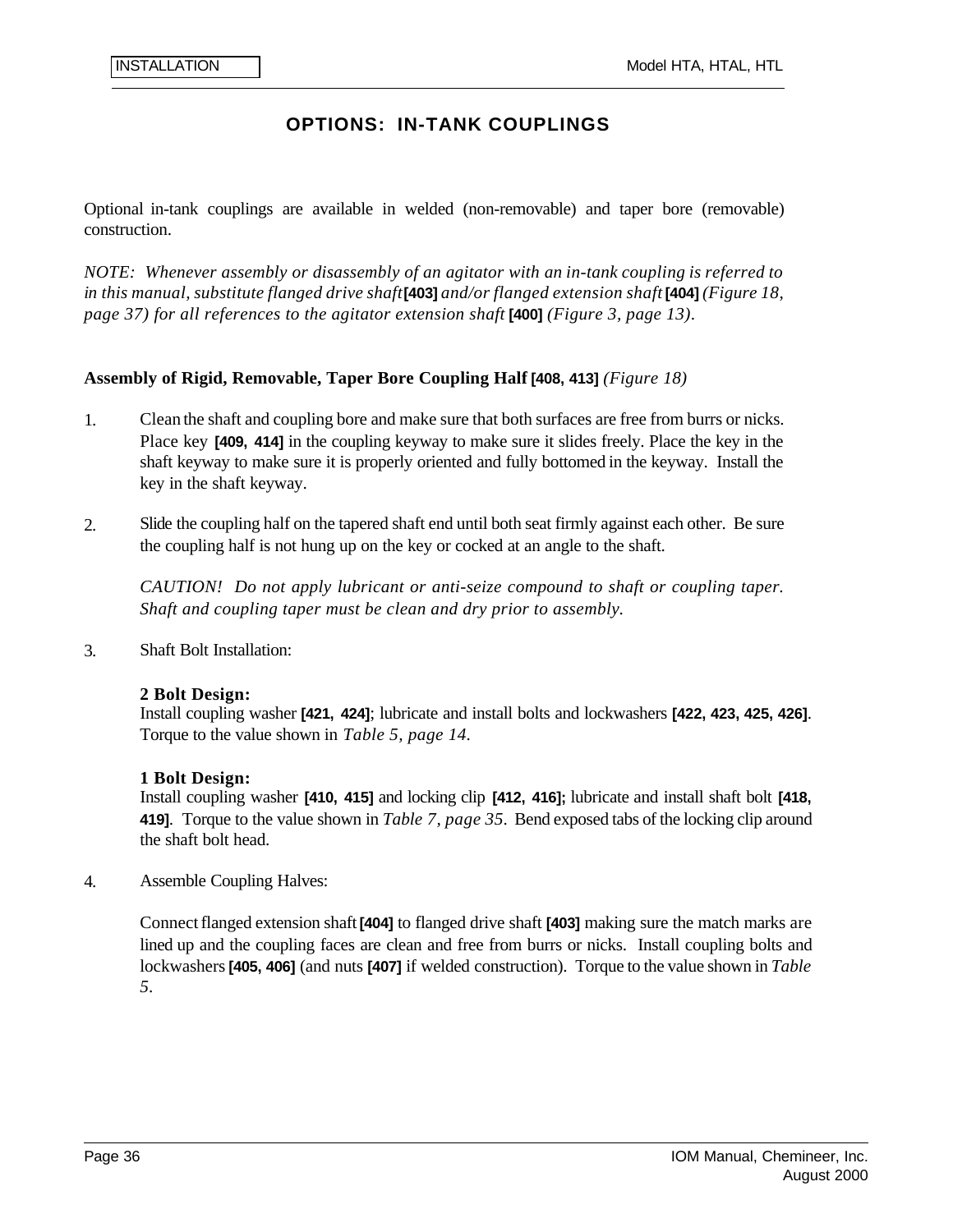





*Figure 18: In-Tank Couplings*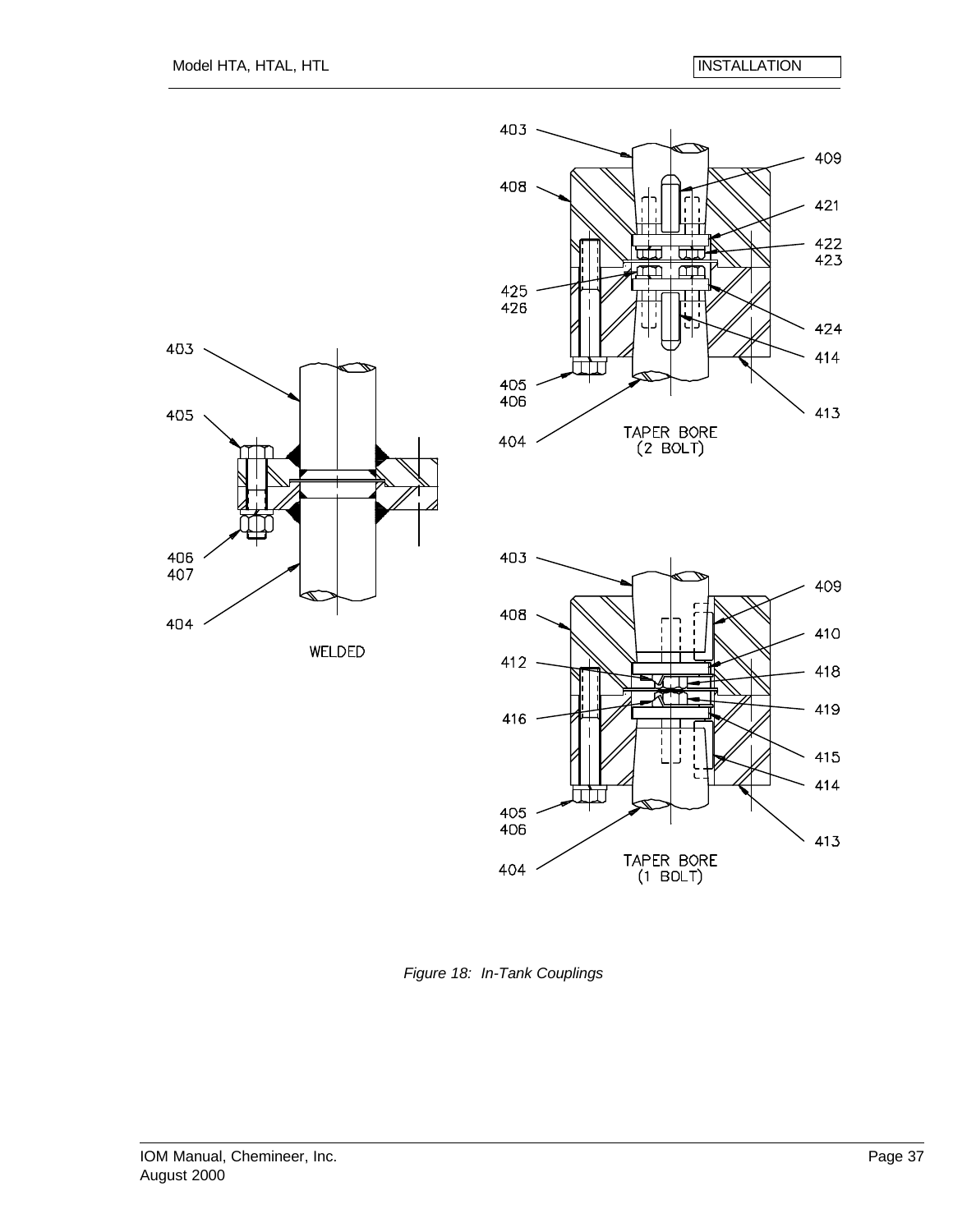### **OPTIONS: STEADY BEARINGS**

HT agitators may include an optional in-tank steady bearing. See the unit assembly drawing for the steady bearing style, type of mounting, and vessel installation requirements.

Proper steady bearing operation requires the agitator extension shaft to be straight and the steady bearing to be centered on the shaft. *See INSTALLATION, pages 16 and 17* for checking and straightening the shaft. Steady bearing mountings should be located from the installed agitator extension shaft.

#### **Bracket Steady Bearing**



*Figure 19: Bracket Steady Bearing [601]*

1. Place the steady bearing assembly on the end of the shaft and attach it to the support bracket (supplied by others). The support bracket should be located such that the steady bearing assembly is centered on the shaft. Bolt steady bearing housing **[609]** to the support bracket. Tighten the bracket bolts (supplied by others) to 25% of specified torque per *Table 5, page 14.*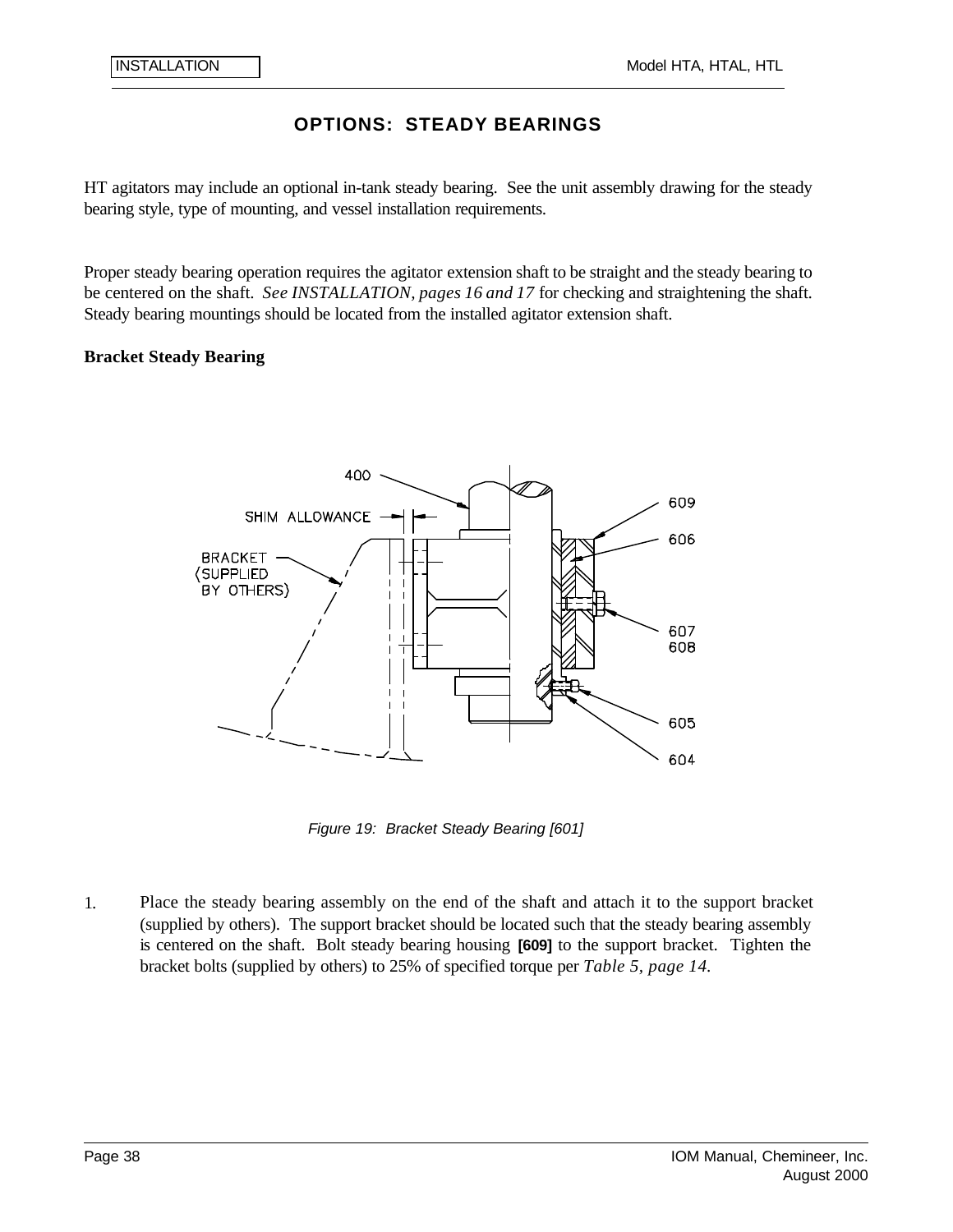### **OPTIONS: STEADY BEARINGS**

#### **Bracket Steady Bearing** (Cont'd)

- 2. Loosen setscrews **[605]** and remove wear sleeve **[604]**. Remove bushing retaining bolt **[607]** and bushing **[606]** from steady bearing housing **[609]**.
- 3. Attach a dial indicator to the shaft and set it so the point of the indicator extends inside the steady bearing housing bore.
- 4. Manually turn the flexible motor coupling to rotate the extension shaft one turn. Shim the steady bearing housing until it is located concentric to the shaft centerline within .050" (1.27 mm) FIM (Full Indicator Movement).
- 5. Install bushing, bushing retaining bolt, lockwasher, wear sleeve and setscrews **[606, 607, 608, 604, 605]**. See the unit assembly drawing for the position of the wear sleeve on the shaft. Tighten the bushing retaining bolt and the setscrews.
- 6. With a feeler gage check the clearance between the wear sleeve and the bushing at the top and bottom in 90° increments. For proper angular alignment, the gap at all locations should be within .010" (.25 mm) of each other.
- 7. If the angular alignment needs correction, repeat *Steps 1 through 6.*
- 8. Once the final steady bearing housing location has been determined, drill the steady bearing housing and its support bracket at two locations and install roll or dowel alignment pins (supplied by others). Torque the bracket bolts to the value shown in *Table 5, page 14*.
- 9. Remove the wear sleeve setscrews one at a time and transfer punch a center into the agitator shaft. Take the wear sleeve off the shaft. Spot the shaft for the setscrews using a drill of the same diameter as the setscrews. Drill to the depth of the drill point.
- 10. Reinstall the wear sleeve with the setscrews over the drill spots located in Step 9. Torque the setscrews and the bushing retaining bolt to the value shown in *Table 5.* The tapped holes for the setscrews are a self-locking thread form. Auxiliary fastener locking is not necessary.

*CAUTION! Do not operate the agitator without the steady bearing being submerged.*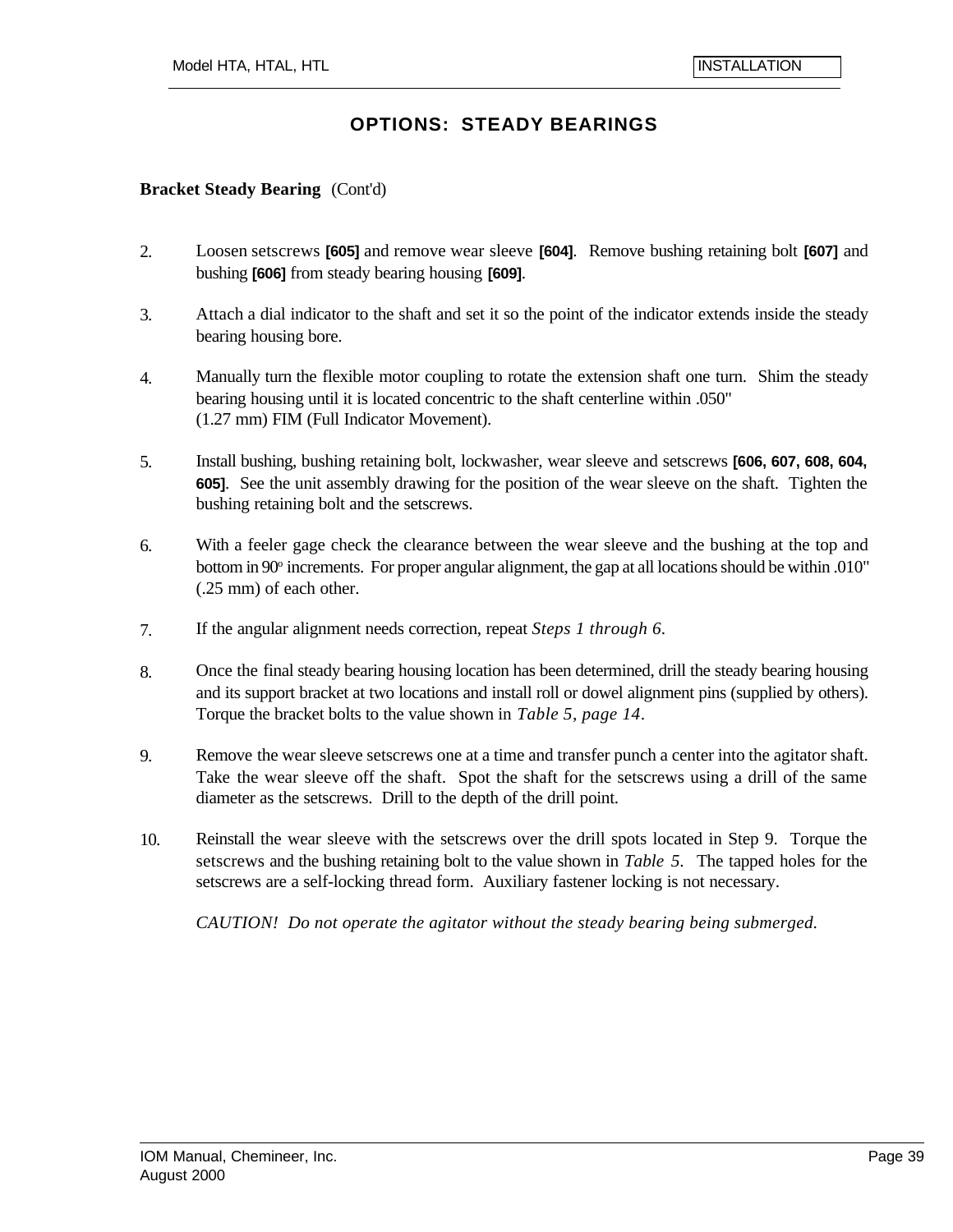

#### **Tri-Pod Steady Bearing**



*Figure 20: Tri-Pod Steady Bearing [603]*

- 1. Locate the steady bearing assembly so that it is centered on the shaft. Attach support legs **[614]** to the vessel bottom.
- 2. Loosen setscrews **[605]** and remove wear sleeve **[604]**.
- 3. Attach a dial indicator to the shaft and set the point of the indicator on the top face of housing hub **[609]**.
- 4. Manually turn the flexible motor coupling to rotate the extension shaft one turn. Adjust nuts **[615]** to obtain .010" (.25 mm) FIM (Full Indicator Movement) maximum.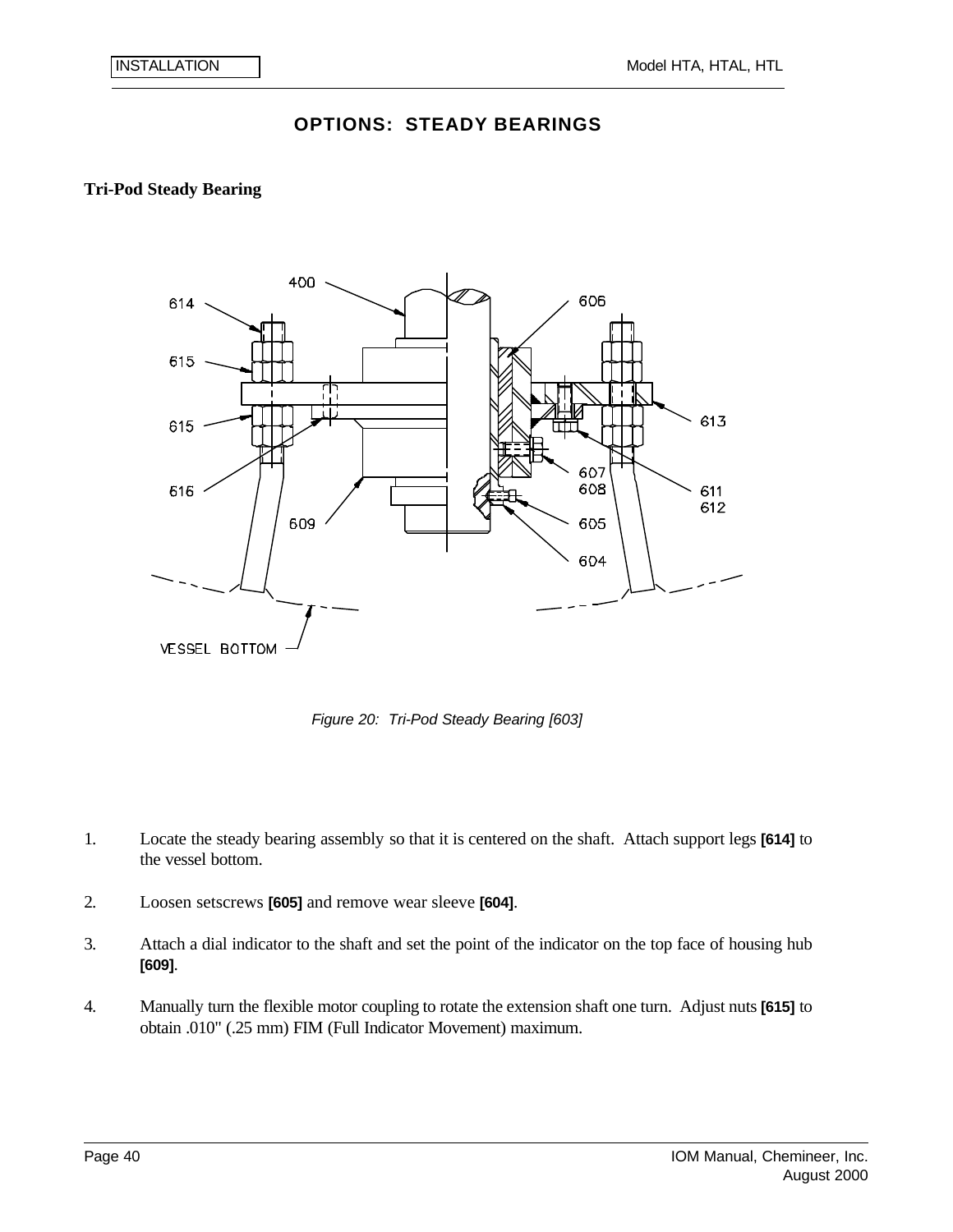### **OPTIONS: STEADY BEARINGS**

#### **Tri-Pod Steady Bearing** (Cont'd)

- 5. Place the indicator point on the outside diameter of housing hub **[609]** and rotate the extension shaft one turn. Loosen bolts **[611]** and move steady bearing housing **[609]** until it is located concentric to the shaft centerline within .050" (1.27 mm) FIM. Adjust nuts **[615]** to obtain .010" (.25 mm) FIM maximum.
- 6. Tighten the bolts and nuts to the values shown in *Table 5, page 14* and recheck alignment with the dial indicator.
- 7. If the angular alignment needs correction, repeat *Steps 2 through 6*.
- 8. Once the final steady bearing housing location has been determined, drill the steady bearing housing and mounting plate **[613]** at two locations and install dowel alignment pins **[616]**.
- 9. Install the wear sleeve. See the unit assembly drawing for the position of the wear sleeve on the shaft. Tighten setscrews **[605]**.
- 10. Remove the wear sleeve setscrews one at a time and transfer punch a center into the agitator shaft. Take the wear sleeve off the shaft. Spot the shaft for the setscrews using a drill of the same diameter as the setscrews. Drill to the depth of the drill point.
- 11. Reinstall the wear sleeve with the setscrews over the drill spots located in Step 10. Torque the setscrews to the value shown in *Table 5.* The tapped holes for the setscrews are a self-locking thread form. Auxiliary fastener locking is not necessary.

*CAUTION! Do not operate the agitator without the steady bearing being submerged.*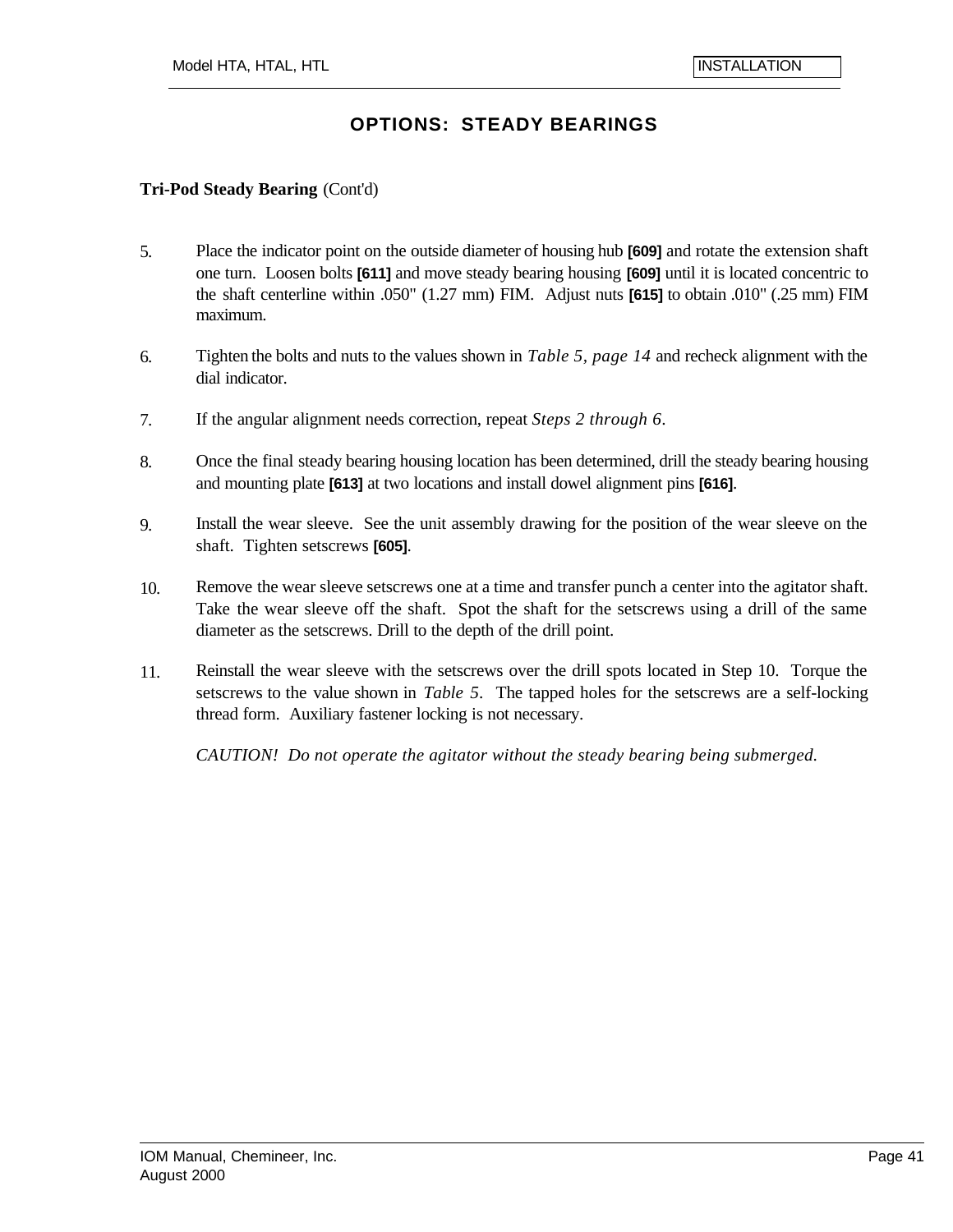### **OPTIONS: STEADY BEARINGS**

#### **Pad Steady Bearing**



*Figure 21: Pad Steady Bearing [602]*

- 1. Assemble steady bearing housing **[609]** to the vessel pad with the proper gasket and flange bolts (supplied by others). Tighten the flange bolts to 25% of specified torque per *Table 5, page 14.*
- 2. Slide wear sleeve **[604]** up the extension shaft to disengage from bushing **[606]**.
- 3. Attach a dial indicator to the shaft and set the point of the indicator on the top face of housing hub **[609]**.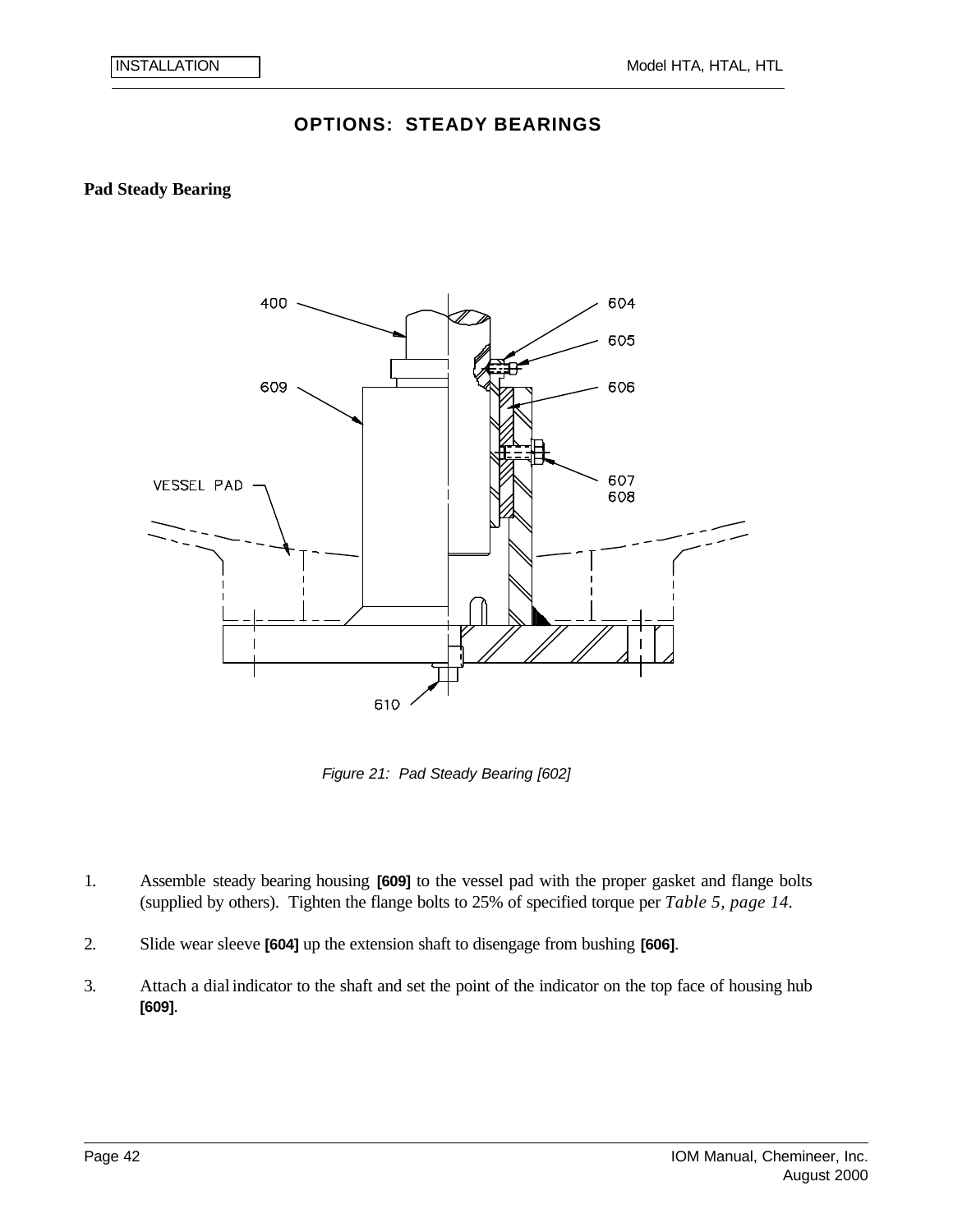### **OPTIONS: STEADY BEARINGS**

#### **Pad Steady Bearing** (Cont'd)

- 4. Manually turn the flexible motor coupling to rotate the extension shaft one turn. If the runout exceeds .010" (.25 mm) FIM (Full Indicator Movement) maximum, a tapered adapter (supplied by others) should be installed between the housing mounting flange and the vessel mounting pad. Call Chemineer Field Service for assistance.
- 5. Place the indicator point on the outside diameter of the housing hub and rotate the extension shaft one turn. Loosen the flange bolts and move the steady bearing housing until it is located concentric to the shaft centerline within .050" (1.27 mm) FIM. Torque the flange bolts to the value shown in *Table 5, page 14.*
- 6. In extreme cases the agitator drive may have to be shimmed to correct for angular misalignment. Call Chemineer Field Service for assistance.
- 7. If the angular alignment needs correction, repeat *Steps 1 through 5*.
- 8. Once the final steady bearing housing location has been determined, drill the steady bearing housing flange at two locations on or outside of the bolt circle and install roll or dowel alignment pins (supplied by others).
- 9. Slide the wear sleeve down the shaft into the bushing. See the unit assembly drawing for the position of the wear sleeve on the shaft. Tighten setscrews **[605]**.
- 10. Remove the wear sleeve setscrews one at a time and transfer punch a center into the agitator shaft. Slide the wear sleeve up the shaft and retain. Spot the shaft for the setscrews using a drill of the same diameter as the setscrews. Drill to the depth of the drill point.

*CAUTION! Cover the opening between the extension shaft and the bushing to prevent drill chips from getting into the housing.*

11. Reinstall the wear sleeve with the setscrews over the drill spots located in *Step 10*. Torque the setscrews to the value shown in *Table 5.* The tapped holes for the setscrews are a self locking thread form. Auxiliary fastener locking is not necessary.

*CAUTION! Do not operate the agitator without the steady bearing being submerged.*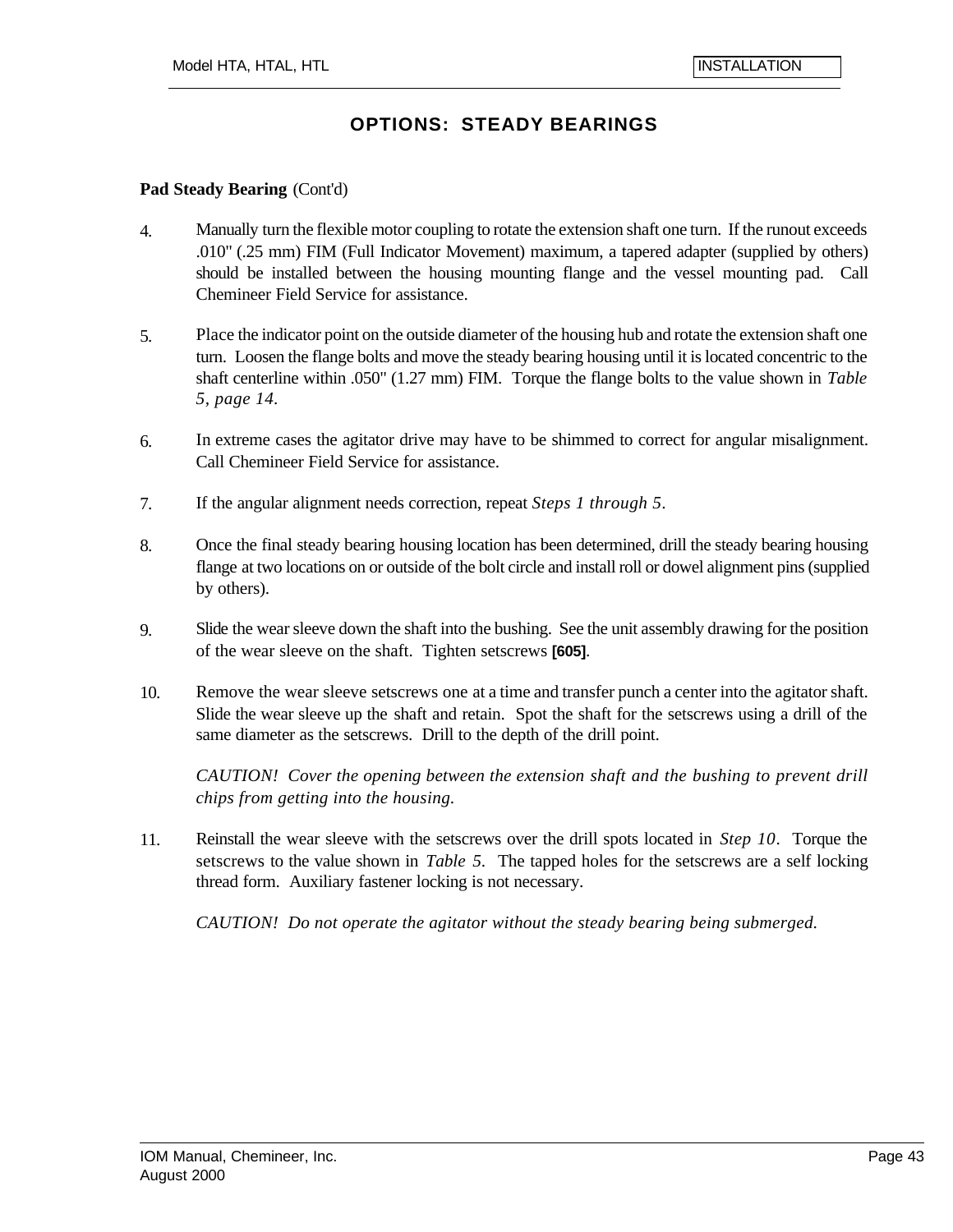## **OPTIONS: EXTERNAL MOTOR-DRIVEN OIL PUMP**

HT gear drives may include an optional external motor-driven oil pump *(Figures 22 and 23; pages 45 and 46).* See the unit assembly drawing for the power requirements.

The pump motor is marked with an arrow indicating the proper rotation. Do not operate the agitator without checking the pump motor rotation.

The pump motor and the agitator drive motor must be interconnected so the agitator drive motor cannot be energized without energizing the pump motor.

All external motor-driven oil pump systems are furnished with an oil flow alarm switch. If the oil flow is interrupted, this switch is to be used to activate an alarm and stop the agitator drive motor. See the unit assembly drawing for the switch current rating.

*CAUTION! For all case sizes the oil flow alarm switch must be used to stop the agitator drive motor.*

If the gear drive requires cooling, the external motor-driven oil pump will include a water-to-oil heat exchanger and temperature actuated regulating valve. Cooling water will have to be provided to the heat exchanger. See the unit assembly drawing for the required flow rates.

All cooling systems are provided with a temperature alarm switch. The factory temperature setting is 180°F (83<sup>o</sup>C). This switch is to be used to activate an alarm. See the unit assembly drawing for the switch current rating.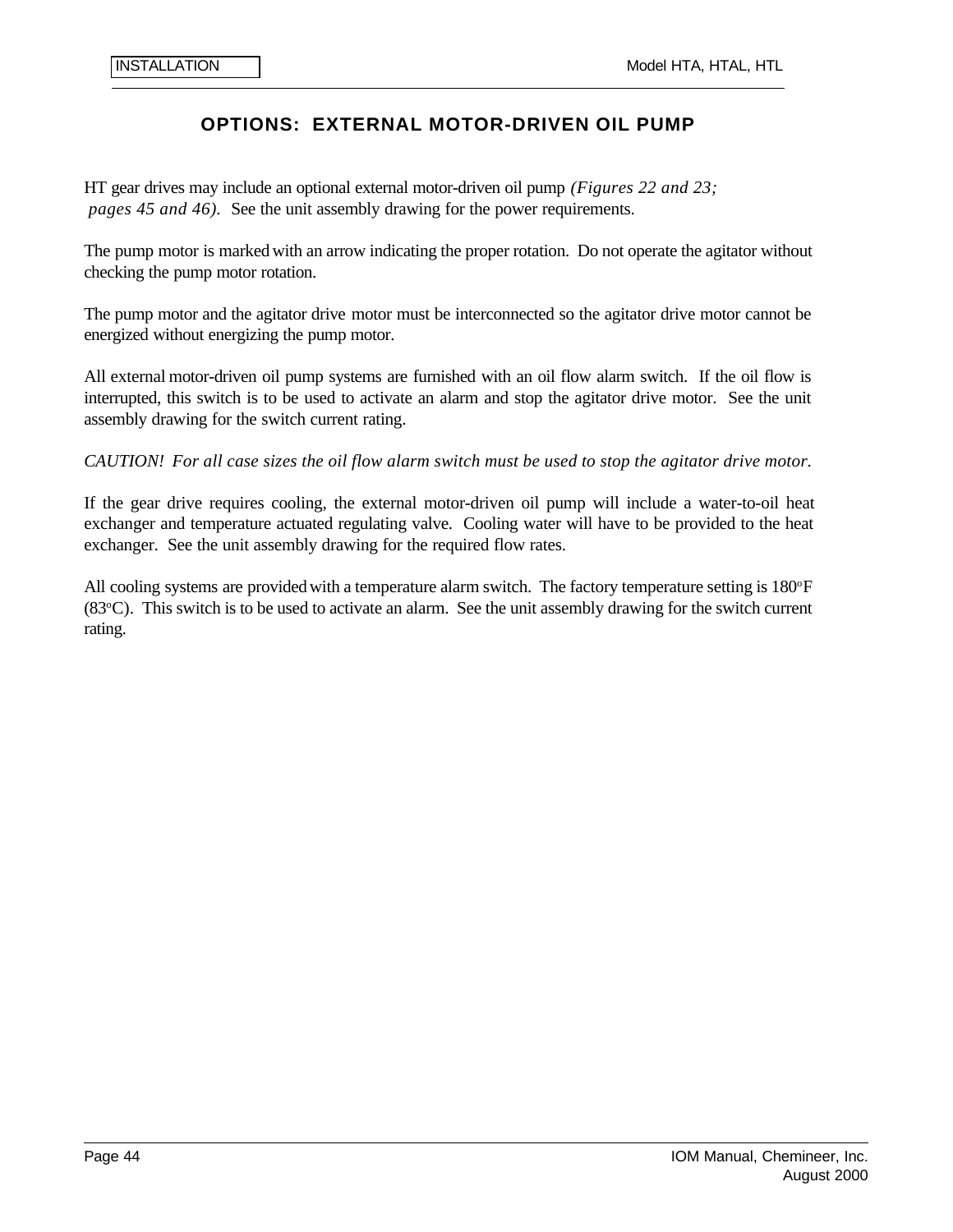

*Figure 22: External Motor-Driven Oil Pump*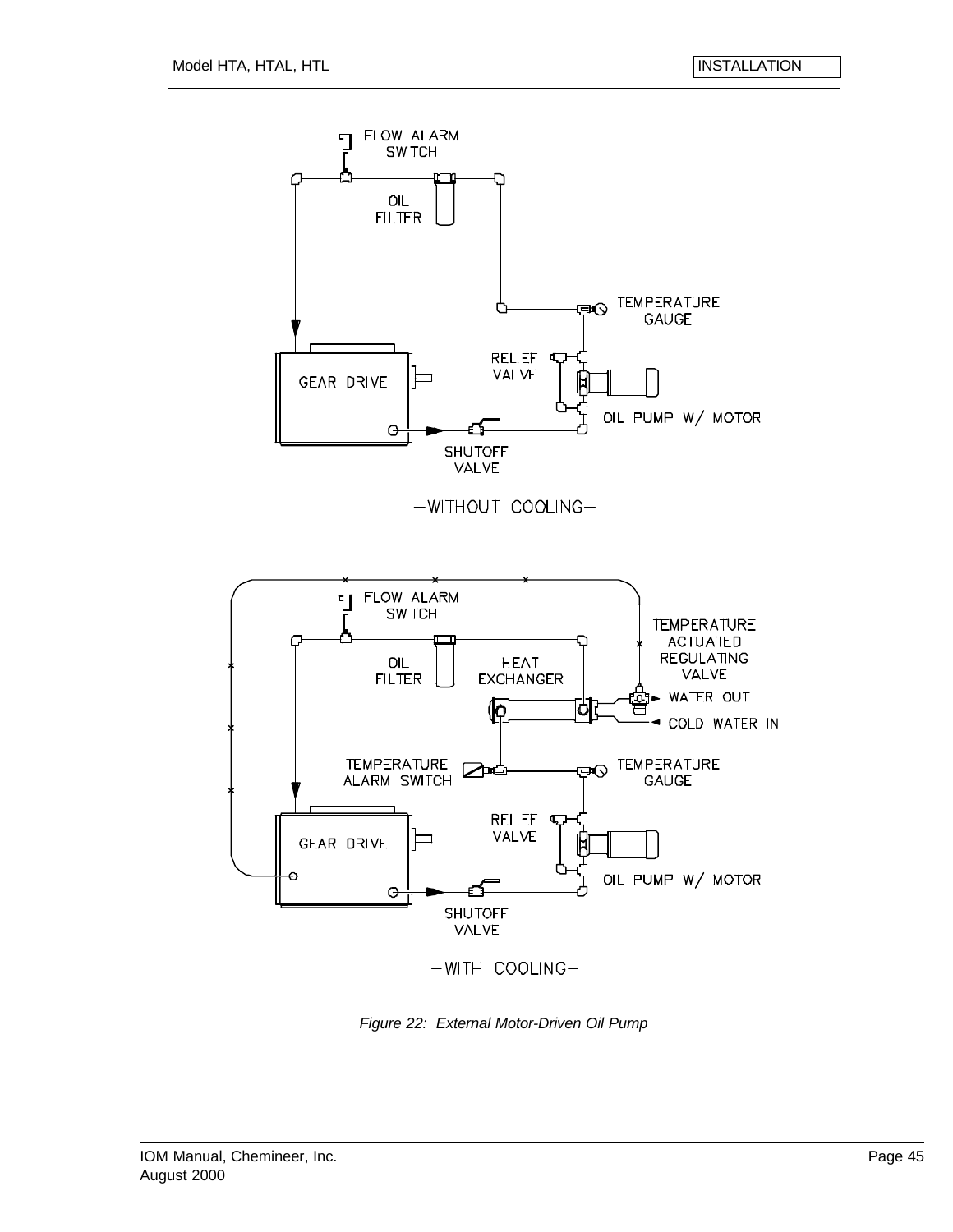

*Figure 23: Wiring Diagram*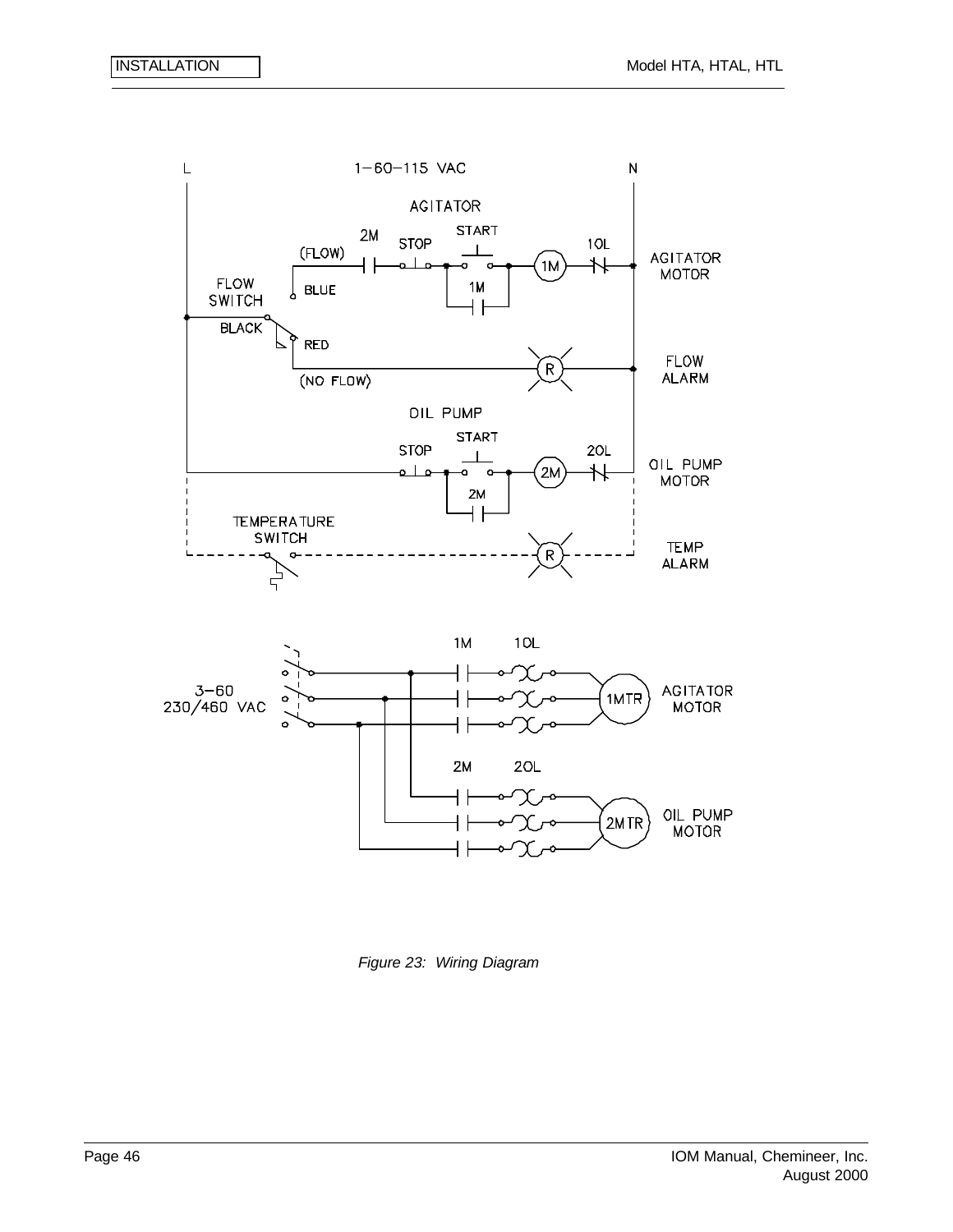## **OPTIONS: TACHOMETER**

HT gear drives may include an optional magnetic signal tachometer.

The tachometer assembly is shipped in a separate box and requires assembly to the gear drive. Tachometer is mounted on the top of the gear drive and is driven by the gear drive output shaft.

#### **Magnetic Signal Tachometer**

- 1. Remove bolts, lockwashers and tachometer cover **[2021, 2022 and 2018].**
- 2. Install speed sensor **[2004]** to bracket **[2011]** using U-bolts **[2014]**. Assemble the speed sensor/bracket assembly to the gear drive with bolts, lockwashers, and flatwashers **[2015, 2016, 2017]**.
- 3. Adjust the speed sensor to obtain a 1/8 to 1/4" (3 to 6 mm) air gap and tighten bolts **[2015]** securely.
- 4. Assemble the tachometer cover to the bracket assembly with screws, lockwashers and flatwashers **[2023, 2024 and 2025]**. Install bolts and lockwashers **[2021, 2022]**. Tighten all fasteners securely.
- 5. The speed sensor is mounted in an enclosure with a 1/2" NPT conduit connection. A 3-wire shielded cable 10 ft (30.48 m) long is provided for connection to the digital panel meter. If required, longer cables (supplied by others) are commercially available.
- 6. The digital meter **[2003]** is housed in a plastic case and designed for installation in a control panel designated suitable for non-hazardous areas. Ambient operating temperature range is 32° to 158°F ( $0^{\circ}$  to 70 $^{\circ}$ C). The input power required is single phase, 50/60 Hz, 115 VAC. See *Figure 25, page 49* for the wiring diagram and panel cut-out dimensions.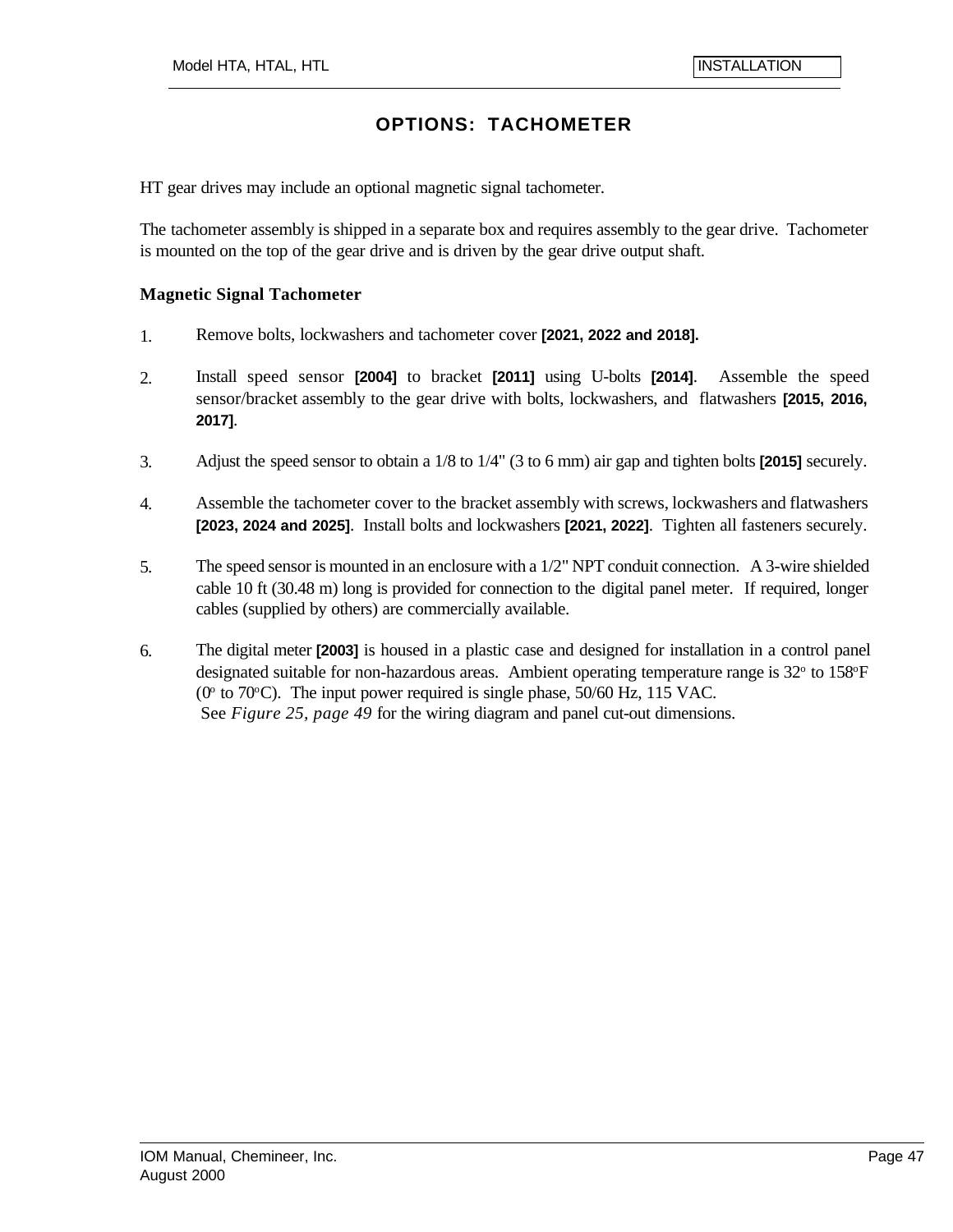

*Figure 24: Magnetic Signal Tachometer*

The meter is factory set and no adjustment or maintenance is required.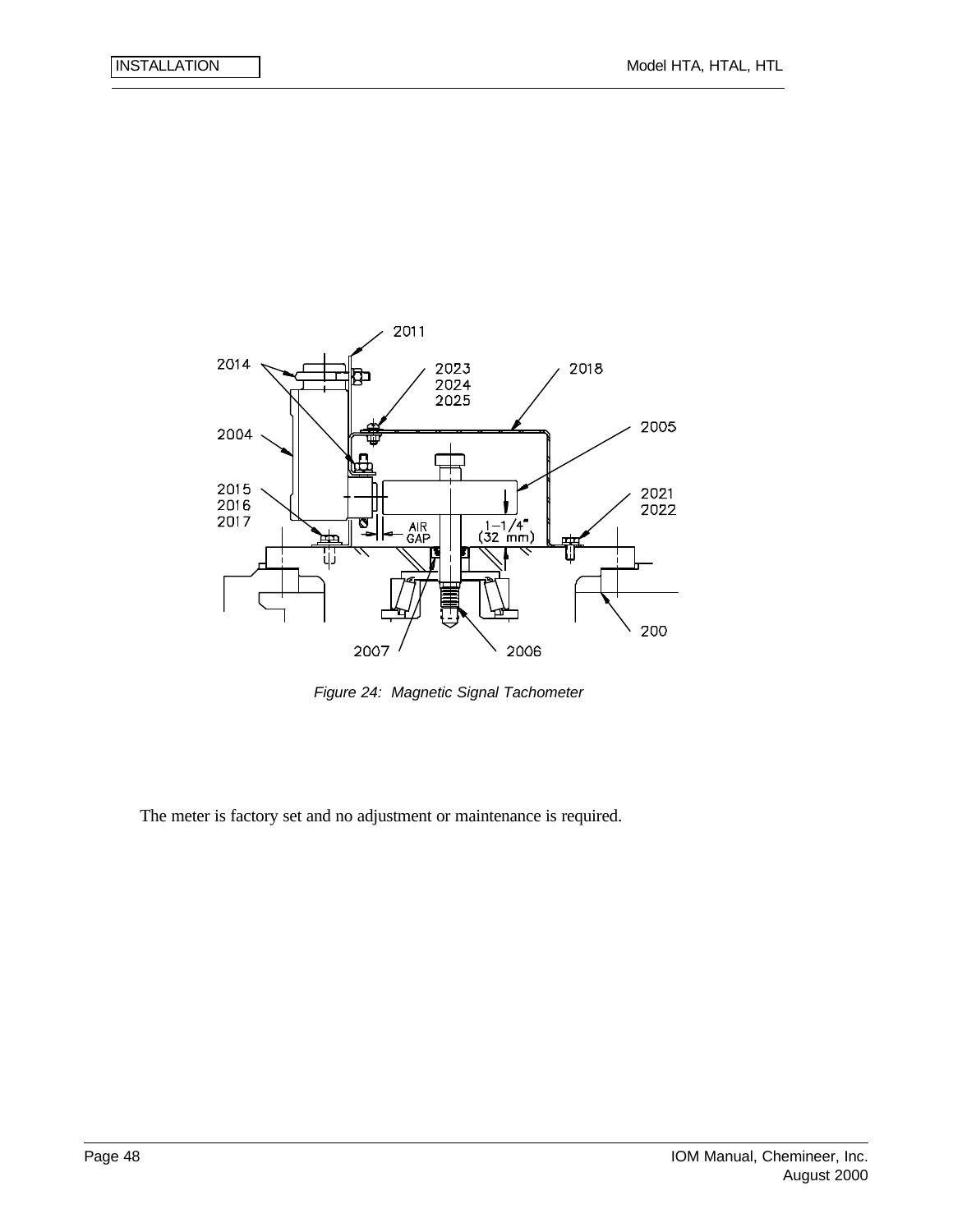

*Figure 25: Tachometer Panel Meter*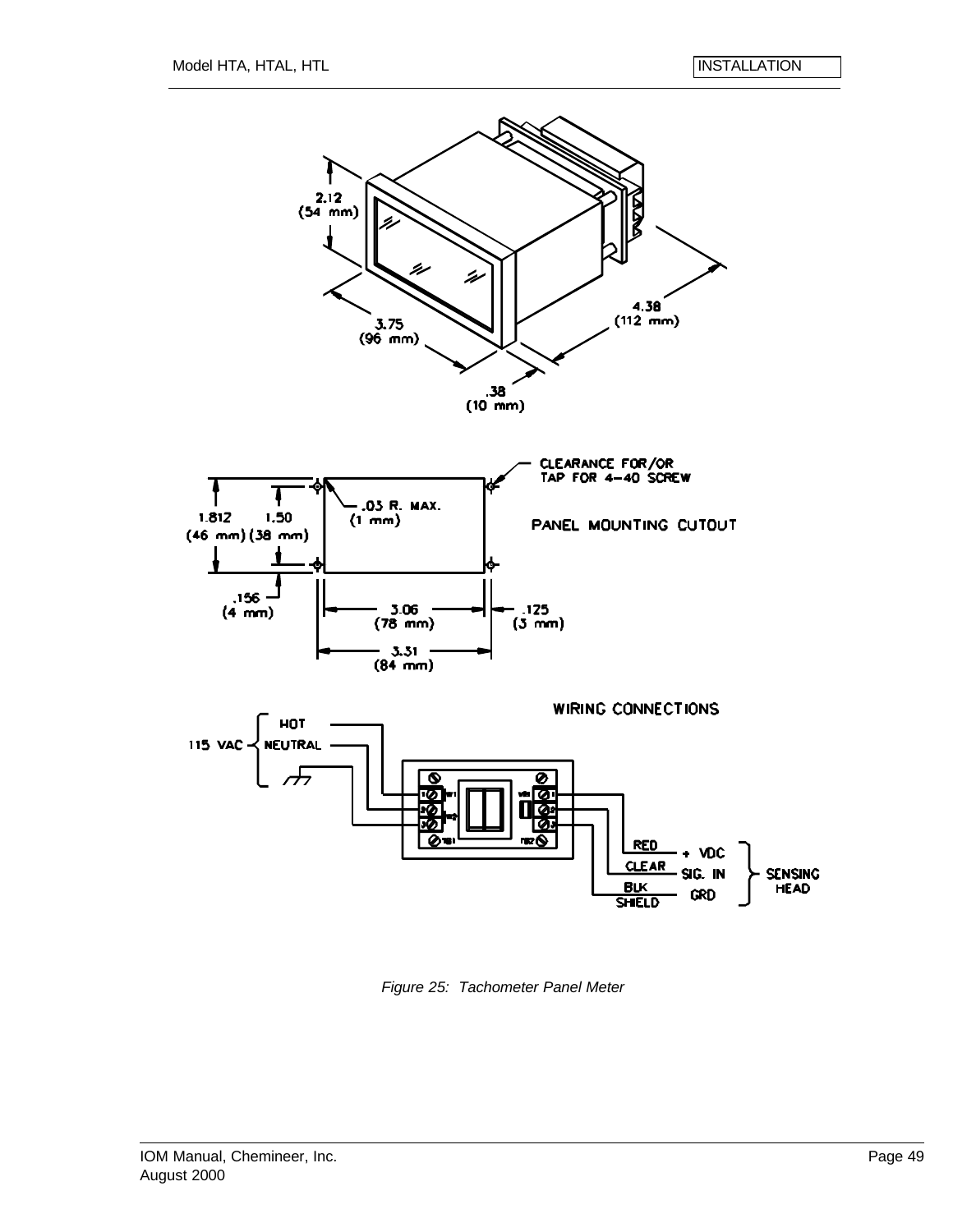## **LUBRICATION**

This section defines the proper oils and greases that must be used with this equipment.

*CAUTION! Check the gear drive for proper oil fill before operating.* 

### **MOTOR**

The motor bearings have been properly greased by the manufacturer. Motor bearings should be regreased at 12-month intervals when installed in clean, dry environments, or every six months for heavy duty and dusty locations. Any good quality general purpose grease consisting of a refined base oil stock and a lithium or calcium-complex based soap, with an NLGI No. 2 classification, will work satisfactorily. Most major oil companies offer such products, usually with extreme pressure (EP) additives for additional protection. *Table 8, page 51* lists some commonly available greases.

When regreasing, stop the motor, remove the outlet plug and add grease according to *Table 9, page 52* with a hand lever gun only. Run the motor for about ten minutes before replacing the outlet plug. Certain TEFC motors have a spring relief outlet fitting on the fan end. If the outlet plug is not accessible at the surface of the hood, it is the spring relief type and need not be removed when regreasing.

*CAUTION! Overgreasing is a major cause of bearing and motor failure.*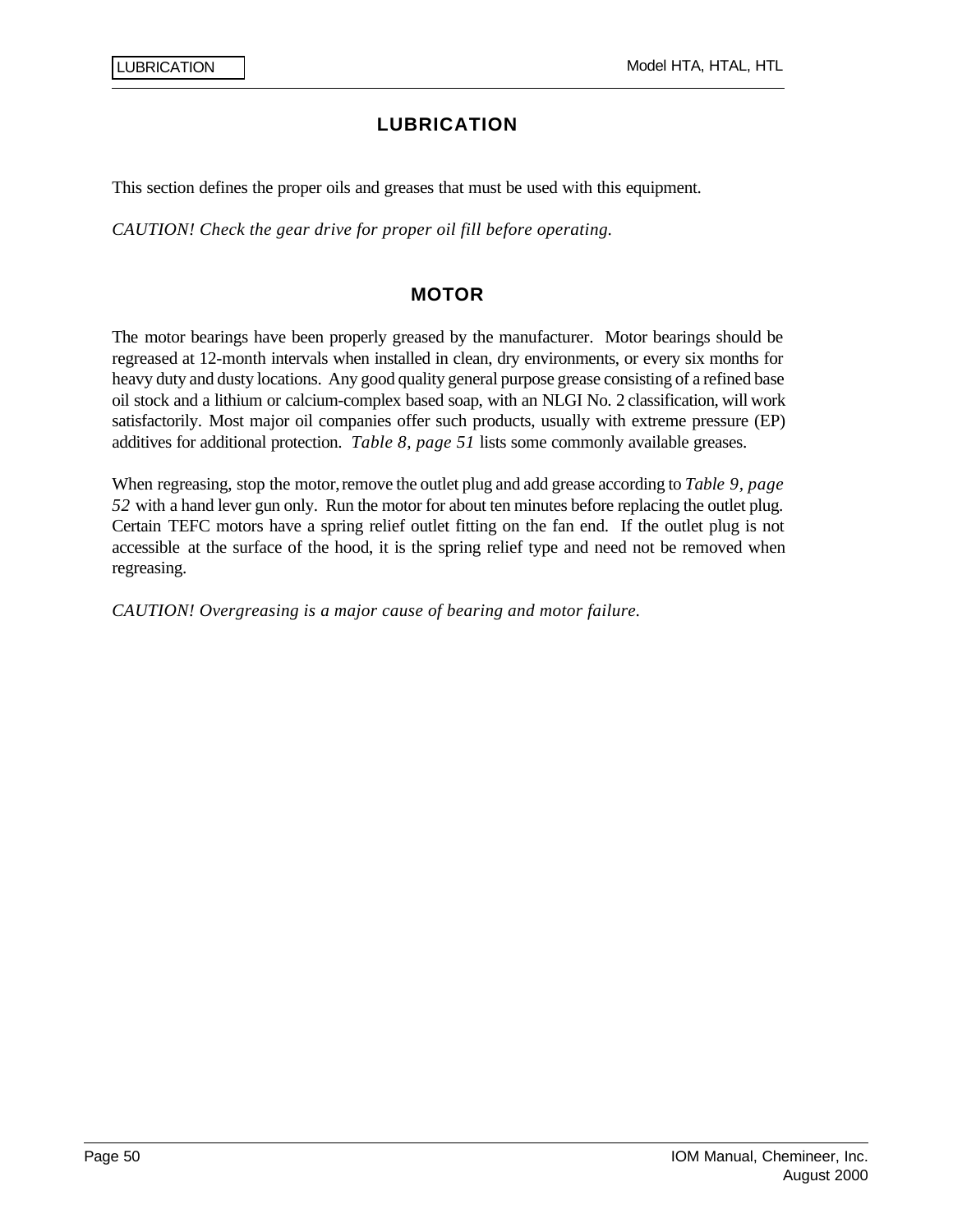# **MOTOR**

### *TABLE 8: TYPICAL NLGI NO. 2 GREASES*

| For Ambient Temperature Range of $O^{\circ}$ to 150 $^{\circ}$ F (-18 $^{\circ}$ to 66 $^{\circ}$ C) |                                       |                                          |  |  |  |  |
|------------------------------------------------------------------------------------------------------|---------------------------------------|------------------------------------------|--|--|--|--|
| <b>MANUFACTURER</b>                                                                                  | <b>GENERAL PURPOSE</b>                | EP                                       |  |  |  |  |
| Amoco Oil Co.                                                                                        | Amolith grease:<br>Grade 2            | Amolith grease:<br>Grade 2EP             |  |  |  |  |
| Ashland Oil Co.                                                                                      |                                       | Multi-lube Lithium EP grease:<br>Grade 2 |  |  |  |  |
|                                                                                                      |                                       | EP Lithium #2                            |  |  |  |  |
| Chevron U.S.A.Inc.                                                                                   | Industrial grease:<br>Grade medium    | Dura-Lith greases EP:<br>Grade 2         |  |  |  |  |
| CITGO Petroleum Corp.                                                                                |                                       | Premium Lithium EP grease:<br>Grade 2    |  |  |  |  |
| Conoco Inc.                                                                                          |                                       | EP Conolith grease:<br>Grade 2           |  |  |  |  |
| Exxon Co. U.S.A.                                                                                     | Unirex N: Grade 2                     | Nebula EP: Grade 2                       |  |  |  |  |
|                                                                                                      |                                       | Ronex MP: Grade 2                        |  |  |  |  |
| Mobil Oil Corp.                                                                                      |                                       | Mobilux EP 2                             |  |  |  |  |
| Pennzoil Products Co.                                                                                |                                       | Pennlith EP grease 712                   |  |  |  |  |
| Phillips 66 Co.                                                                                      | Philube L Multi-purpose<br>grease L-2 | Philube EP grease:<br>$EP-2$             |  |  |  |  |
| Shell Oil Co.                                                                                        | Alvania grease 2                      | Alvania grease EP 2                      |  |  |  |  |
|                                                                                                      |                                       | Alvania grease EP LF 2                   |  |  |  |  |
| Texaco Lubricants Co.                                                                                | Premium RB grease                     | Multifak EP 2                            |  |  |  |  |
| Unocal 76                                                                                            |                                       | Unoba EP grease:<br>Grade 2              |  |  |  |  |
|                                                                                                      |                                       | Multiplex EP: Grade 2                    |  |  |  |  |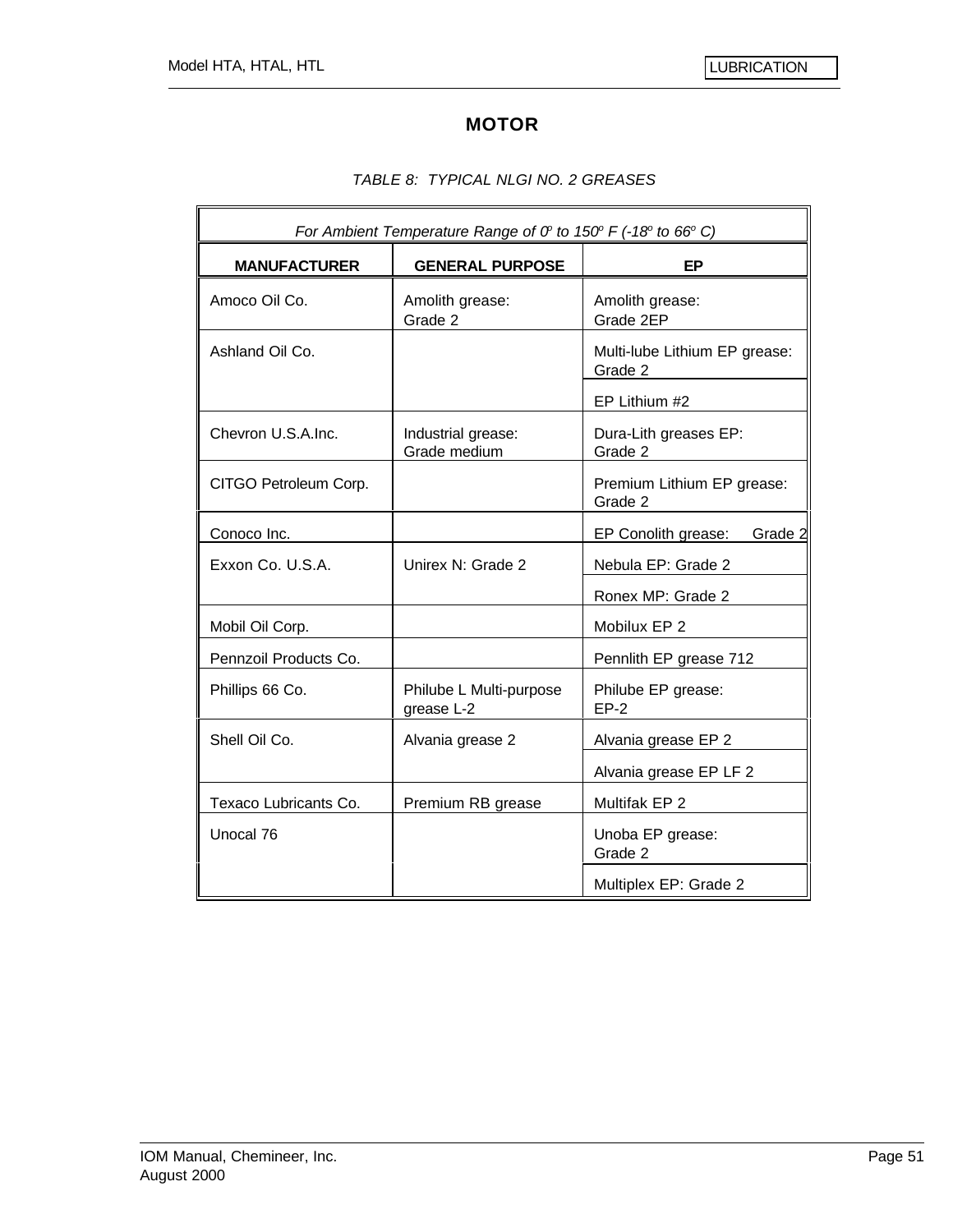# **MOTOR**

| Motor         | <b>RELIANCE</b>                     |                 | <b>SIEMENS</b> |                 | <b>BALDOR</b> |                 |
|---------------|-------------------------------------|-----------------|----------------|-----------------|---------------|-----------------|
| Frame<br>Size | $in^3$                              | cm <sup>3</sup> | $in^3$         | cm <sup>3</sup> | $in^3$        | cm <sup>3</sup> |
| 140T          |                                     | sealed for life | 0.4            | 6.6             | 0.6           | 9.8             |
| 180T          | 0.5                                 | 8.2             | 0.6            | 9.8             | 0.6           | 9.8             |
| 210T          | 0.5                                 | 8.2             | 3.1            | 50.8            | 0.6           | 9.8             |
| 250T          | 1.0                                 | 16.4            | 4.4            | 72.1            | 1.2           | 19.7            |
| 280T          | 1.0                                 | 16.4            | 5.0            | 82.0            | 1.2           | 19.7            |
| 320T          | 1.5                                 | 24.6            | 10.6           | 173.7           | 1.5           | 24.6            |
| 360T          | 1.5                                 | 24.6            | 14.4           | 236.0           | 1.5           | 24.6            |
| 400T          | 2.5                                 | 41.0            | 14.4           | 236.0           | 4.1           | 67.2            |
| 440T          | 2.5                                 | 41.0            | 14.4           | 236.0           | 4.1           | 67.2            |
| Other         | (consult motor manufacturer's data) |                 |                |                 |               |                 |

#### *TABLE 9: MOTOR BEARING GREASE ADDITION*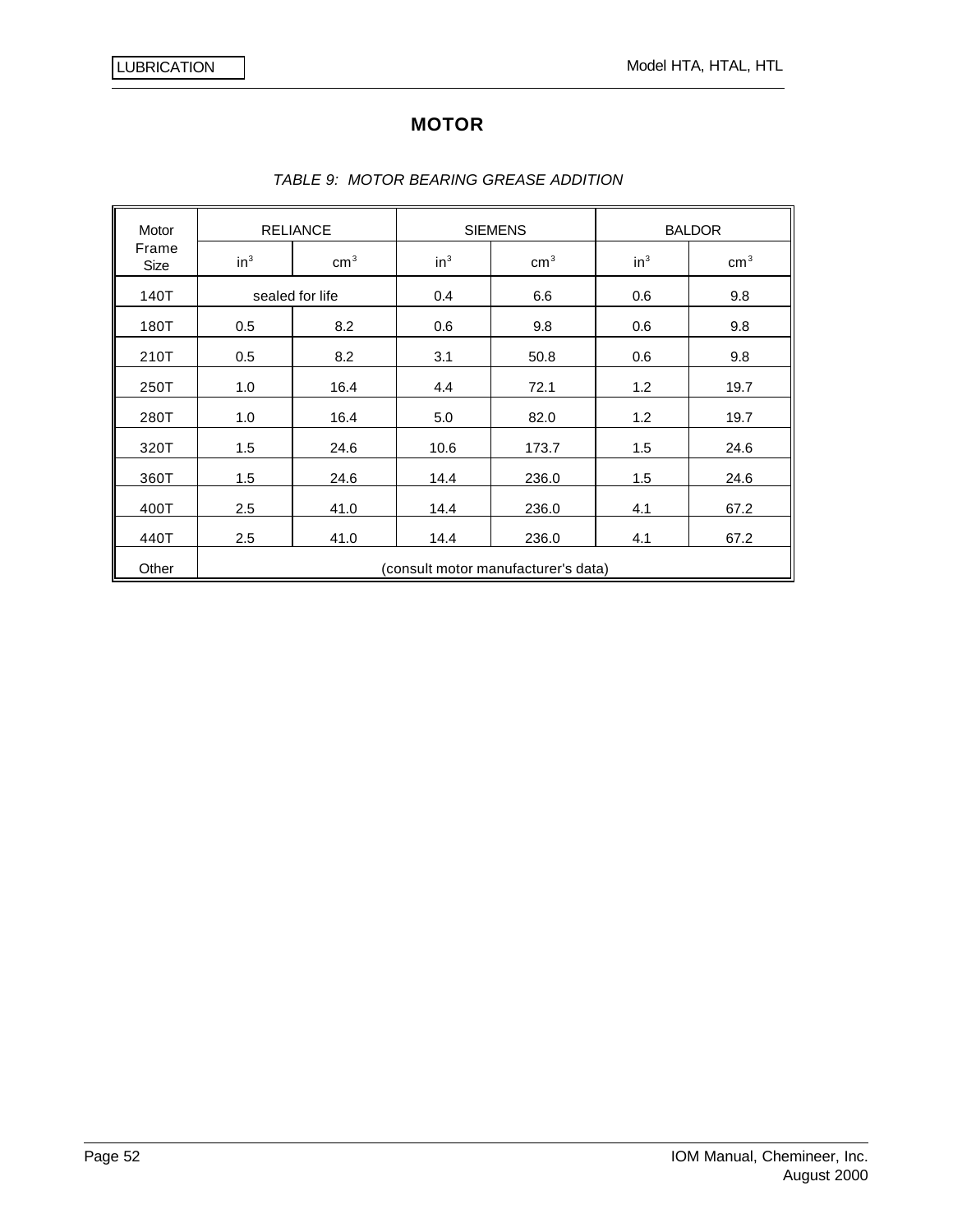## **GEAR DRIVE**

In HT gear drives, all gearing and all bearings except **[241]**, **[255]** (and **[322]** on case sizes 11, 12 and 13) *(Figures 27-31, pages 59-63)* are normally splash lubricated. Bearings **[241]** and **[322]** may be oil lubricated if the gear drive is supplied with an external motor-driven oil pump. *CAUTION! The gear drive has been drained of oil for shipping.*

Always use new oil to avoid damage to the gearing or bearings. When checking oil level the agitator must be shut off.

For all case sizes, except case size 10, remove the shipping plug from the top of the gear drive. Add oil until the level is at the center of sight glass **[285]** located on change gear cover **[276]**. Install breather **[280]** in place of the shipping plug. If the gear drive is supplied with an optional oil level dipstick**[298]** *(Figure 26)*, it can be used to check oil level by removing the dipstick and resting it on top of the gear drive (do not engage threads) so it hangs vertically. Oil level should be at the full mark.

For case size 10, remove shipping plug and install breather-dipstick **[280]**. Remove oil fill plug **[281]** and add oil until the level is at the center of sight glass **[285]** located on change gear cover **[276]**. Replace oil fill plug. When checking oil level with the breather-dipstick, rest the dipstick on top of hex bushing **[282]** (do not engage threads) so it hangs vertically. Oil level should be at the full mark.

Case sizes 11, 12 and 13 require the following additional lubrication step. Remove oil fill plug **[281]** and add one (1) quart of oil. Replace oil fill plug.

*Caution! Do not over or under fill the gear drive. Do not operate before filling with oil.*



*Figure 26: Optional Oil Level Dipstick*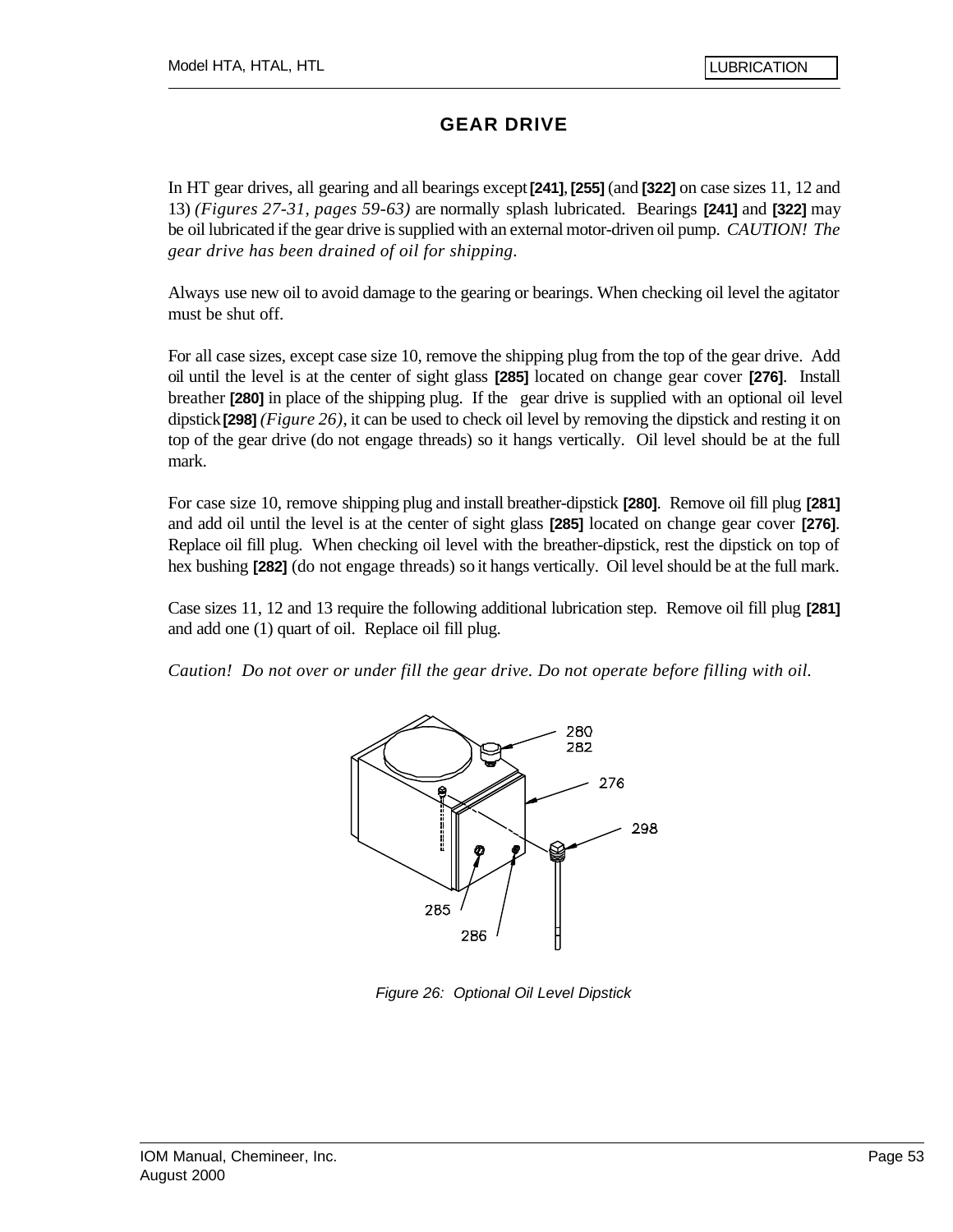## **GEAR DRIVE**

The agitator nameplate or *Table 10, page 55*, should be used to select the proper viscosity oil based on ambient temperature conditions.

*Table 11, page 56* should be used as a guide to determine the quantity of oil required. Units equipped with an external motor-driven oil pump will require more oil.

Use a good quality straight grade, R & O petroleum base gear oil per *Table 12, page 57* for most applications. If the gear drive loading is extremely heavy or if the ambient temperature exceeds  $100^{\circ}$ F (38°C), an EP oil per *Table 13, page 58* should be used. In general an EP oil will be beneficial for all operating conditions. *Tables 12 and 13* are presented for guidance and equivalent oils from other suppliers may be used.

Drain oil by removing drain plug **[284, 286 or 287]** and refill the gear drive after the first week or 100 hours of operation, and then every six months or 2500 hours thereafter. If operated in adverse conditions such as an extremely dusty or humid environment, more frequent oil changes are advisable.

Bearings **[241]** and **[255]** on all case sizes and bearing **[322]** on case sizes 11, 12 and 13 are grease lubricated. These bearings are packed with grease prior to shipment from the factory. At 3 to 4 month intervals, bearings **[241]** and **[322]** should be regreased by pumping grease into the grease fitting **[288]** until new grease appears at the relief fitting **[289]**. Bearing **[255]** should be regreased by adding approximately twice the volume of grease to fitting **[288]** as required at bearing **[241]**. Any good quality general purpose grease consisting of a refined base oil stock and a lithium or calciumcomplex based soap with an NLGI No. 2 classification will work satisfactorily. Most major oil companies offer such products usually with extreme pressure (EP) additives for additional protection. *Table 8, page 51* lists some commonly available greases.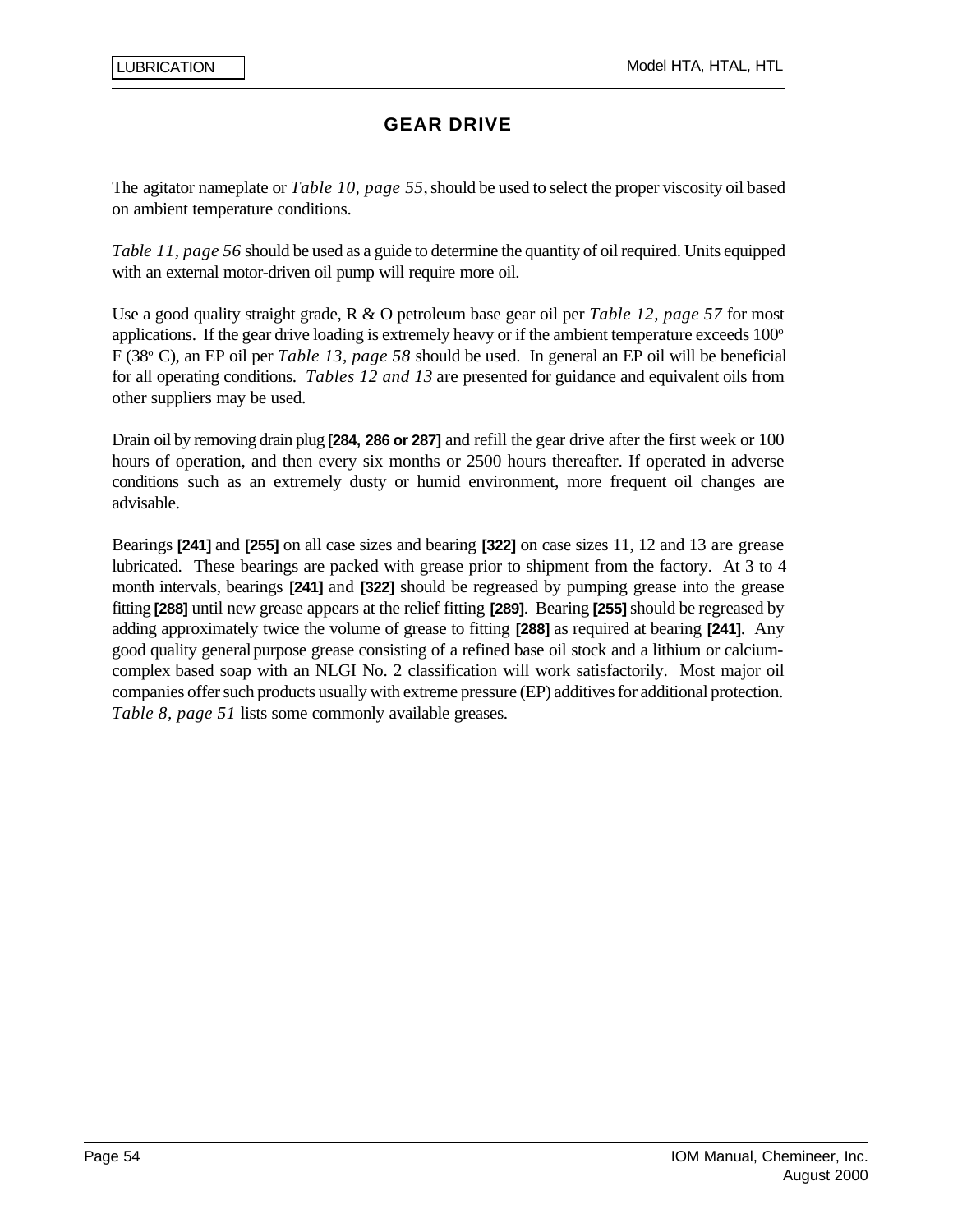### **GEAR DRIVE**

#### *TABLE 10: LUBE OIL SELECTION*

| LUBE OIL SELECTION FOR CASE SIZES 1-6                              |                                         |                                 |  |  |  |  |
|--------------------------------------------------------------------|-----------------------------------------|---------------------------------|--|--|--|--|
| <b>Ambient Temperature</b>                                         | Lube Oil Selection                      |                                 |  |  |  |  |
|                                                                    | <b>ISO Viscosity Grade</b>              | <b>AGMA Lubricant</b><br>Number |  |  |  |  |
| $-10^{\circ}$ to 15° F ( $-24^{\circ}$ to $-10^{\circ}$ C)         | 32 to 46                                | - to 1                          |  |  |  |  |
| 15 $\degree$ to 50 $\degree$ F (-10 $\degree$ to 10 $\degree$ C)   | 68 to 100                               | $2$ to $3$                      |  |  |  |  |
| 50° to 125° F (10° to 50° C)                                       | 100 to 150                              | 3 to 4                          |  |  |  |  |
|                                                                    |                                         |                                 |  |  |  |  |
|                                                                    | LUBE OIL SELECTION FOR CASE SIZES 7-11  |                                 |  |  |  |  |
|                                                                    | Lube Oil Selection                      |                                 |  |  |  |  |
| <b>Ambient Temperature</b>                                         | <b>ISO Viscosity Grade</b>              | <b>AGMA Lubricant</b><br>Number |  |  |  |  |
| -10 $\degree$ to 15 $\degree$ F (-24 $\degree$ to -10 $\degree$ C) | 46 to 68                                | 1 to $2$                        |  |  |  |  |
| 15° to 50° F (-10° to 10° C)                                       | 100 to 150                              | 3 to 4                          |  |  |  |  |
| 50° to 125° F (10° to 50° C)                                       | 150 to 220                              | 4 to 5                          |  |  |  |  |
|                                                                    |                                         |                                 |  |  |  |  |
|                                                                    | LUBE OIL SELECTION FOR CASE SIZES 12-13 |                                 |  |  |  |  |
|                                                                    | Lube Oil Selection                      |                                 |  |  |  |  |
| <b>Ambient Temperature</b>                                         | <b>ISO Viscosity Grade</b>              | <b>AGMA Lubricant</b><br>Number |  |  |  |  |
| -10 $\degree$ to 15 $\degree$ F (-24 $\degree$ to -10 $\degree$ C) | Consult factory for recommendations     |                                 |  |  |  |  |
| 15 $\degree$ to 50 $\degree$ F (-10 $\degree$ to 10 $\degree$ C)   | 150 to 220                              | 4EP to 5EP                      |  |  |  |  |
| 50° to 125° F (10° to 50° C)                                       | 220 to 320                              | 5EP to 6EP                      |  |  |  |  |

*NOTE: For low temperature operation the oil selected should have a pour point at least*  $\mathcal{P}F$  *or*  $\mathcal{F}^c$  *below the expected ambient temperature and a viscosity which is low enough to allow the oil to flow freely at start up temperature.*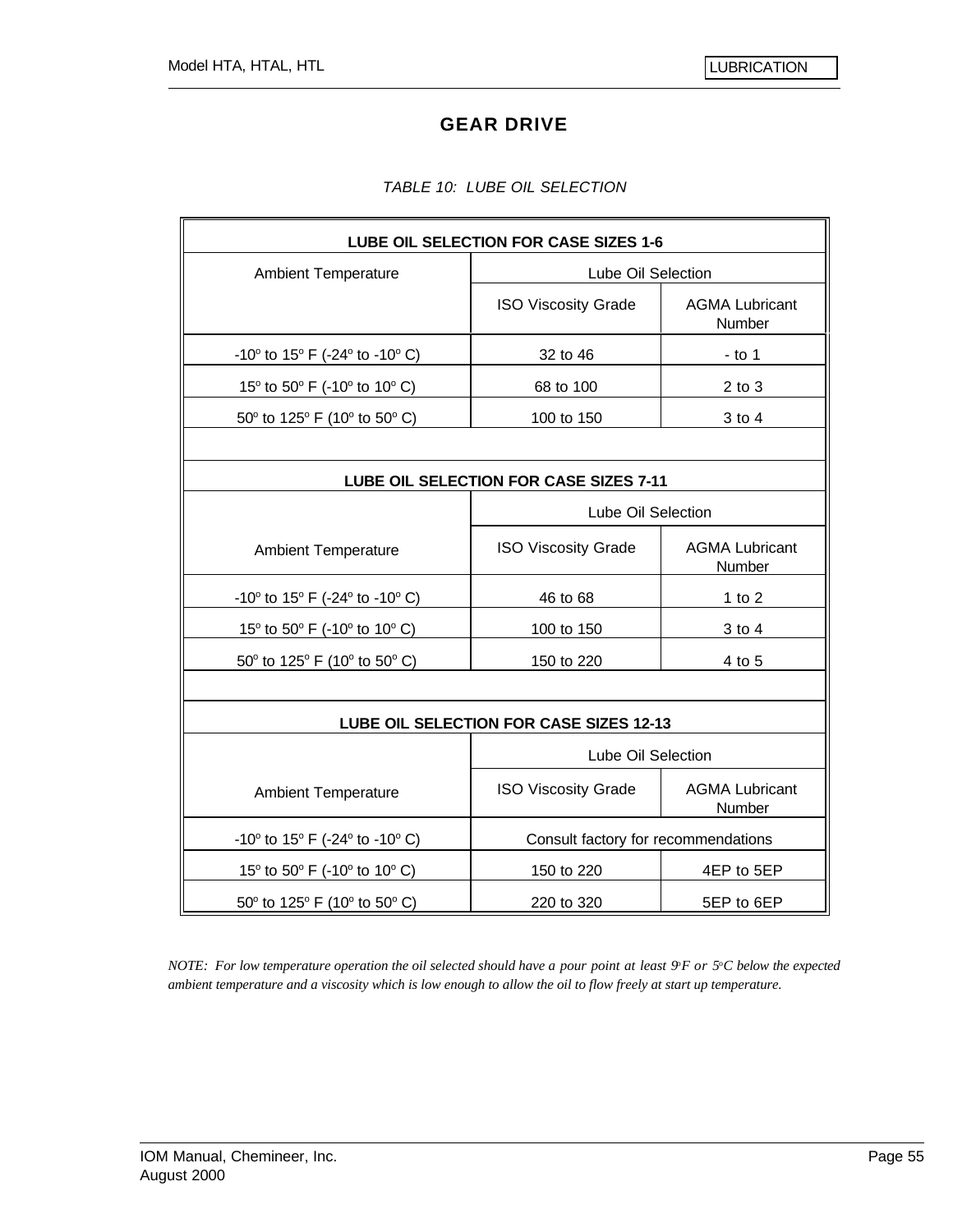# **GEAR DRIVE**

|                  | Volume         |               |  |  |
|------------------|----------------|---------------|--|--|
| <b>CASE SIZE</b> | <b>GALLONS</b> | <b>LITERS</b> |  |  |
| 1                | 1              | 4             |  |  |
| $\overline{c}$   | $\overline{c}$ | 8             |  |  |
| 3                | 3              | 11            |  |  |
| 4                | 5              | 19            |  |  |
| 5                | 6.5            | 25            |  |  |
| 6                | 9              | 34            |  |  |
| 7                | 18             | 68            |  |  |
| 8                | 28             | 106           |  |  |
| 9                | 39             | 148           |  |  |
| 10               | 53             | 201           |  |  |
| 11               | 77             | 291           |  |  |
| 12               | 125            | 473           |  |  |
| 13               | 203            | 768           |  |  |

#### *TABLE 11: APPROXIMATE OPERATING OIL CAPACITY*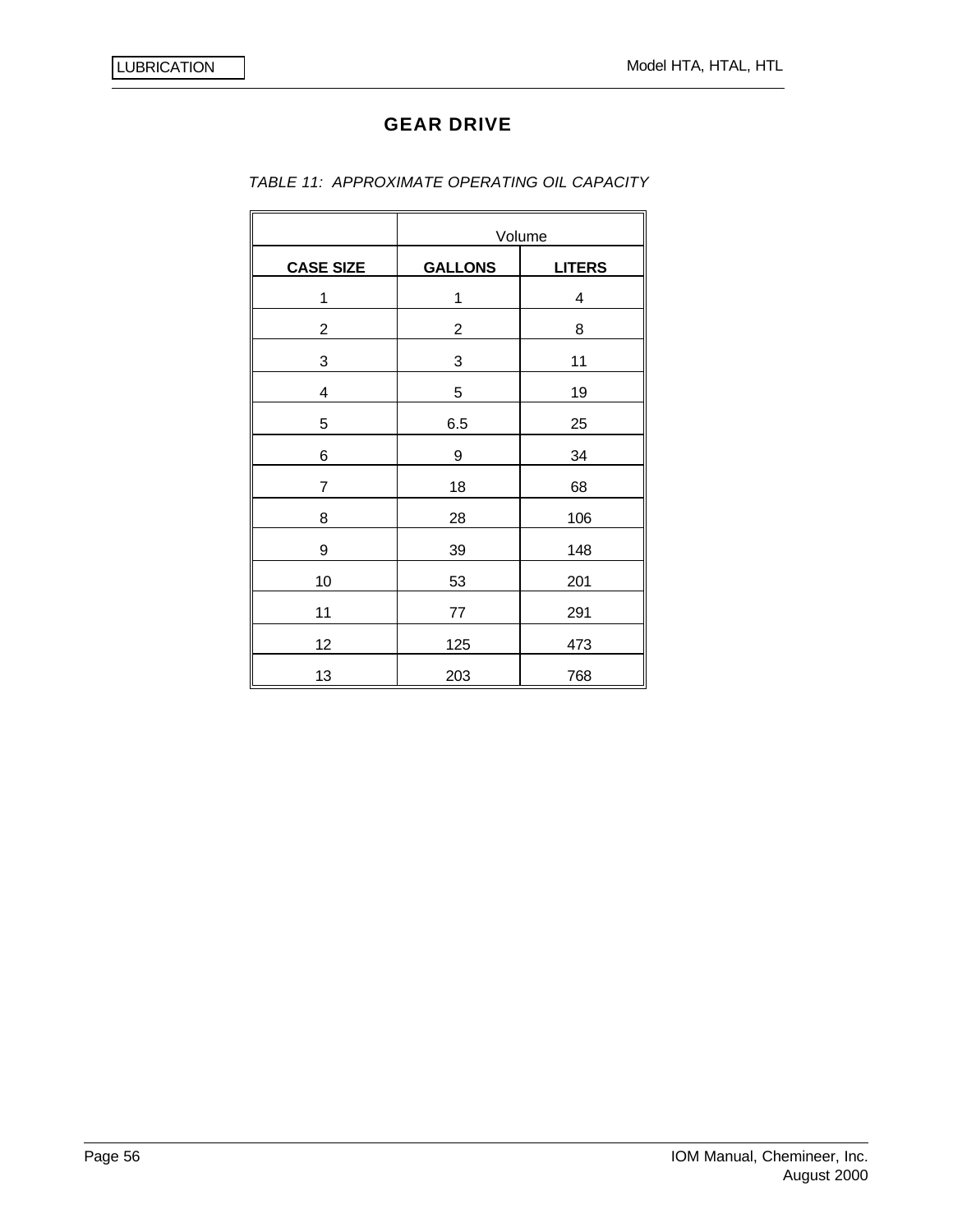# **GEAR DRIVE**

| <b>ISO Viscosity Grade</b>                                       | 32                   | 46                   | 68              | 100          | 150                  | 220                   |
|------------------------------------------------------------------|----------------------|----------------------|-----------------|--------------|----------------------|-----------------------|
| <b>AGMA Lubricant Number</b>                                     | ---                  | 1                    | 2               | 3            | 4                    | 5                     |
| Viscosity Range (cSt) @<br>104° F (40° C)                        | 28.8 to<br>35.2      | 41.4 to<br>50.6      | 61.2 to<br>74.8 | 90 to<br>110 | 135 to<br>165        | 198 to<br>242         |
| <b>MANUFACTURER/</b><br><b>Product Line</b>                      |                      |                      |                 |              |                      |                       |
| Amoco Oil Co./American Industrial<br>Oils                        | 32                   | 46                   | 68              | 100          | 150                  | 220                   |
| Ashland Oil Inc.<br>(Valvoline<br>Oil Co.)/ Ashland ETC R&O Oils | <b>R&amp;O</b><br>15 | <b>R&amp;O</b><br>20 | R&O 30          | R&O<br>45    | <b>R&amp;O</b><br>70 | <b>R&amp;O</b><br>100 |
| Chevron U.S.A. Inc./ Chevron AW<br><b>Machine Oils</b>           | ----                 |                      |                 | 100          | 150                  | 220                   |
| CITGO Petroleum Corp./ Citgo<br>Pacemaker Oils                   | 32                   | 46                   | 68              | 100          | 150                  | 220                   |
| Conoco Inc./<br>Dectol R&O Oil                                   | 32                   | 46                   | 68              | 100          | 150                  | 220                   |
| Exxon Co. U.S.A./ Teresstic Oil                                  | 32                   | 46                   | 68              | 100          | 150                  | 220                   |
| Mobil Oil Corp./<br>Mobil DTE Oil                                | Light                | Medium               | Heavy<br>Medium | Heavy        | Extra<br>Heavy       | BB.                   |
| Pennzoil Products Co./ Pennzbell<br>R&O Oils                     | 32                   | 46                   | 68              | 100          | 150                  | 220                   |
| Phillips 66 Co./<br><b>Magnus Oils</b>                           | 150                  | 215                  | 315             | 465          | 700                  | 1000                  |
| Shell Oil Co./<br>Shell Turbo T Oils                             | 32                   | 46                   | 68              | 100          | 150                  | 220                   |
| Texaco Lubricants Co./ Regal Oil<br><b>R&amp;O</b>               | 32                   | 46                   | 68              | 100          | 150                  | 220                   |
| Unocal 76/<br><b>Unocal Turbine Oil</b>                          | 32                   | 46                   | 68              | 100          | 150                  | 220                   |

#### *TABLE 12: TYPICAL R&O LUBE OILS*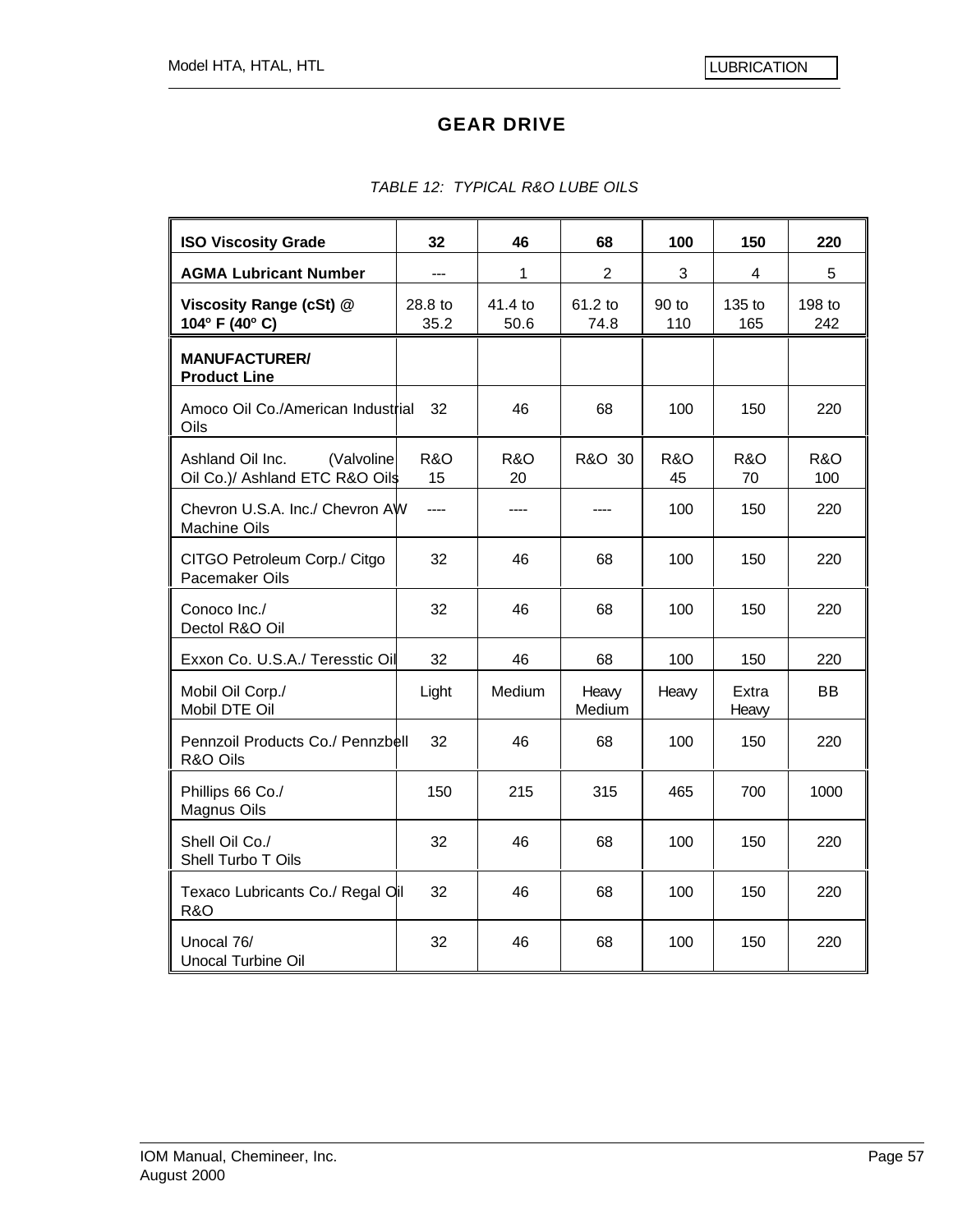# **GEAR DRIVE**

### *TABLE 13: TYPICAL EP LUBE OILS*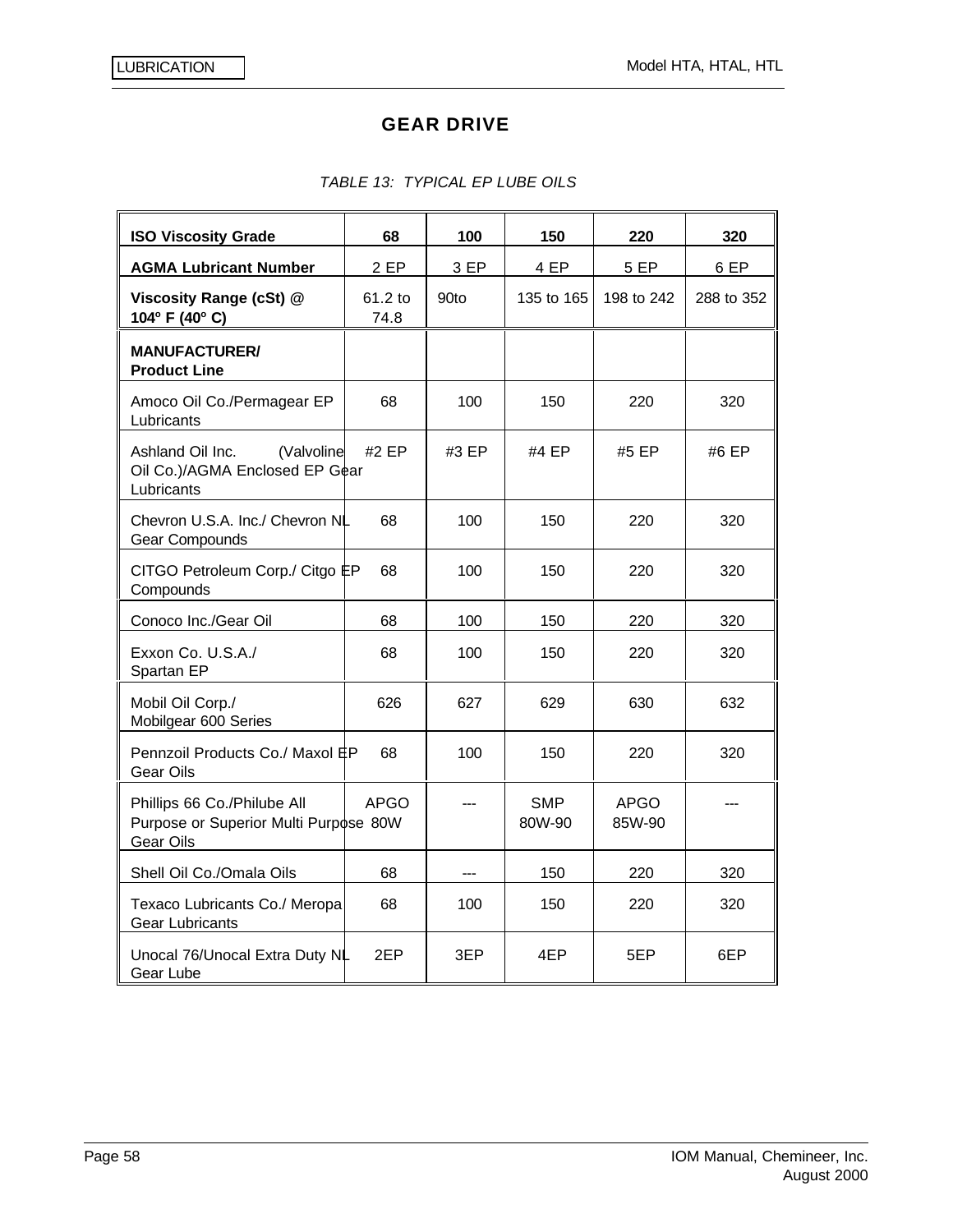

*Figure 27: Gear Drive: Sizes 1,2,3*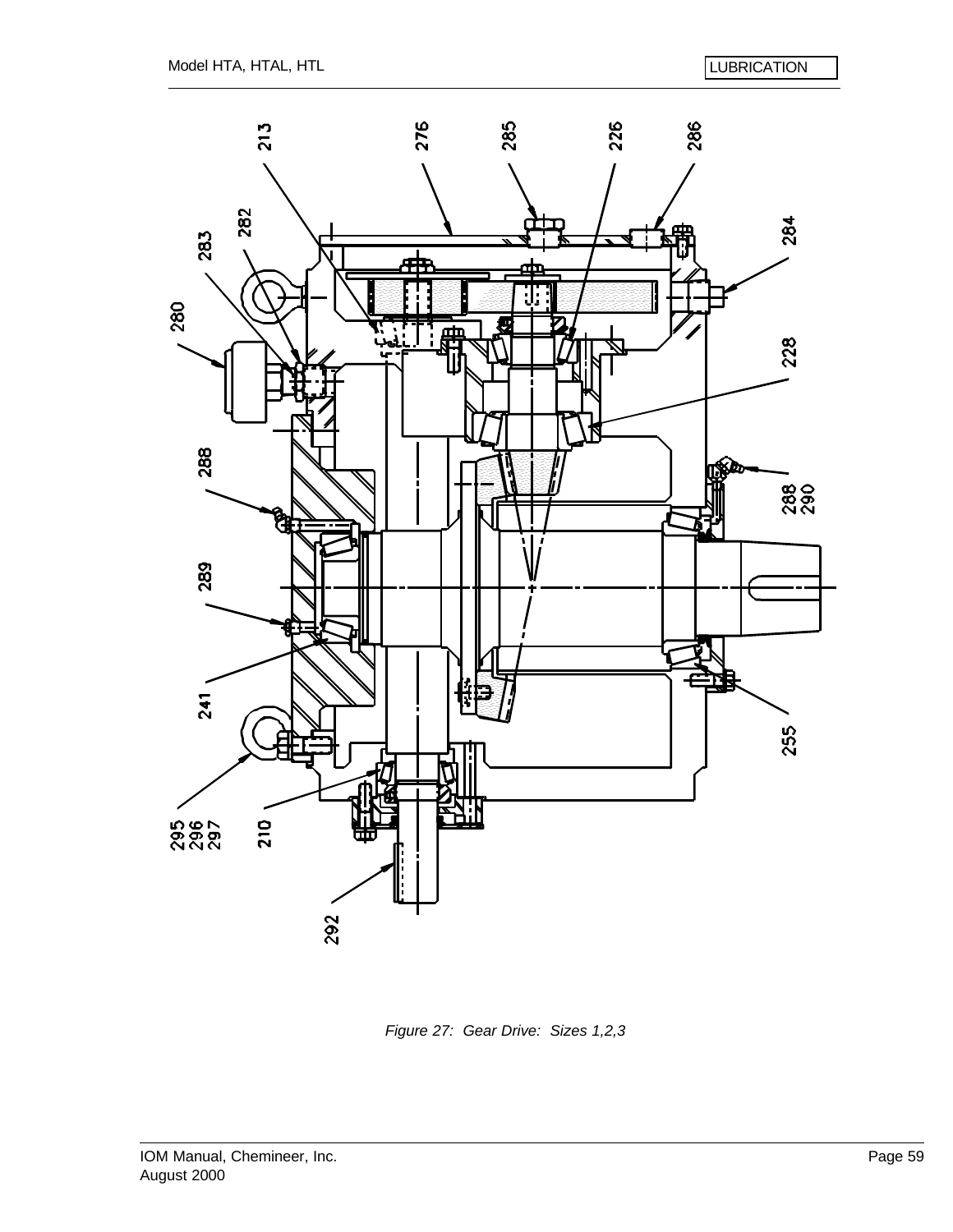

*Figure 28: Gear Drive: Sizes 4,5,6*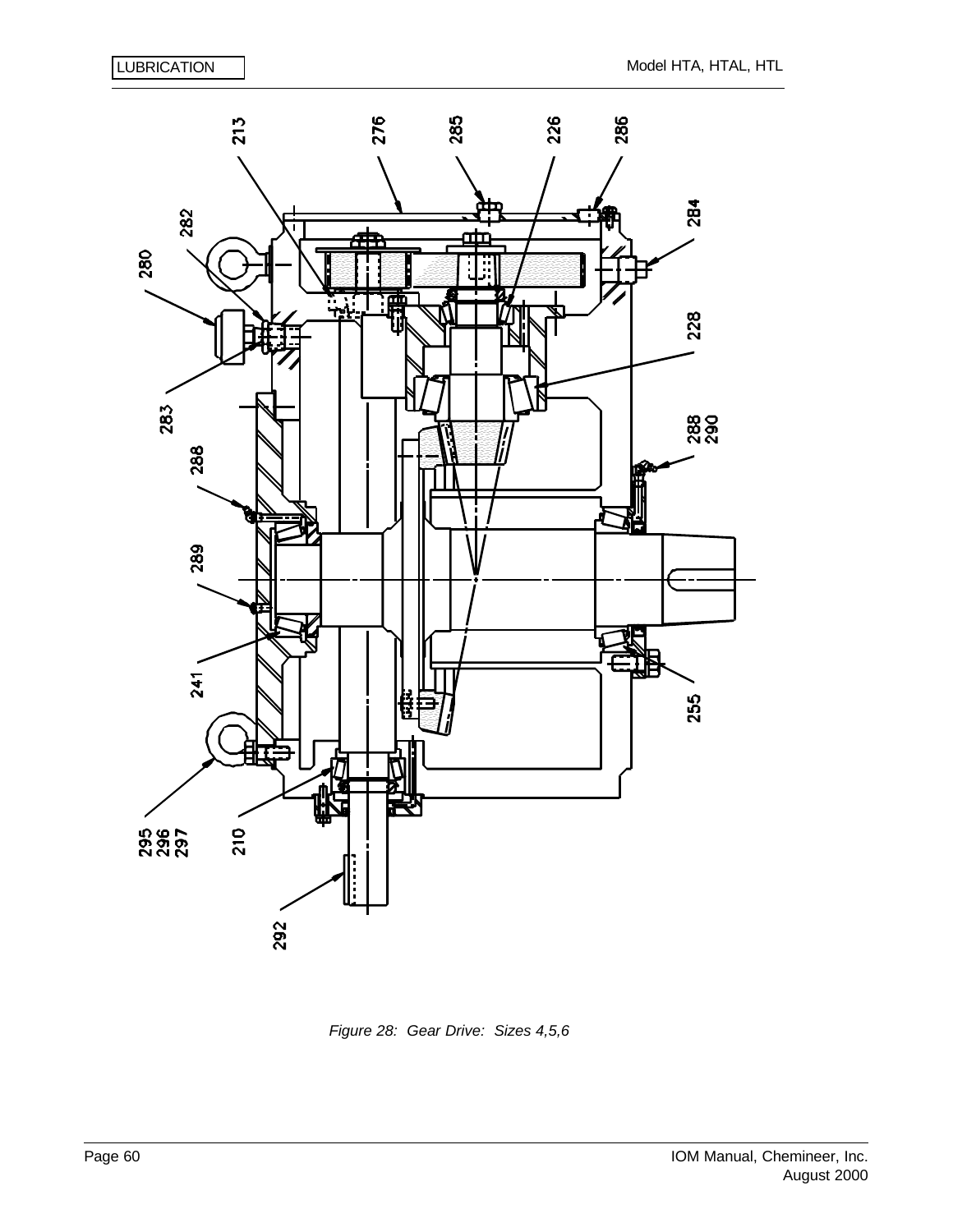

*Figure 29: Gear Drive: Sizes 7,8,9*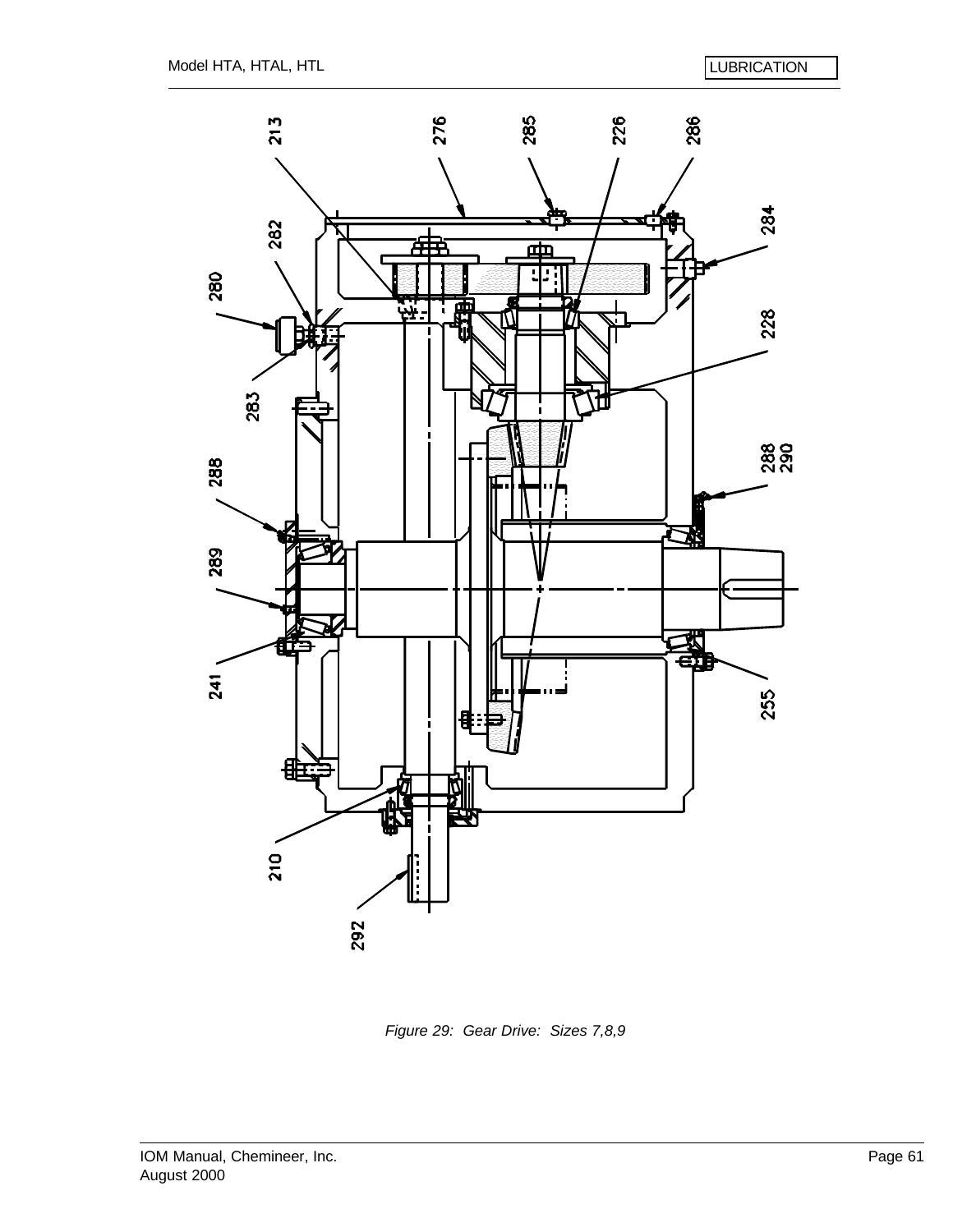

*Figure 30: Gear Drive: Size 10*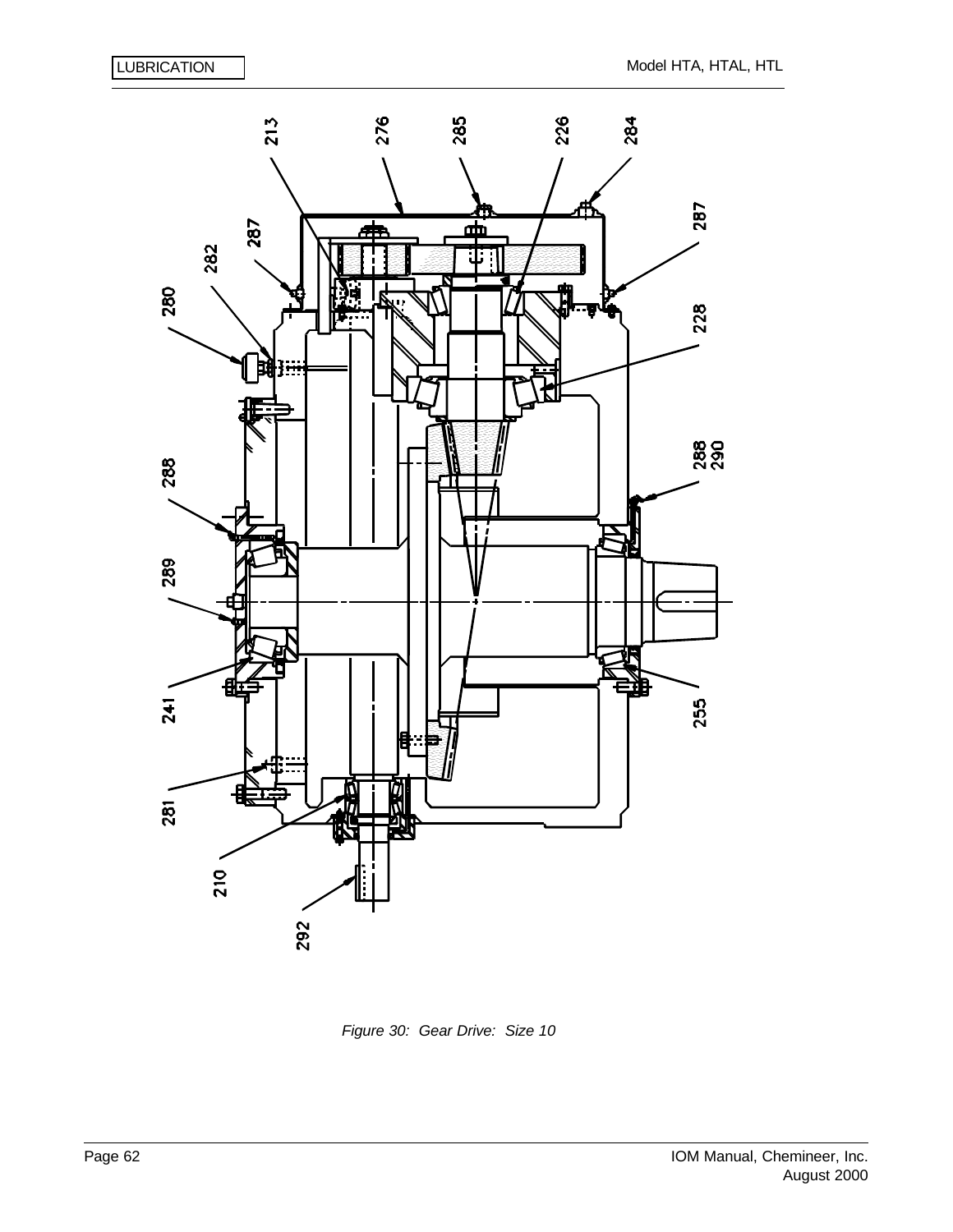

*Figure 31: Gear Drive: Sizes 11,12,13*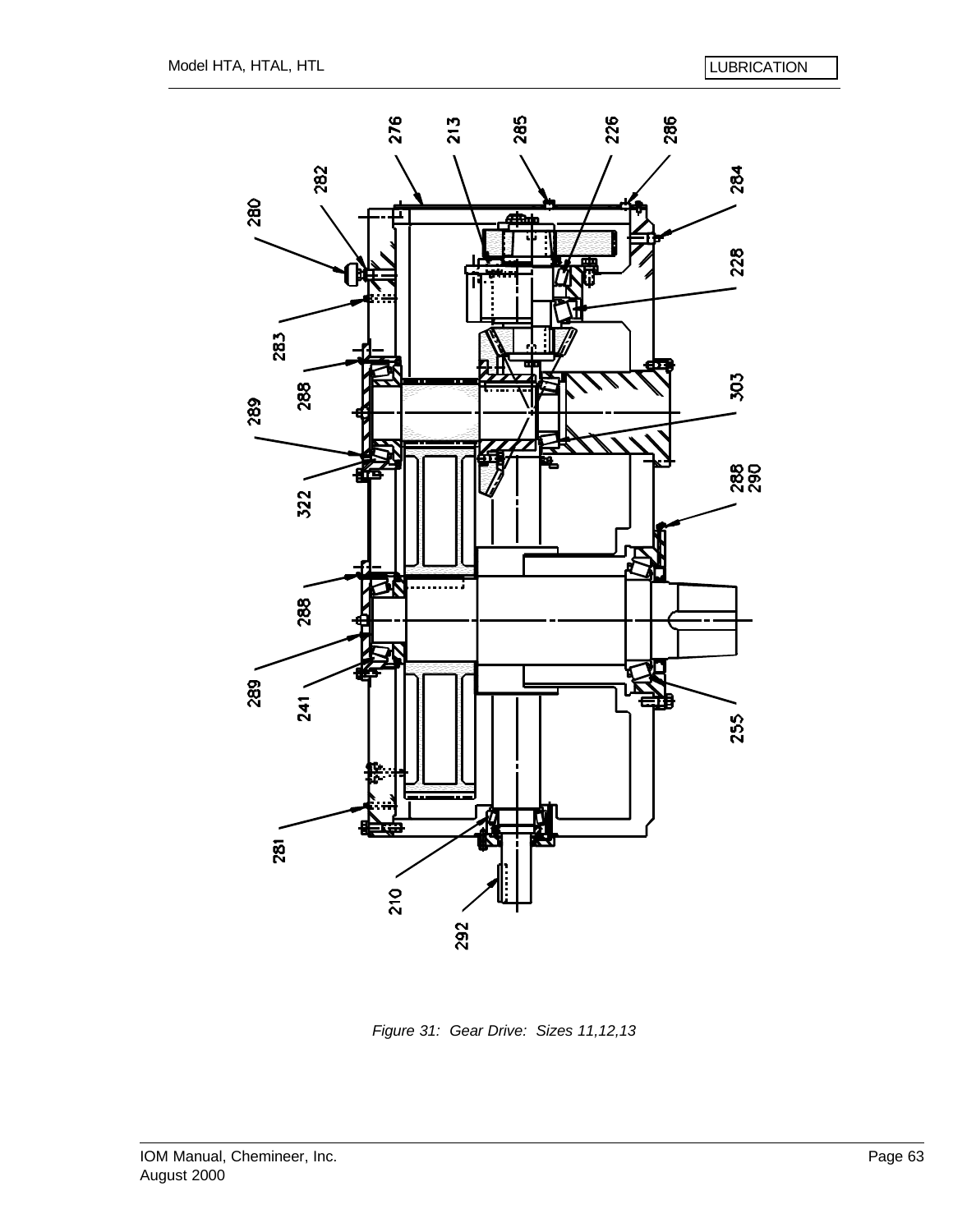## **SHAFT SEALS**

Only 6-ring stuffing box seals may require lubrication. Refer to the agitator assembly drawings for seal style and packing type. The 6-ring stuffing box *(Figure 5 and 33, pages 18 and 73)* is supplied with six rings of packing and a lantern ring. Packing shown as 1065 or 1625 does not require external lubrication.

If other packing has been supplied, grease lubrication may be required. The lubricant selected should be compatible with the process fluid. To lubricate the stuffing box, remove pipe plug **[1310]** and pump grease into grease fitting **[1309]** until grease comes out of the pipe plug hole. Replace the pipe plug. Relubricate as required, approximately every 24 hours.

## **STEADY BEARINGS**

Steady bearings are lubricated and cooled by the process fluid. Do not operate the agitator unless the steady bearing is submerged.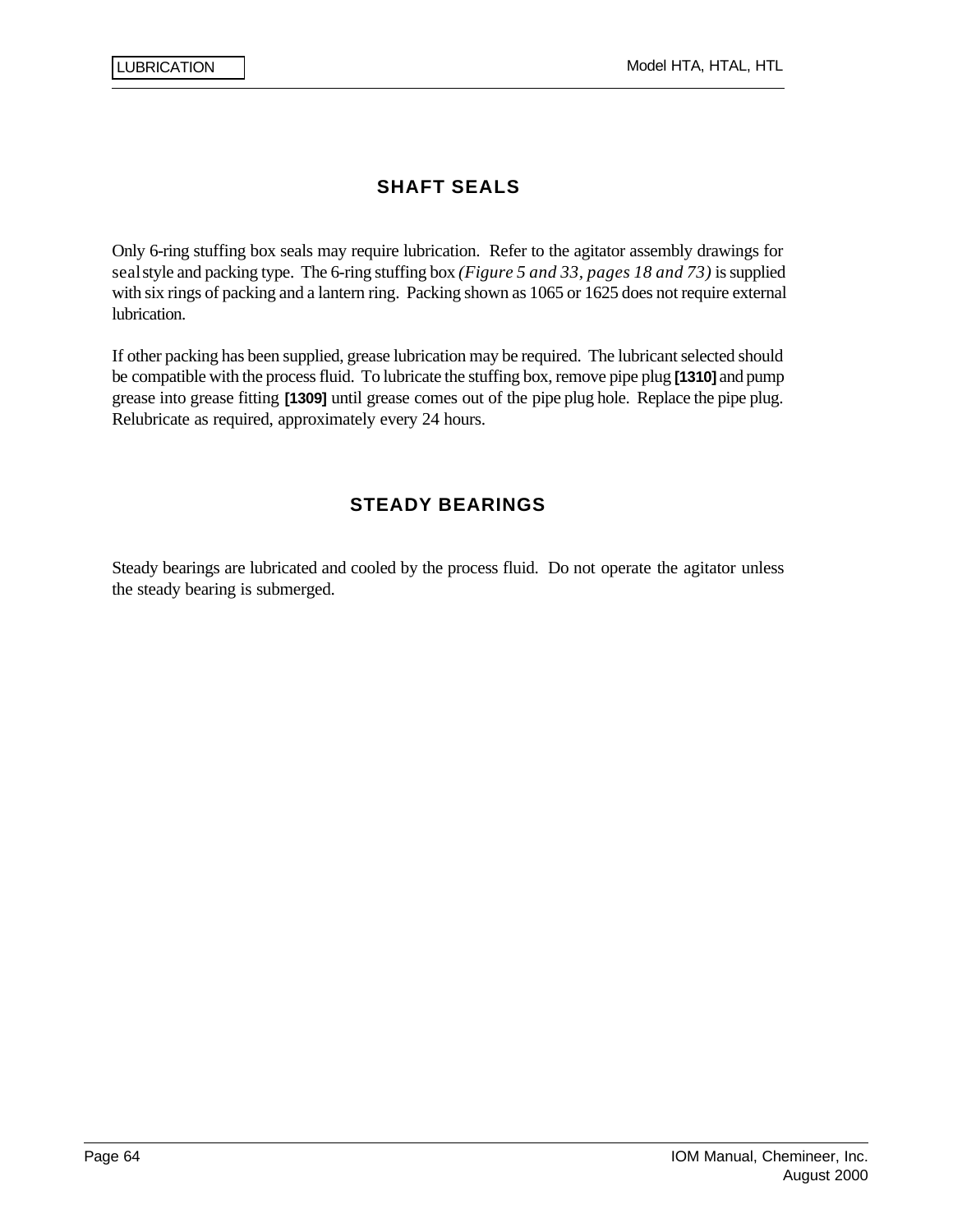### **OPERATION**

## **AGITATOR**

Your Chemineer HT agitator has been designed for your specific application. Proper operating procedures will allow maximum performance. The following list will aid in the safe operation of your unit.

**! Do not** operate the unit before reading and following the instructions on all tags and nameplates attached to the unit.

**! Do not** operate the unit in a fluid with a specific gravity or viscosity higher than that for which the unit was designed.

**! Do not** attempt to start a unit with the mixing impeller buried in solids or a "set up" fluid.

**! Do not** operate shaft seals at temperatures or pressures higher than those for which the unit was designed. Refer to unit assembly drawing.

**! Do not** locate large pump discharges, other agitators, down comers, coils, baffles, or other vessel internals close to the agitator impellers and extension shaft.

**! Do not** make any changes in the field (i.e. motor horsepower, agitator speed, shaft length, impeller diameter, impeller blade width, etc.) without reviewing the change with *your local Chemineer office* or Chemineer Field Service.

Should there be problems operating the unit, review the installation and the *Troubleshooting Guide, Table 14, page 69.* If you are unable to resolve the problem, contact *your local Chemineer office*.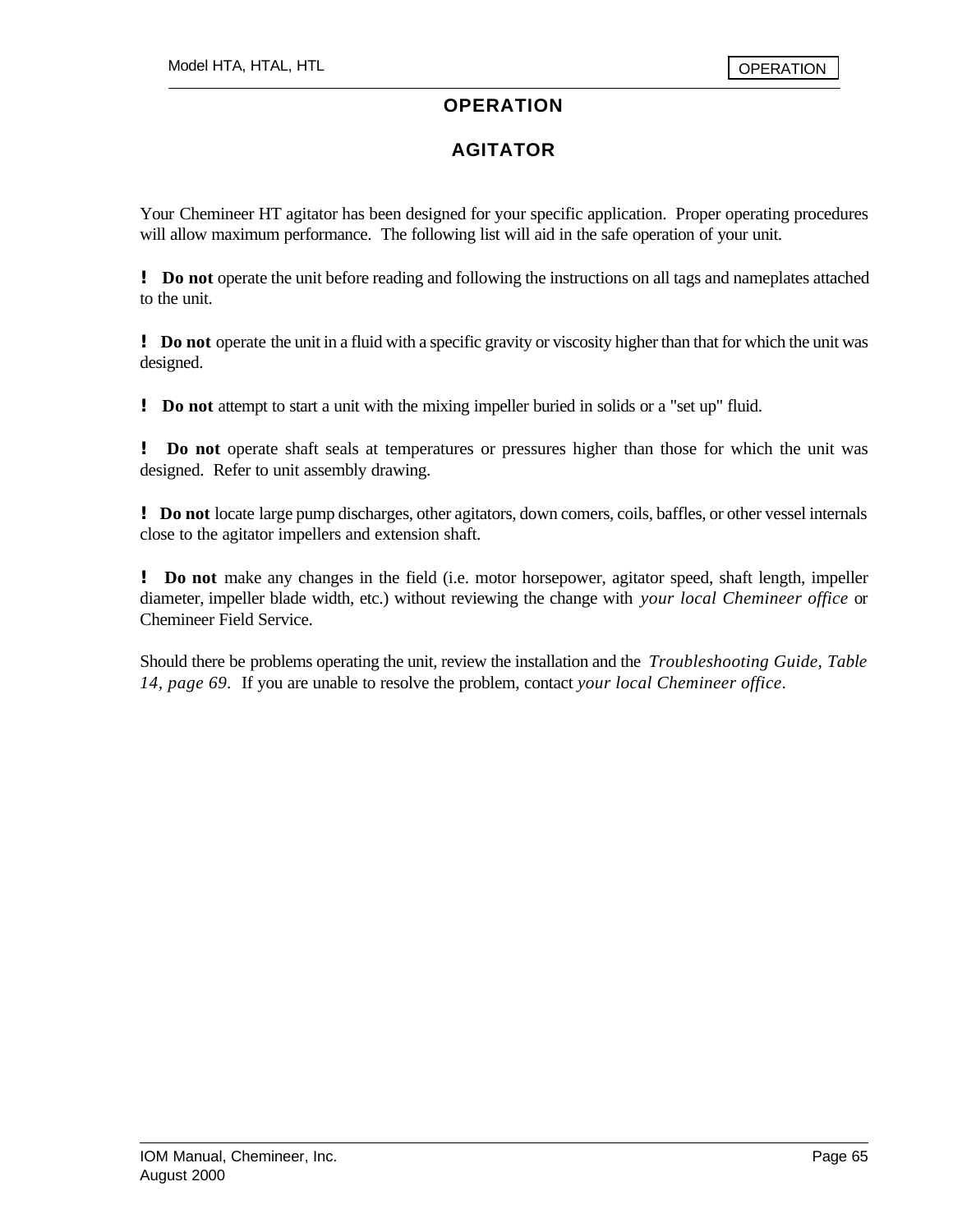### **MOTOR**

*Electric motors furnished on Chemineer HT agitators are designed to deliver their rated output when properly installed and maintained*.

Air circulation is very important to get full performance and long life from an electric motor. Do not block the suction inlets on fan cooled motors. Life of the motor will be decreased if its temperature exceeds its thermal rating. The allowable temperature is stamped on the motor nameplate.

Prior to permanently wiring the electric motor:

- ! Check nameplate data on motor to assure that the available power supply agrees with the motor requirements. Protective devices should be the proper size and rating to safely carry the load and to interrupt the circuit on overloads.
- ! Check motor leads with connection diagrams on motor nameplate and/or conduit box so that the proper connections are made. All motors should be installed in accordance with the National Electric Code and local requirements.
- ! Check the gear drive output shaft rotation against the proper rotation indicated on the unit nameplate. For standard three-phase electric motors, the rotation is reversed by switching any two power leads.
- ! Check operating motor amperage against motor nameplate amperage.

The motor should start quickly and run smoothly. If the motor should fail to start or make abnormal noise, immediately shut motor off, disconnect it from the power supply, and investigate the cause. If the problem cannot be corrected, contact *your local Chemineer office* for assistance.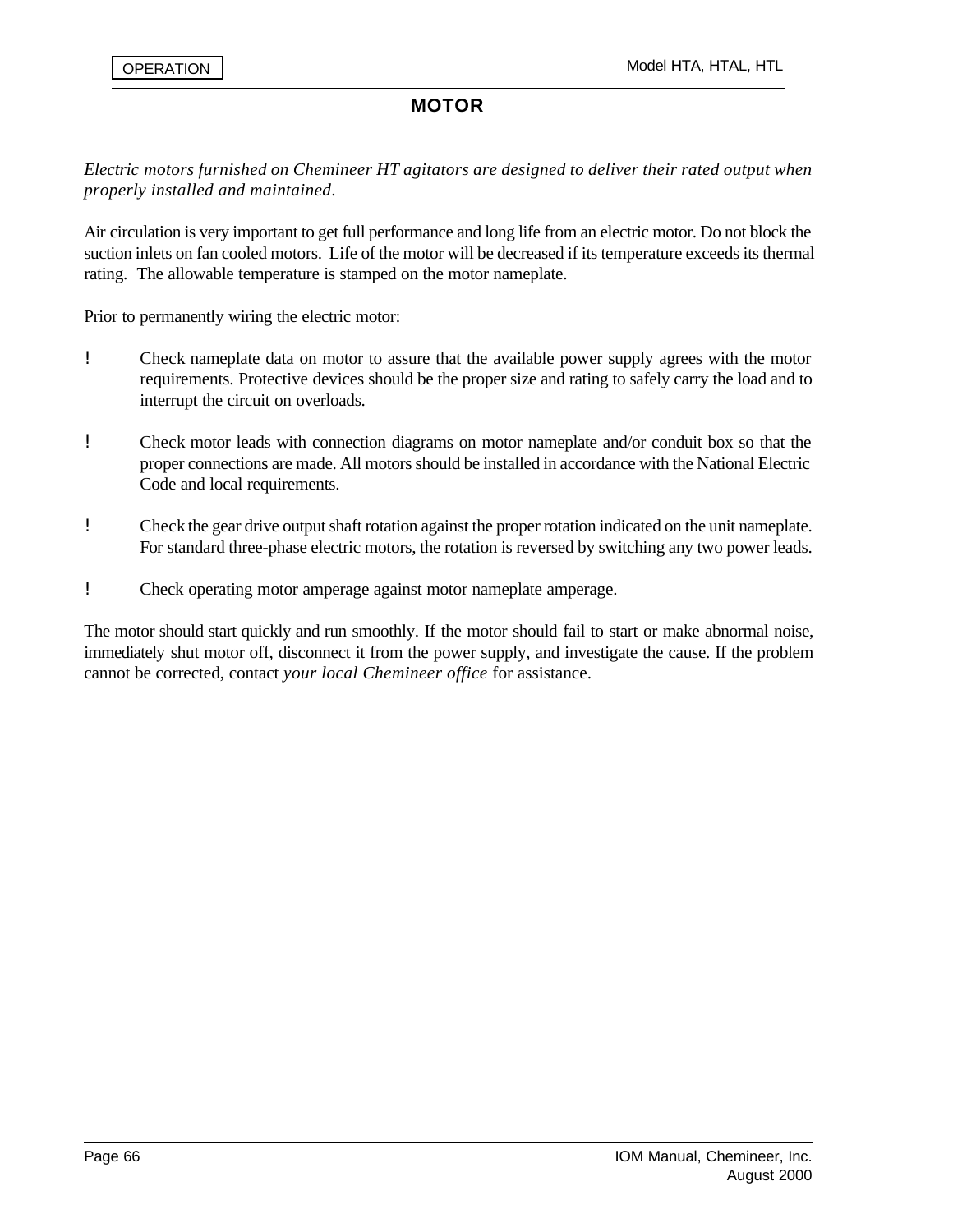## **FLEXIBLE MOTOR COUPLING**

Most flexible motor couplings provide years of operation with very few problems, provided they operate in a clean environment and are lubricated as required. If the motor is removed for service, the coupling alignment should be rechecked before restarting the unit. Refer to the *Motor Coupling* supplement with this manual.

#### **GEAR DRIVE**

Gearing and most bearings are oil lubricated. Be sure the gear drive has been filled with the proper amount and type of oil before operation. Refer to the *Lubrication* section of this manual. Improper lubrication will result in damage to gearing and bearings in a very short time.

When required, the gear drive will include an optional external motor-driven oil pump *(Figure 22, page 45).* Do not operate the unit without checking pump motor rotation. The pump motor coupling guard is marked with an arrow indicating proper rotation. The pump motor and agitator drive motor must be interconnected so the agitator drive motor cannot be energized without energizing the pump motor.

The pump system includes an oil flow alarm switch which should be hooked up before operation. The gear drive should be installed in an unobstructed area with ample air circulation. The gear drive will commonly operate at temperatures of  $125^{\circ}$  to  $175^{\circ}F(52^{\circ}$  to  $80^{\circ}C)$ . Do not be alarmed if the surface of the gear drive feels extremely hot to the touch. The gear drive surface temperature should not exceed  $190^{\circ}F (88^{\circ}C)$ . If a temperature greater than  $190^{\circ}F(88^{\circ}C)$  exists anywhere on the gear drive housing, review the installation for unusually high ambient, poor air circulation, or other unusual conditions.

If gear drive cooling is required, the external motor-driven oil pump will include a water-to-oil heat exchanger and temperature actuated regulating valve. This system will include both an oil flow alarm switch and a temperature alarm switch which should be hooked up before operation. Plumb water to the heat exchanger before operation. With the agitator operating at full load, adjust the temperature actuated regulating valve to obtain a temperature gauge reading of  $140^{\circ}$  to  $150^{\circ}F$  (60 $^{\circ}$  to 66 $^{\circ}C$ ). Several valve adjustments may be required to obtain a stabilized temperature reading.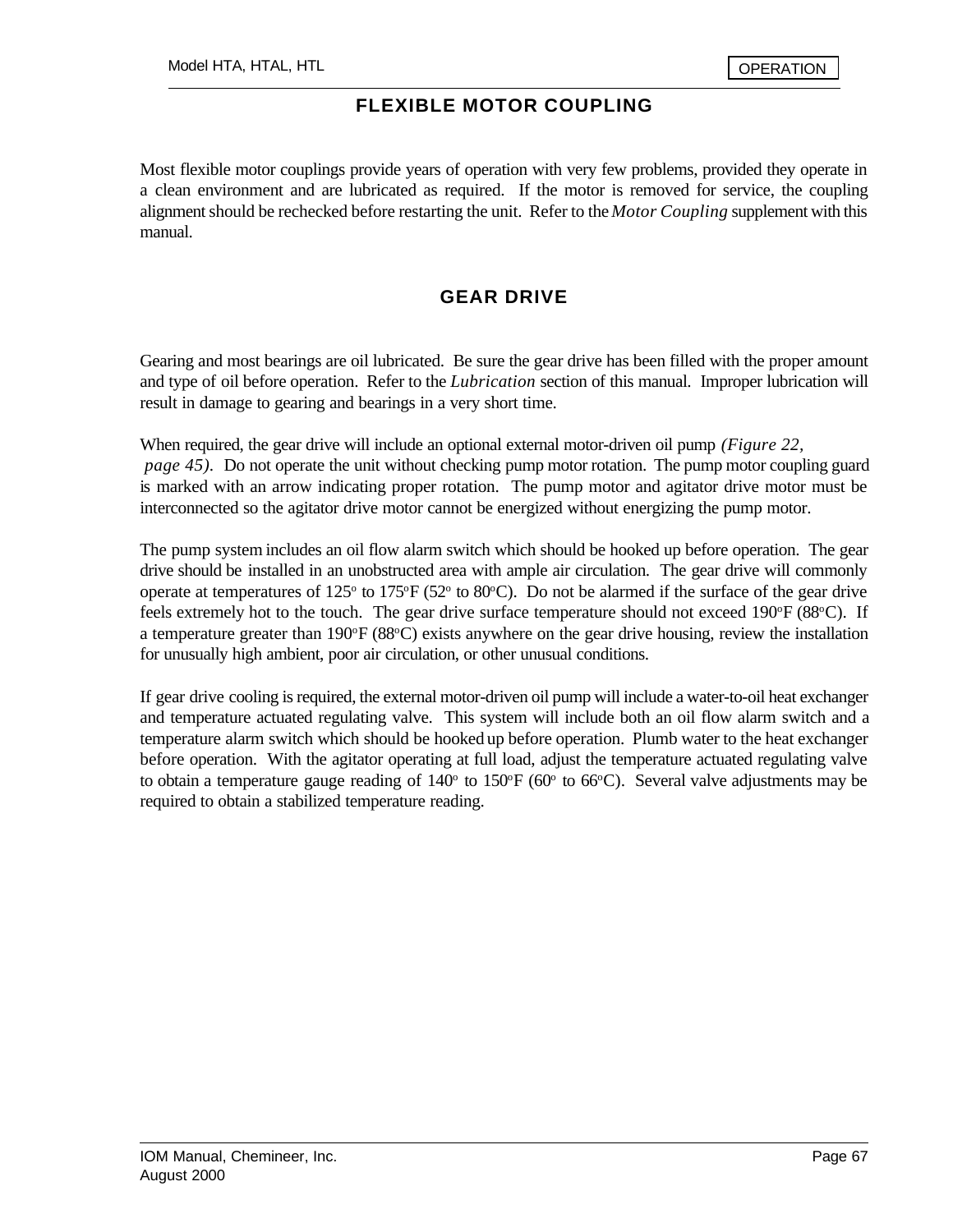ׇ֖֖֖֚֚֚֡֬

# **SHAFT SEALS**

Stuffing box shaft seals require extreme care during initial installation and operation if proper packing life is to be realized. Six (6) ring stuffing boxes are equipped with a lantern ring. Lubricate packing if required before operation. Refer to the *Lubrication* section of this manual. In order to obtain proper sealing from a stuffing box the packing must be allowed to "run in". Prior to operation, the gland nuts should be tightened finger tight. As the unit is started up, the packing should be allowed to "run in" by tightening the gland nuts gradually (no more than one flat on the nuts every 15 minutes) until the desired level of sealing is obtained. Once the packing has been "run in", the gland nuts should be retightened on a regular basis. This can vary from weekly to monthly depending upon the desired level of sealing.

# **STEADY BEARINGS**

If a steady bearing is supplied, do not operate agitator unless it is properly installed. Failure to install a required steady bearing will cause severe damage to the agitator assembly if operated. Do not operate the agitator unless the steady bearing is submerged.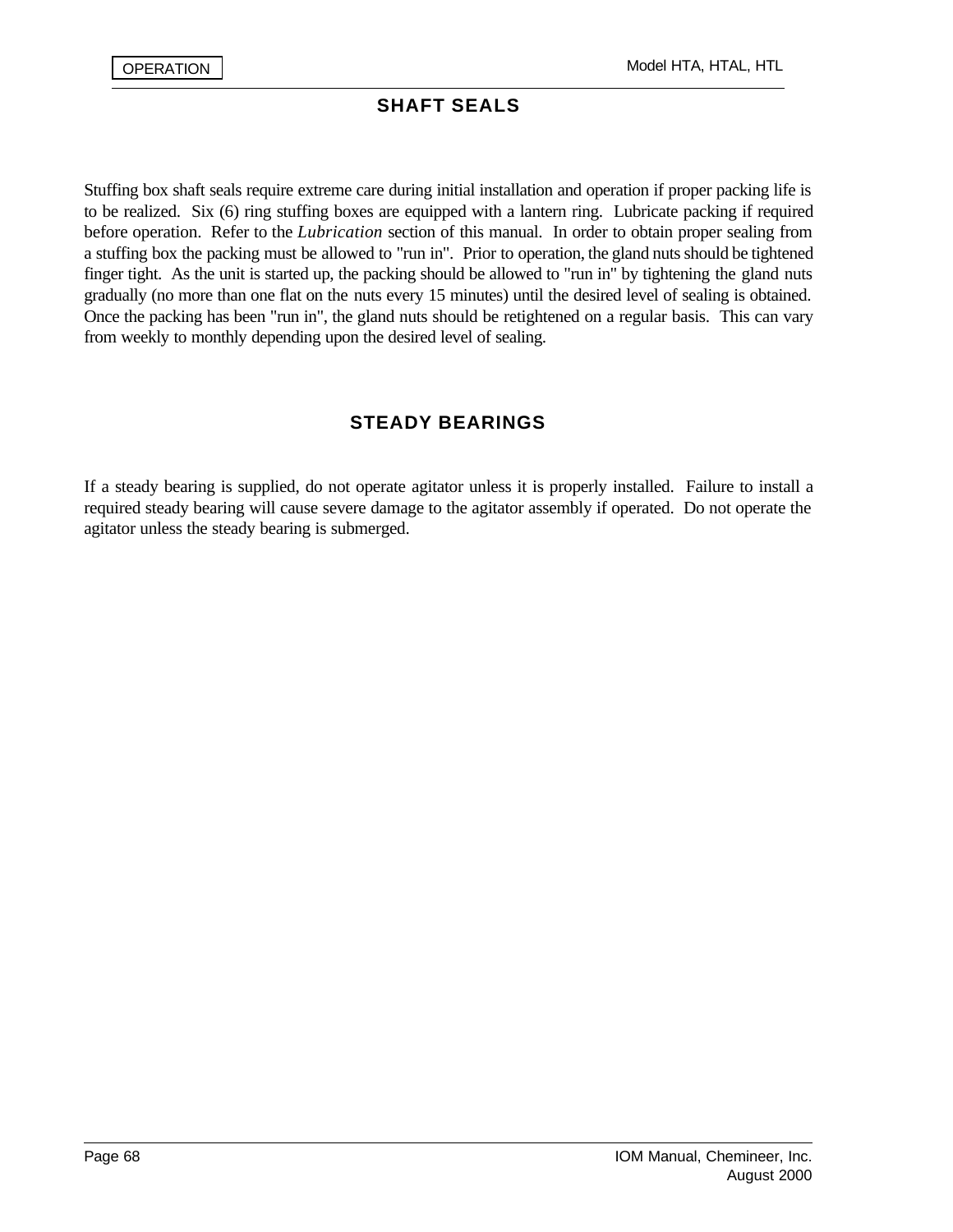## **TROUBLESHOOTING**

#### *TABLE 14: TROUBLESHOOTING*

| <b>OBSERVATION</b>      | <b>POSSIBLE CAUSE</b>                                   | <b>ACTION</b>                                                                                                                                                                                                                                                 |
|-------------------------|---------------------------------------------------------|---------------------------------------------------------------------------------------------------------------------------------------------------------------------------------------------------------------------------------------------------------------|
| Noisy Operation         | Worn or damaged parts                                   | Check bearings and gears for excessive<br>wear. Replace worn parts. Try to find cause<br>of wear. Check for water and/or abrasives<br>in oil, overload, incorrect rotation, excessive<br>shock, etc.                                                          |
|                         | Overloading                                             | Overloading can cause excessive<br>separation of gear teeth and loud operation.<br>Check process fluid (specific gravity and<br>viscosity) vs. design conditions. Check<br>agitator speed and impeller diameter<br>against unit assembly drawing information. |
|                         | Worn or improperly installed or<br>maintained couplings | Couplings can generate noise which<br>seems to emanate from gear drive. Check<br>for proper lubrication, alignment, or worn<br>parts.                                                                                                                         |
|                         | Structural vibration and sound<br>amplification         | Steel mounting structures often amplify<br>small amounts of normal noise into<br>excessive noise. This can be corrected by<br>adding stiffness or sound deadening<br>material to the structure.                                                               |
| <b>Abnormal Heating</b> | Incorrect Oil                                           | Review Lubrication section of manual.<br>Replace with proper oil.                                                                                                                                                                                             |
|                         | Unusual ambient                                         | Units installed in a hot area of a plant where<br>air flow is restricted can overheat. Remove<br>obstruction and if necessary force circulate<br>air.                                                                                                         |
|                         | Improper oil level                                      | Add or remove oil.                                                                                                                                                                                                                                            |
|                         | <b>Cleanliness</b>                                      | Remove dirt and/or product buildup from<br>motor/gear drive.                                                                                                                                                                                                  |
| Leaking                 | Worn oil seals                                          | Replace defective seals.                                                                                                                                                                                                                                      |
|                         | Plugged breather                                        | Clean or replace breather.                                                                                                                                                                                                                                    |
|                         | Oil in Drywell                                          | Remove grease fitting from lower bearing<br>cap and drain drywell. Replace grease<br>fitting and grease the bearing.                                                                                                                                          |
|                         | Worn Packing                                            | Replace packing.                                                                                                                                                                                                                                              |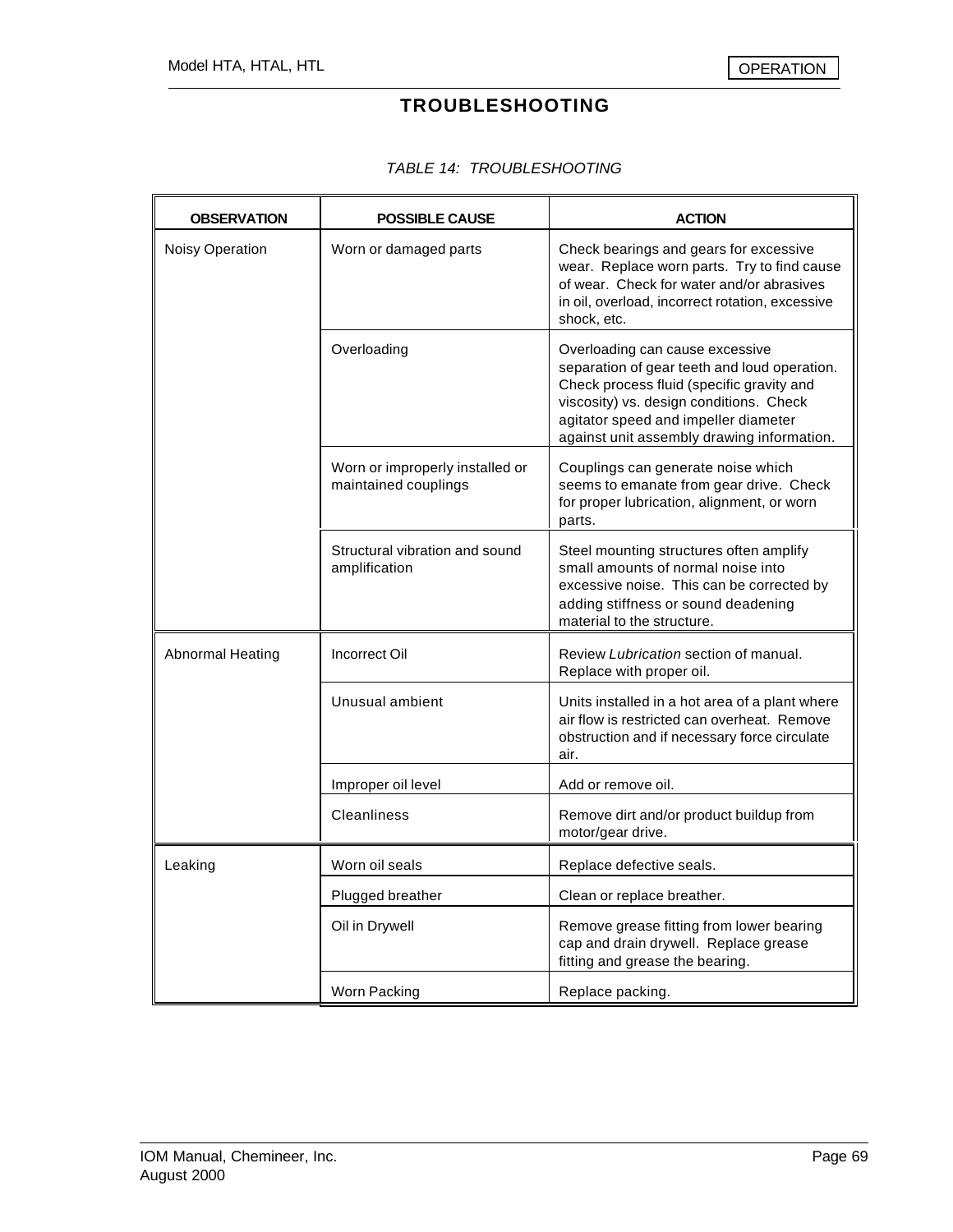l

### **MAINTENANCE**

## **GEAR DRIVE**

#### **Agitator Drive Removal**

*CAUTION! Prior to removing the agitator drive, review the agitator installation to assure that all safety issues are resolved.*

- 1. Lock out and disconnect all power to the gear drive motor and optional devices.
- 2. Disconnect any water lines to oil coolers.
- 3. Models HTA, HTAL: Depressurize vessel and loosen gland nuts **[1303]**.
- 4. Remove handhole covers [1108].
- 5. If a bracket or tripod steady bearing is installed, remove the wear sleeve.
- 6. Attach lifting system to the agitator drive *(Figure 4, page 15)*. Unbolt the gear drive from pedestal **[1101]**. *(Figures 5, 6 and 7; pages 18, 19 and 20.)*
- 7. Lift the gear drive/extension shaft assembly sufficiently to allow the shaft to be blocked in place. Block shaft and remove coupling bolts and lockwashers **[361, 362]**.
- 8. Remove the agitator drive to a suitable service area.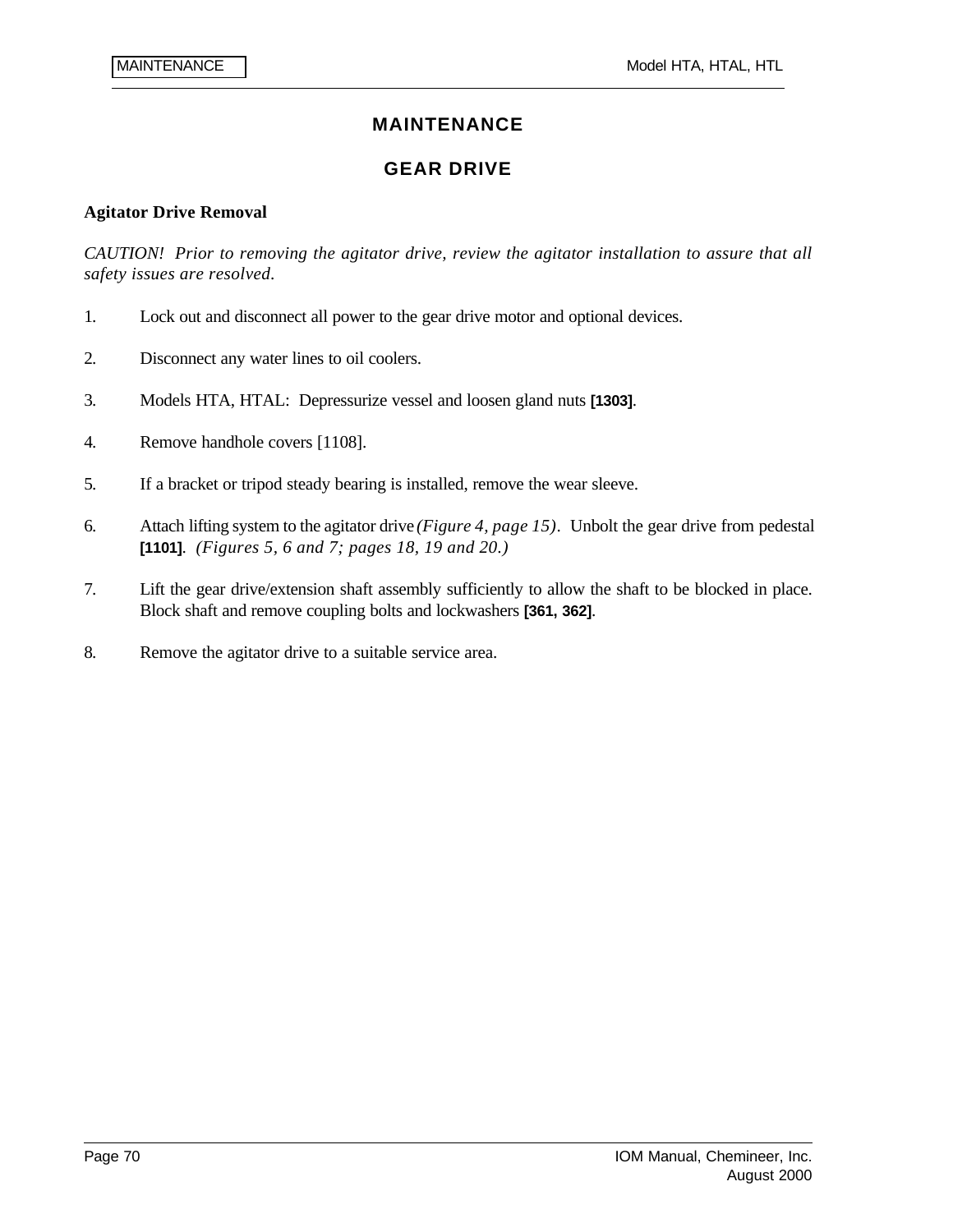#### **MAINTENANCE**

#### **GEAR DRIVE**

#### **Preparation for Gear Drive Disassembly**

- 1. Clean external surfaces and drain the oil.
- 2. Remove the setscrews securing flexible motor coupling hub **[110]** to the gear drive input shaft. This hub must be free to slide off the input shaft as the motor and motor bracket assembly are removed from the gear drive. See *Figure 3, page 13*.

*NOTE: Larger units may be furnished with shrink fit flexible motor coupling hubs. Remove the motor from the motor bracket and remove the hub with a puller.*

- 3. Remove bolts **[133]** securing motor bracket **[131]** to gear drive **[200]**. Remove the motor and motor bracket as an assembly.
- 4. Remove gear drive coupling half **[351],** *(Figures 5, 6 and 7; pages 18, 19 and 20).* Remove bolts, lockwashers, and coupling washer **[354, 355, 353]**. Remove the coupling half with a gear puller.

*CAUTION! Release of tapered fit can cause the gear drive coupling half to jump off the shaft if not retained.*

5. Refer to the *HT Gear Drive Maintenance Manual* for gear drive disassembly and assembly instructions and parts listings.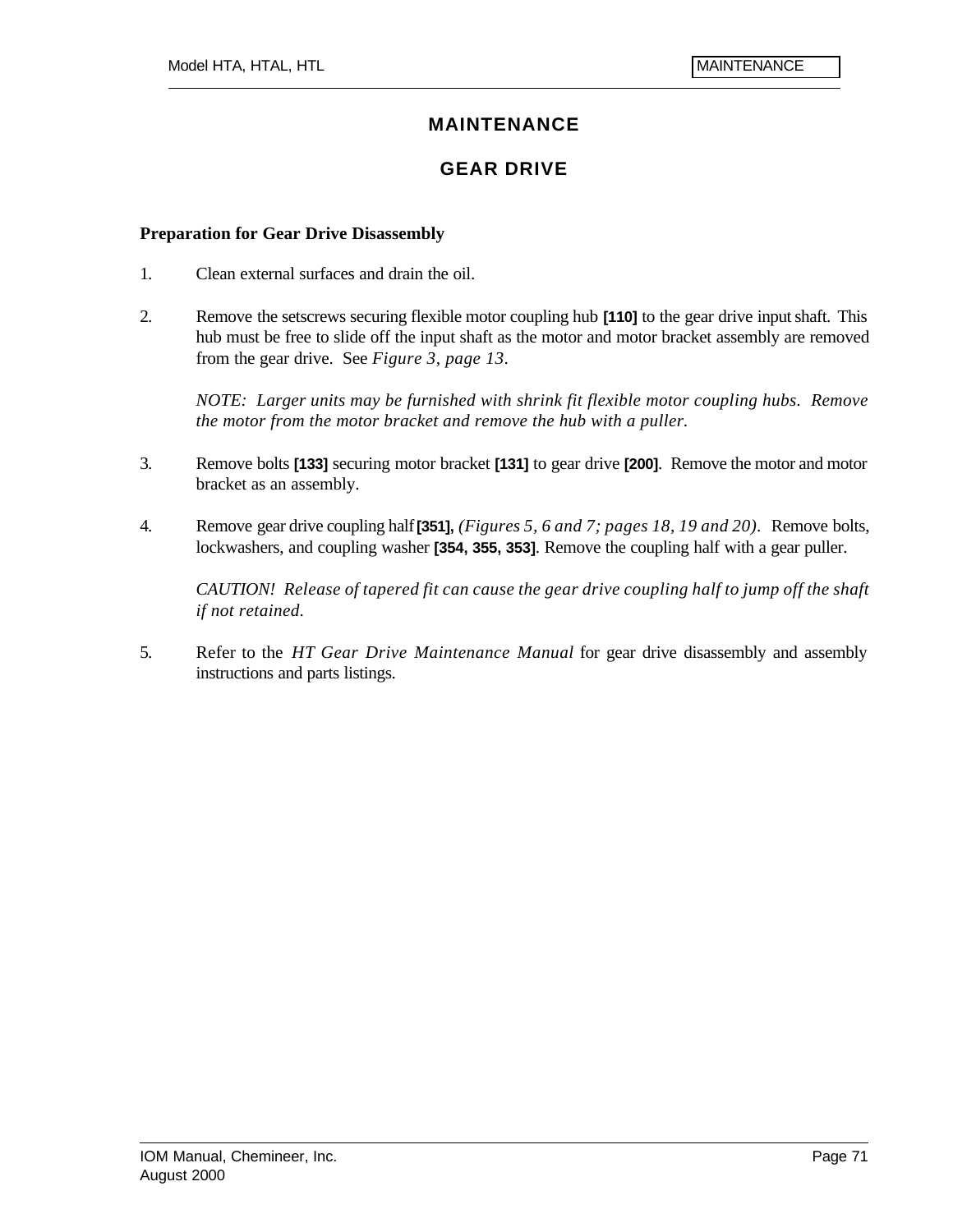l

## **MAINTENANCE**

## **STUFFING BOX**

Repacking is required when satisfactory control over leakage is not attainable or when the holes in the split gland meet the outboard end of the stuffing box housing.

#### **Repack Procedure** *(see Figures 32 and 33, page 73)*

*CAUTION! Lock out and disconnect all power to the gear drive motor, any optional devices and depressurize vessel before servicing this equipment.*

- 1. Remove handhole covers [1108].
- 2. Model HTA: Remove gland nuts **[1303]** and lockwashers **[1304]**. Slide gland plate **[1305]** towards the gear drive. Remove split gland **[1306]**. With packing tools remove three rings of packing **[1307]**, lantern ring **[1308]** and the remaining three rings of packing. The lantern ring is provided with two #8-32 tapped holes to aid in removal.
- 3. Model HTAL: Remove gland nuts **[1303]** and lockwashers **[1304]**. Slide gland plate **[1305]** towards the gear drive. Remove split gland **[1306]**. With packing tools remove three rings of packing.

*NOTE: Never add new packing on top of the old packing, as this will cause accelerated wear and scoring of the shaft.*

*Refer to the unit assembly drawing for the number and composition of the packing rings supplied originally with your agitator.*

- 4. Model HTA: Install three packing rings, lantern ring, three more packing rings, split gland (holes at top), gland plate, lockwashers and gland nuts.
- 5. Model HTAL: Install three packing rings, split gland (holes at top), gland plate, lockwashers and gland nuts.
- 6. Tighten the gland nuts until the lockwashers are compressed.
- 7. Install pedestal handhole covers [1108].

After repacking, relubricate the stuffing box (if required) according to the *Lubrication* section of this manual.

The stuffing box will require adjustment at start-up. Do not overtighten gland nuts. Always strive for satisfactory sealing with the least gland force possible. Tighten the gland nuts uniformally and gradually (no more than one flat on the nuts every 15 minutes) until the leakage rate is acceptable. Do not overtighten the gland nuts. Make sure the gland plate remains square with the shaft.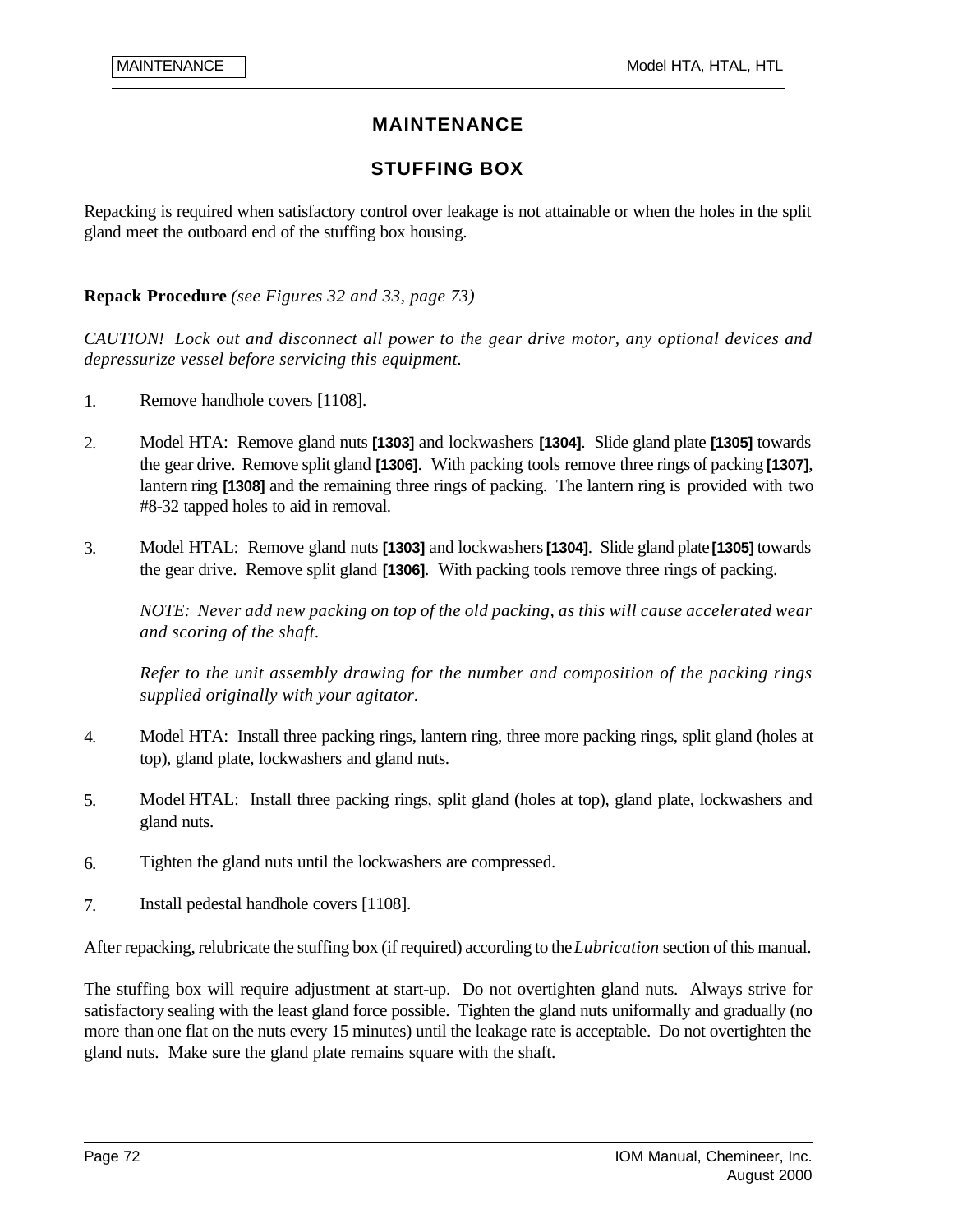

*Figure 32: 3-Ring Stuffing Box*



*Figure 33: 6-Ring Stuffing Box*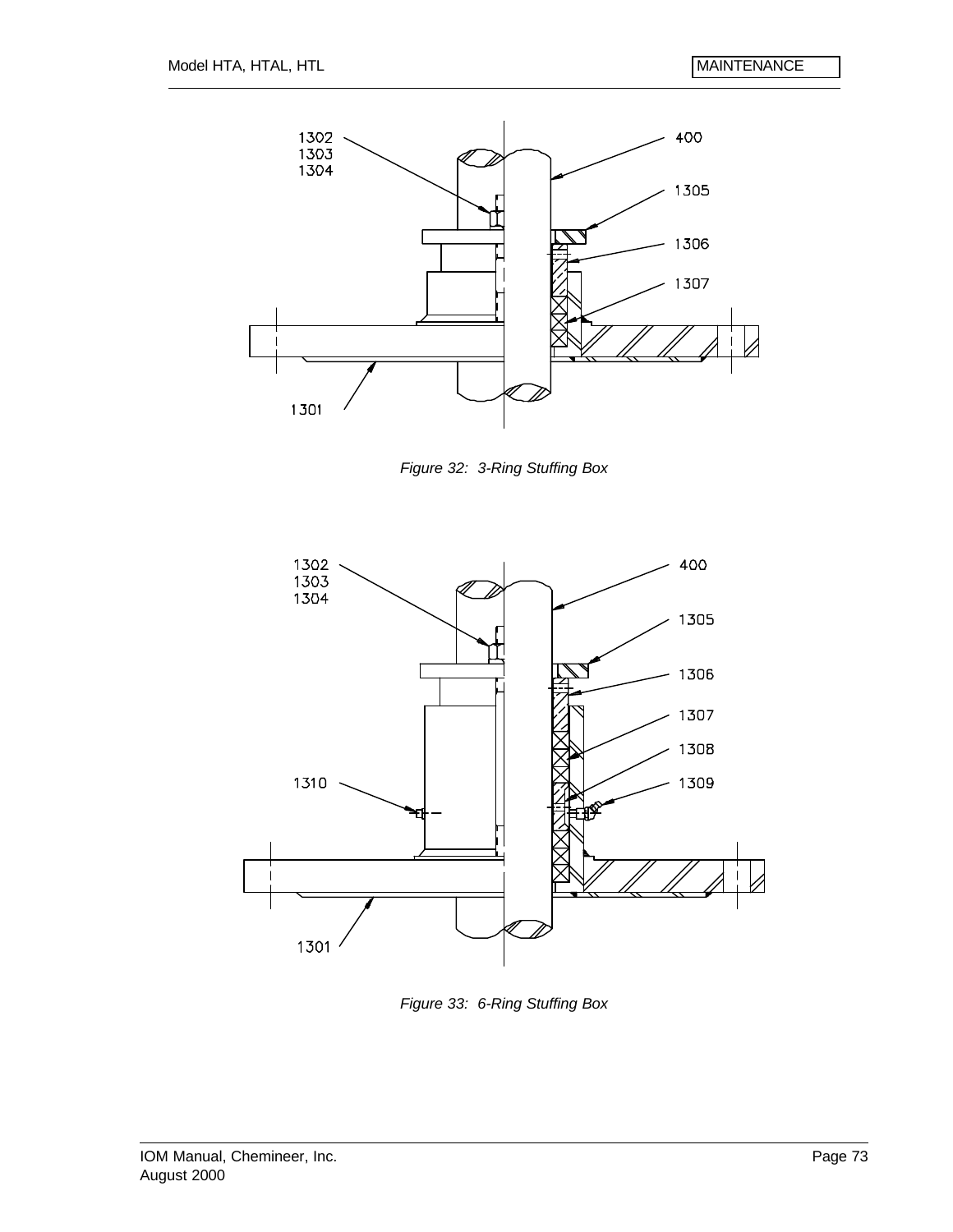l

#### **MAINTENANCE**

#### **STEADY BEARINGS**

In-tank steady bearings will require periodic inspection and replacement of bushing and wear sleeve **[606, 604]**. *(Figures 19, 20 and 21; pages 38, 40 and 42).*

It is recommended that the steady bearing fasteners be checked for tightness and the bushing and wear sleeve for wear after the first two weeks of operation.

Unless otherwise specified the recommended wear allowance is :

*TABLE 15: STEADY BEARING WEAR SLEEVE AND BUSHING WEAR ALLOWANCES*

| <b>Shaft Diameter</b> | Up to 3" Size<br>$(76.2 \text{ mm})$ | Larger than 3"<br>$(76.2 \text{ mm})$ |
|-----------------------|--------------------------------------|---------------------------------------|
| Wear Sleeve           | $.040$ " (1 mm)                      | $.060$ " $(1.5 \text{ mm})$           |
| <b>Bushing</b>        | $.120$ " (3 mm)                      | $.180$ " (4.5 mm)                     |

The wear sleeve and bushing should be replaced in sets.

*CAUTION! Lock out and disconnect all power to the gear drive motor, any optional devices and depressurize vessel before servicing this equipment.*

- 1. Loosen setscrew **[605]** and slide wear sleeve **[604]** off the shaft. Pad type steady bearings *(Figure 21)* will require removal of steady bearing housing **[609]** prior to removal of the wear sleeve.
- 2. Unbolt the housing from the bracket or tripod.
- 3. Remove bushing retaining bolt and lockwasher **[607, 608]**. Press the bushing out of the steady bearing housing.
- 4. Press a new bushing into the steady bearing housing. Install the bushing retaining bolt and lockwasher. *NOTE: Line up the clearance hole in the new bushing with the tapped hole in the housing prior to pressing the bushing into the housing.*
- 5. Reinstall the wear sleeve and housing/bushing assembly. Tighten all fasteners to the values shown in *Table 5, page 14.*

*CAUTION! Do not operate the agitator without the steady bearing being submerged.*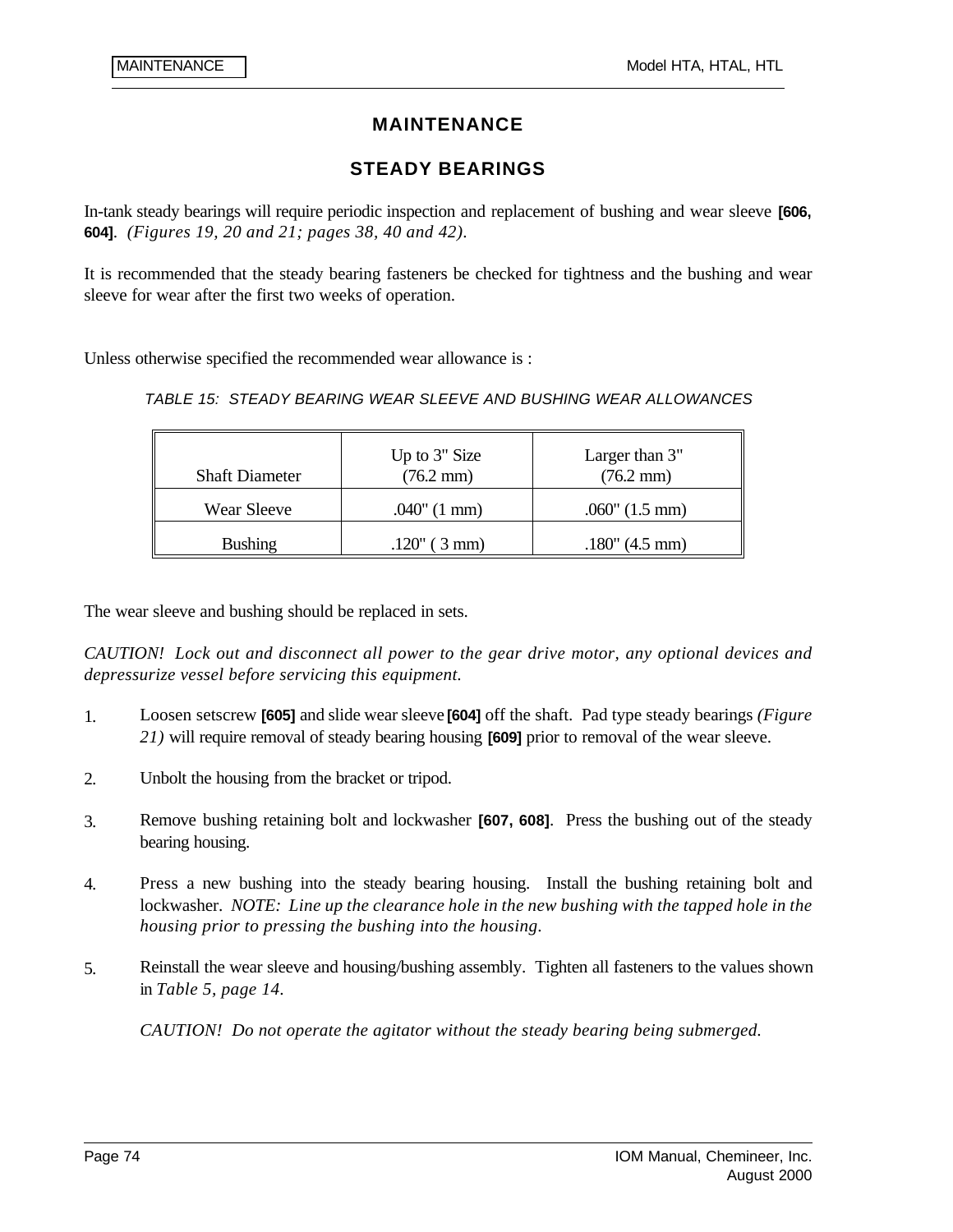# **HTA, HTAL, HTL AGITATOR ITEM LIST**

| Item#   | <b>Description</b>               | Qty.           |
|---------|----------------------------------|----------------|
| 100     | motor                            | 1              |
| 101     | motor key                        | $\mathbf{1}$   |
| 110     | flexible motor coupling assembly | 1              |
| 120     | coupling guard assembly          | $\mathbf{1}$   |
| 121     | coupling guard                   | $\mathbf{1}$   |
| 122     | bolt                             |                |
| 123     | flatwasher                       |                |
| 124     | wellnut                          |                |
| 130     | motor bracket assembly           | $\mathbf{1}$   |
| 131     | motor bracket                    | $\mathbf{1}$   |
| 132     | dowel pin                        | $\mathfrak{2}$ |
| 133     | bolt                             |                |
| 134     | lockwasher                       |                |
| 135     | bolt                             | 4              |
| 136     | large flatwasher                 | $\overline{4}$ |
| 137     | shim set                         | $\overline{4}$ |
| 138     | lockwasher                       | $\overline{4}$ |
| 139     | nut                              | 4              |
| 200     | gear drive assembly              | 1              |
| 210-001 | bearing                          | 1              |
| $-002$  | bearing assembly with spacer     | 1              |
| 213-001 | bearing                          | $\mathbf{1}$   |
| $-002$  | bearing assembly with spacer     | 1              |
| 226     | bearing                          | 1              |
| 228     | bearing                          | 1              |
| 241     | bearing                          | 1              |
| 255     | bearing                          | 1              |
| 276     | change gear cover                | 1              |
| 280-001 | breather                         | 1              |
| $-002$  | breather-dipstick                | 1              |
| 281     | pipe plug, NPT                   | 1              |
| 282     | hex bushing                      | 1              |
| 283     | pipe plug, NPT                   | 1              |
| 284     | magnetic drain plug, NPT         | 1              |
| 285     | oil level sight glass            | 1              |
| 286     | pipe plug, NPT                   | 1              |
| 287     | pipe plug, NPT                   | $\overline{2}$ |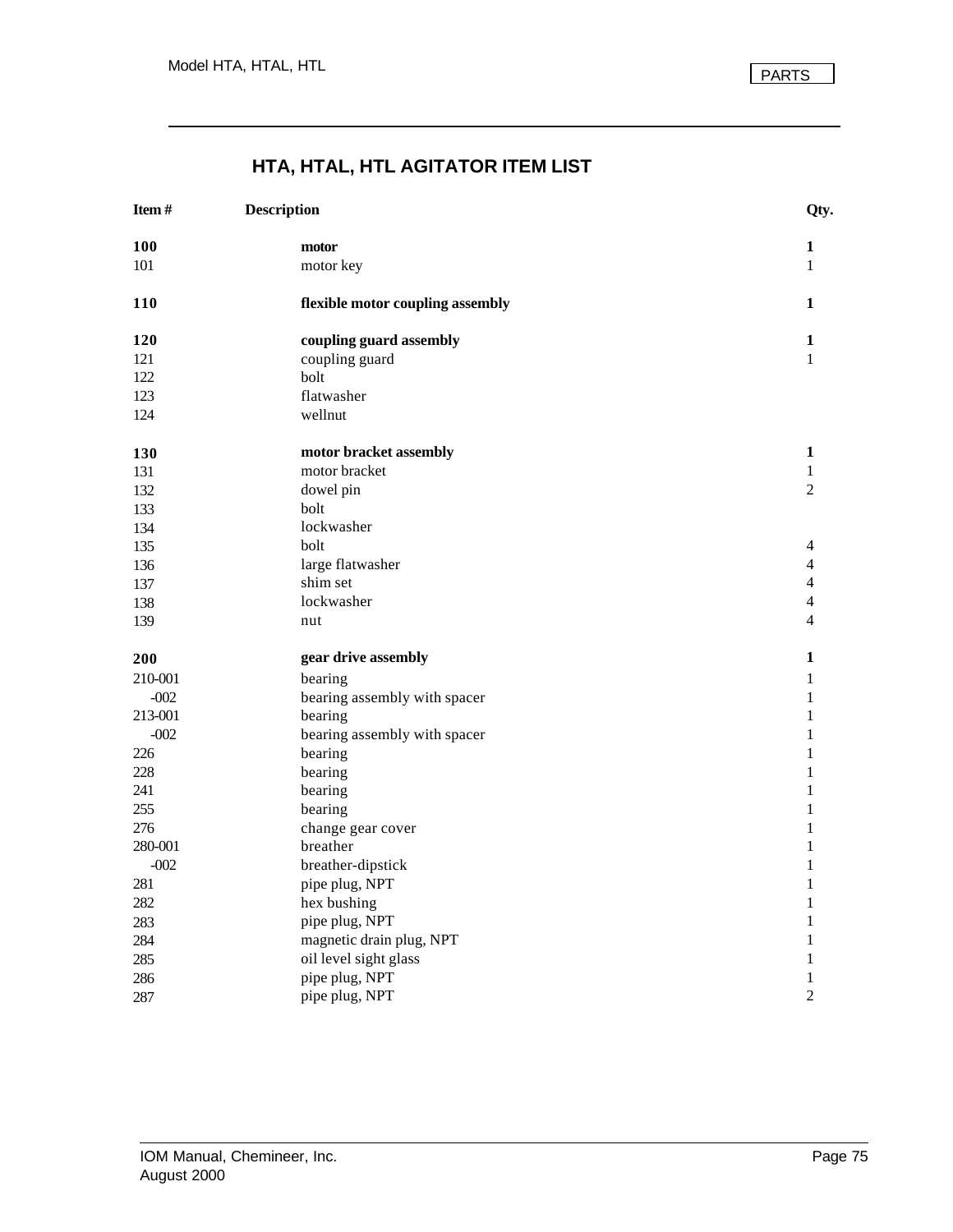# **HTA, HTAL, HTL AGITATOR ITEM LIST**

| Item#   | <b>Description</b>                                               | Qty.           |
|---------|------------------------------------------------------------------|----------------|
| 288     | grease fitting                                                   |                |
| 289     | relief fitting                                                   |                |
| 290     | elbow fitting                                                    | $\mathbf{1}$   |
| 292     | input shaft key                                                  | $\mathbf{1}$   |
| 295     | lifting eye bolt                                                 | 3              |
| 296     | lockwasher                                                       | 3              |
| 297     | flatwasher                                                       |                |
| 298     | dipstick (optional)                                              | $\mathbf{1}$   |
| 303     | bearing                                                          | $\mathbf{1}$   |
| 322     | bearing                                                          | 1              |
| 350     | low speed coupling assembly                                      | 1              |
| 351     | gear drive coupling half                                         | 1              |
| 352     | key                                                              | $\mathbf{1}$   |
| 353     | coupling washer                                                  | $\mathbf{1}$   |
| 354     | shaft bolt                                                       |                |
| 355     | lockwasher                                                       |                |
| 356     | rigid, non-removable, shrink fit, straight bore<br>coupling half | 1              |
| 357     | key                                                              | 1              |
| 358     | coupling washer                                                  | 1              |
| 359     | locking clip                                                     | $\mathbf{1}$   |
| 360     | shaft bolt                                                       | $\mathbf{1}$   |
| 361     | bolt                                                             |                |
| 362     | lockwasher                                                       |                |
| 363     | rigid, removable, taper bore coupling half                       | $\mathbf{1}$   |
| 364     | coupling washer                                                  | $\mathbf{1}$   |
| 365     | bolt                                                             | $\overline{c}$ |
| 366     | lockwasher                                                       | $\overline{2}$ |
| 400     | extension shaft assembly                                         | 1              |
| 401     | extension shaft                                                  | 1              |
| 402     | pin key                                                          | 1              |
| 403-001 | drive shaft (welded coupling)                                    | 1              |
| $-002$  | drive shaft (removable coupling)                                 | 1              |
| 404-001 | extension shaft (welded coupling)                                | $\mathbf{1}$   |
| $-002$  | extension shaft (removable coupling)                             | 1              |
| 405     | bolt                                                             |                |
| 406     | lockwasher                                                       |                |
| 407     | nut                                                              |                |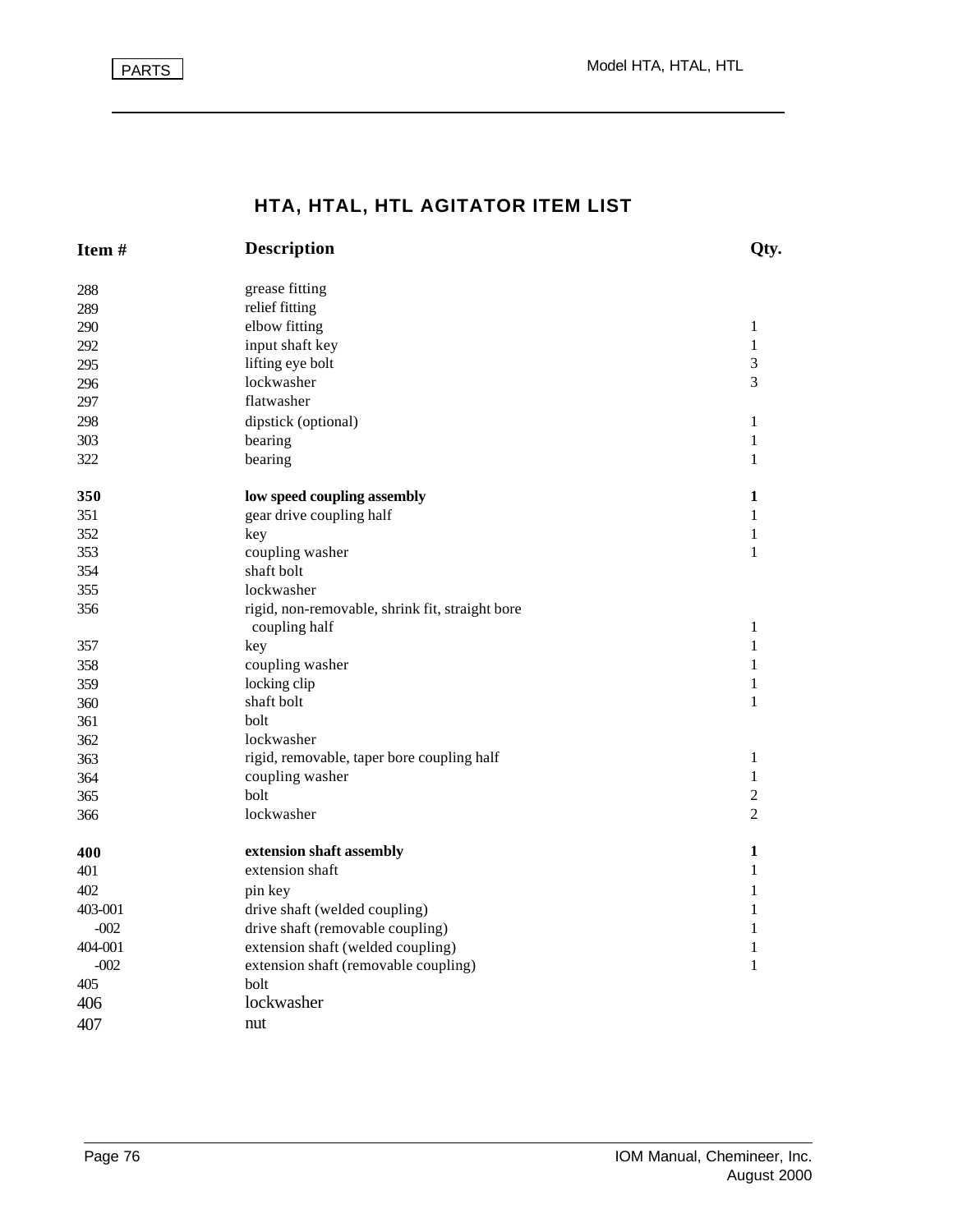# **HTA, HTAL, HTL AGITATOR ITEM LIST**

| Item# | <b>Description</b>                         | Qty.           |
|-------|--------------------------------------------|----------------|
| 408   | rigid, removable, taper bore coupling half | $\mathbf{1}$   |
| 409   | key                                        | $\mathbf{1}$   |
| 410   | coupling washer                            | 1              |
| 412   | locking clip                               | 1              |
| 413   | rigid, removable, taper bore coupling half | 1              |
| 414   | key                                        | 1              |
| 415   | coupling washer                            | 1              |
| 416   | locking clip                               | 1              |
| 418   | shaft bolt                                 | 1              |
| 419   | shaft bolt                                 | 1              |
| 420   | key                                        | 1              |
| 421   | coupling washer                            | $\mathbf{1}$   |
| 422   | bolt                                       | $\overline{c}$ |
| 423   | lockwasher                                 | $\overline{2}$ |
| 424   | coupling washer                            | $\mathbf{1}$   |
| 425   | bolt                                       | $\overline{2}$ |
| 426   | lockwasher                                 | $\overline{2}$ |
| 500   | impeller assembly                          |                |
| 501   | impeller assembly P-4                      |                |
| 502   | impeller assembly S-4                      |                |
| 503   | impeller assembly HE-3                     |                |
| 504   | hub                                        |                |
| 505   | setscrew, square head                      |                |
| 506   | extension blade                            |                |
| 507   | bolt                                       |                |
| 508   | lockwasher                                 |                |
| 509   | nut                                        |                |
| 510   | stabilizer fin                             |                |
| 511   | bolt                                       |                |
| 512   | lockwasher                                 |                |
| 513   | nut                                        |                |
| 514   | impeller assembly D-6, CD-6, BT-6          |                |
| 515   | split disc                                 |                |
| 516   | bolt                                       |                |
| 517   | lockwasher                                 |                |
| 518   | bolt                                       |                |
| 519   | flatwasher                                 |                |
| 520   | locking clip                               |                |
| 521   | nut                                        |                |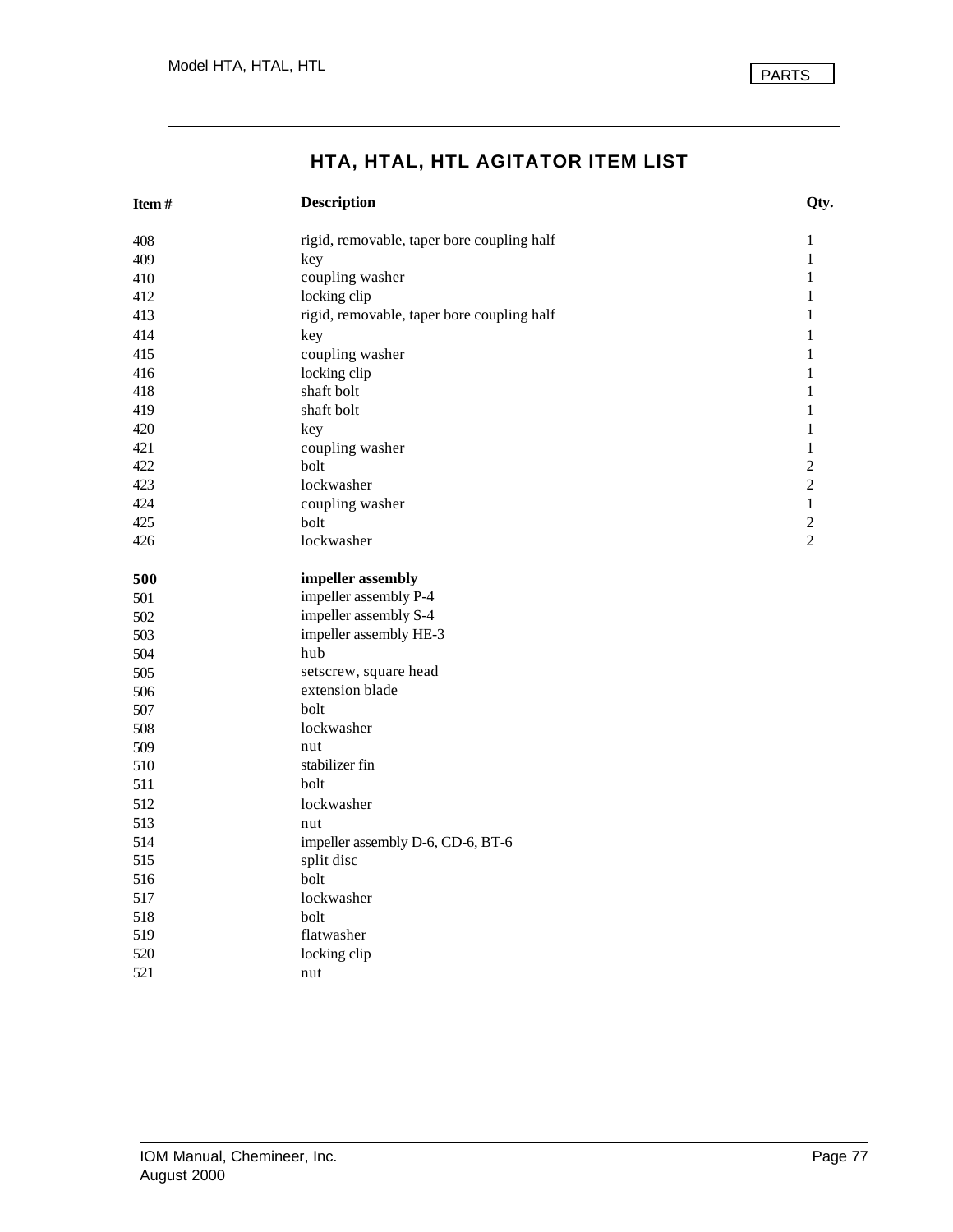# **HTA, HTAL, HTL AGITATOR ITEM LIST**

| Item#   | <b>Description</b>         | Qty.             |
|---------|----------------------------|------------------|
| 522     | gasket                     | $\overline{2}$   |
| 523     | snap ring                  | $\mathbf{1}$     |
| 524     | thrust plate               | $\mathbf{1}$     |
| 525     | gasket                     | $\mathbf{1}$     |
| 526     | mounting bolt              | $\mathbf{1}$     |
| 527     | impeller assembly SC-3     |                  |
| 528     | impeller assembly Maxflo W |                  |
| 529     | bolt                       |                  |
| 530     | lockwasher                 |                  |
| 531     | nut                        |                  |
| 600     | steady bearing assembly    | 1                |
| 601     | bracket steady bearing     | 1                |
| 602     | pad steady bearing         | $\mathbf{1}$     |
| 603     | tri-pod steady bearing     | $\mathbf{1}$     |
| 604     | wear sleeve                | $\mathbf{1}$     |
| 605     | setscrew, square head      | $\overline{c}$   |
| 606-001 | bushing                    | $\mathbf{1}$     |
| $-002$  | bushing                    | $\mathbf{1}$     |
| 607     | bushing retaining bolt     | 1                |
| 608     | lockwasher                 | $\mathbf{1}$     |
| 609     | steady bearing housing     | $\mathbf{1}$     |
| 610     | pipe plug, NPT             | $\mathbf{1}$     |
| 611     | bolt                       |                  |
| 612     | lockwasher                 |                  |
| 613     | mounting plate             | $\mathbf{1}$     |
| 614     | support leg                | 3                |
| 615     | nut                        | 12               |
| 616     | dowel pin                  | 2                |
| 1100    | pedestal assembly          | 1                |
| 1101    | pedestal                   | $\mathbf{1}$     |
| 1102    | shoulder bolt              | $\overline{2}$   |
| 1103    | bolt                       |                  |
| 1104    | lockwasher                 |                  |
| 1105    | bolt                       |                  |
| 1106    | lockwasher                 |                  |
| 1107    | roll pin                   | $\boldsymbol{2}$ |
| 1108    | handhole cover             | $\overline{2}$   |
| 1109    | bolt                       |                  |
| 1112    | lockwasher                 |                  |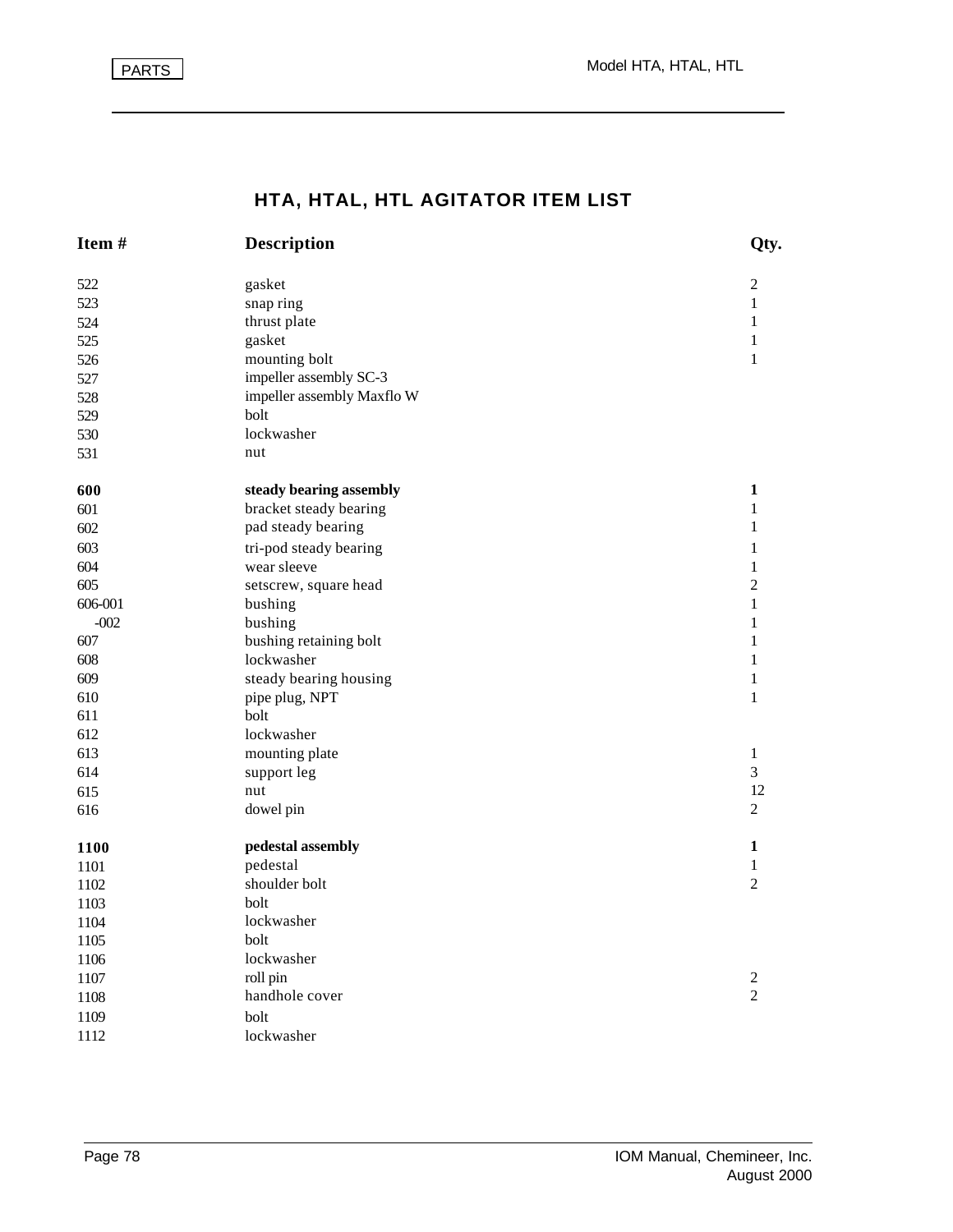# **HTA, HTAL, HTL AGITATOR ITEM LIST**

| Item#    | <b>Description</b>                      | Qty.                    |
|----------|-----------------------------------------|-------------------------|
| 1300     | stuffing box assembly                   | 1                       |
| 1301-001 | flanged stuffing box (6 ring)           | $\mathbf{1}$            |
| $-002$   | flanged stuffing box (3 ring)           | 1                       |
| 1302     | stud                                    | $\overline{c}$          |
| 1303     | gland nut                               | $\overline{c}$          |
| 1304     | lockwasher                              | $\overline{2}$          |
| 1305     | gland plate                             | $\mathbf{1}$            |
| 1306     | split gland                             | $\mathbf{1}$            |
| 1307-001 | packing (2 sets of 3 rings)             | 6                       |
| $-002$   | packing (1 set of 3 rings)              | 3                       |
| 1308     | lantern ring                            | $\mathbf{1}$            |
| 1309     | grease fitting                          | $\mathbf{1}$            |
| 1310     | pipe plug, NPT                          | 1                       |
| 1800     | lip seal assembly                       | $\mathbf{1}$            |
| 1801     | lip seal flange                         | 1                       |
| 1802     | snap ring                               | $\mathbf{1}$            |
| 1803     | lip seal                                | 1                       |
| 1900     | external motor-driven oil pump assembly | 1                       |
| 2000     | tachometer assembly                     | 1                       |
| 2003     | digital panel meter                     | 1                       |
| 2004     | speed sensor                            | 1                       |
| 2005     | magnetic pulsar wrap                    | $\mathbf{1}$            |
| 2006     | drive spindle                           | 1                       |
| 2007     | lip seal                                | $\mathbf{1}$            |
| 2011     | bracket                                 | $\mathbf{1}$            |
| 2014     | U-bolt with nut, lockwasher             | $\overline{c}$          |
| 2015     | bolt                                    | $\overline{c}$          |
| 2016     | lockwasher                              | $\overline{c}$          |
| 2017     | flatwasher                              | $\sqrt{2}$              |
| 2018     | cover                                   | $\mathbf{1}$            |
| 2021     | bolt                                    |                         |
| 2022     | lockwasher                              |                         |
| 2023     | screw, round head                       | $\sqrt{2}$              |
| 2024     | lockwasher                              | $\overline{\mathbf{c}}$ |
| 2025     | flatwasher                              | $\overline{2}$          |